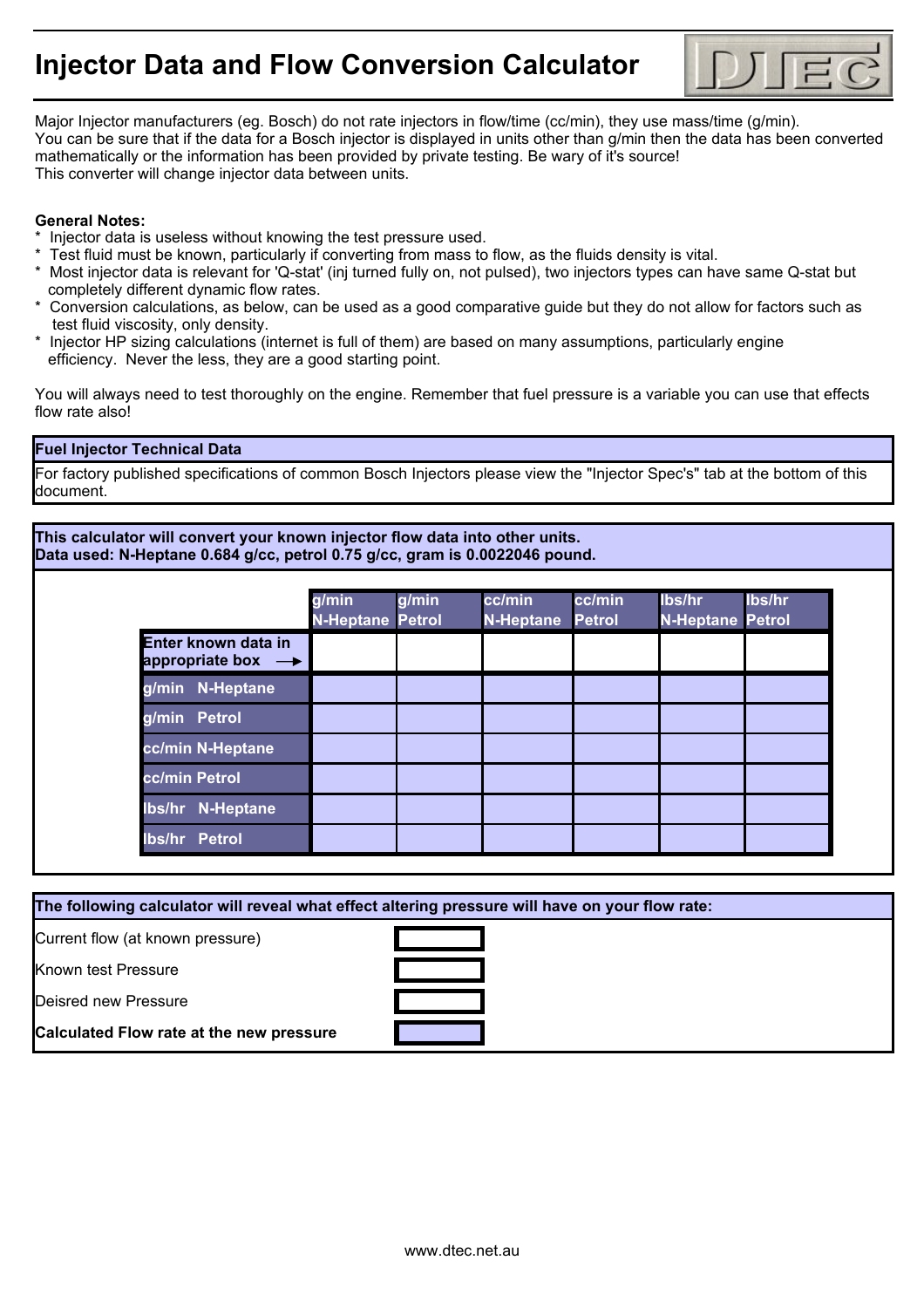## **Fuel Injector Technical Data**



The following data has been published previously by Bosch for use in the aftermarket.

| <b>Part Number</b>             | <b>N-Heptane Flow</b><br>Qty<br>g/min @ 3 Bar | <b>Coil Resistance</b><br>(ohms) | <b>Design Type</b>                 | <b>Connector</b>                | Comments                           |
|--------------------------------|-----------------------------------------------|----------------------------------|------------------------------------|---------------------------------|------------------------------------|
| 0 280 150 036                  | 364.3                                         | 2.4                              | EV <sub>1</sub>                    | 1 284 485 002                   | Hose Type                          |
| 0 280 150 135                  | 147.4                                         | 2.4                              | EV <sub>1</sub>                    | 1 287 013 003                   | Hose Type                          |
| 0 280 150 166                  | 185.7                                         | 2.4                              | EV <sub>1</sub>                    | 1 287 013 003                   | Hose Type                          |
| 0 280 150 215                  | 187.3                                         | 16.2                             | EV <sub>1</sub>                    | 1 287 013 003                   |                                    |
| 0 280 150 363                  | 479.8                                         | 0.7                              | EV <sub>1</sub>                    | 1 287 013 003                   |                                    |
| 0 280 150 400                  | 354.6                                         | 2.3                              | EV <sub>1</sub>                    | 1 287 013 003                   |                                    |
| 0 280 150 403                  | 402.8                                         | 2.3                              | EV <sub>1</sub>                    | 1 287 013 003                   | Manufacturer Specific Inlet        |
| 0 280 150 558                  | 326.8                                         | 14.5                             | EV <sub>1</sub>                    | 1 287 013 003                   |                                    |
| 0 280 150 706                  | 186.7                                         | 15.9                             | EV <sub>1</sub>                    | 1 287 013 003                   |                                    |
| 0 280 150 775                  | 186.7                                         | 15.9                             | EV <sub>1</sub>                    | 1 287 013 003                   |                                    |
| 0 280 150 790                  | 149.7                                         | 15.9                             | EV <sub>1</sub>                    | 1 287 013 003                   |                                    |
| 0 280 150 791                  | 311.0                                         | 12.0                             | EV <sub>1</sub>                    | 1 287 013 003                   |                                    |
| 0 280 150 803                  | 286.6                                         | 4.6                              | EV <sub>1</sub>                    | 1 287 013 003                   |                                    |
| 0 280 150 842                  | 1207.2                                        | 4.6                              | EV <sub>1</sub>                    | 1 287 013 003                   | <b>Refer Application Notes</b>     |
| 0 280 150 901                  | 146.3                                         | 14.5                             | EV <sub>1</sub>                    | 1 287 013 003                   |                                    |
| 0 280 150 960                  | 150.5                                         | 14.5                             | EV <sub>1</sub>                    | 1 287 013 003                   |                                    |
| 0 280 150 967                  | 269.7                                         | 14.5                             | EV <sub>1</sub>                    | 1 287 013 003                   |                                    |
| 0 280 150 973                  | 152.8                                         | 12.0                             | EV <sub>1</sub>                    | 1 287 013 003                   |                                    |
| 0 280 155 777                  | 150.0                                         | 12.0                             | EV <sub>6</sub>                    | 1 287 013 003                   | Long Body                          |
| 0 280 155 821                  | 150.0                                         | 14.5                             | EV <sub>6</sub>                    | 1 287 013 003                   | Long Body                          |
| 0 280 155 830                  | 261.0                                         | 12.0                             | EV <sub>6</sub>                    | 1 287 013 003                   | Dual Spray/Long Body               |
| 0 280 155 831                  | 237.0                                         | 12.0                             | EV <sub>6</sub>                    | 1 287 013 003                   | Dual Spray/Long Body               |
| 0 280 155 844                  | 150.2                                         | 14.5                             | EV <sub>6</sub>                    | 1 287 013 003                   | Long Body                          |
| 0 280 155 868                  | 261.1                                         | 12.0                             | EV <sub>6</sub>                    | 1 287 013 003                   | Long Body                          |
| 0 280 155 890                  | 172.0                                         | 12.0                             | EV <sub>6</sub>                    | 1 287 013 003                   | Long Body                          |
| 0 280 155 893                  | 269.0                                         | 12.0                             | <b>EV 12</b>                       | 1 287 013 003                   | 15 Deg Twin Spray                  |
| 0 280 155 897                  | 217.0                                         | 12.0                             | <b>EV 12</b>                       | 1 287 013 003                   | 15 Deg Twin Spray                  |
| 0 280 155 903<br>0 280 155 917 | 150.2<br>150.2                                | 14.5<br>14.5                     | EV <sub>6</sub><br>EV <sub>6</sub> | Non-Bosch Plug                  | Long Body                          |
| 0 280 155 931                  | 187.0                                         | 12.0                             | EV <sub>6</sub>                    | Non-Bosch Plug<br>1 287 013 003 | Long Body                          |
| 0 280 155 968                  | 310.0                                         | 12.0                             | EV <sub>6</sub>                    | 1 287 013 003                   | Long Body<br>Dual Spray/Long Body  |
| 0 280 156 012                  | 310.0                                         | 12.0                             | EV <sub>6</sub>                    | 1 287 013 003                   | Standard Body                      |
| 0 280 156 013                  | 172.0                                         | 12.0                             | EV <sub>6</sub>                    | 1 287 013 003                   | Long Body                          |
| 0 280 156 072                  | 310.0                                         | 14.5                             | EV <sub>6</sub>                    | 1 287 013 003                   | Dual Spray                         |
| 0 280 156 123                  | 213.0                                         | 14.5                             | EV <sub>6</sub>                    | 1 287 013 003                   | Dual Spray/Long Body               |
| 0 280 156 186                  | 213.0                                         | 14.5                             | EV <sub>6</sub>                    | 1 287 013 003                   | Dual Spray/Long Body               |
| B 280 431 128                  | 364.3                                         | 12.0                             | EV <sub>6</sub>                    | 1 287 013 003                   | Standard Body - 25 Deg spray angle |
| B 280 431 129                  | 364.3                                         | 12.0                             | EV <sub>6</sub>                    | 1 287 013 003                   | Standard Body - 70 Deg spray angle |
| <b>B</b> 280 431 130           | 493.1                                         | $1.2$                            | EV <sub>6</sub>                    | 1 287 013 003                   | Standard Body - 25 Deg spray angle |
| B 280 431 131                  | 493.1                                         | 1.2                              | EV <sub>6</sub>                    | 1 287 013 003                   | Standard Body - 70 Deg spray angle |
| B 280 434 499/1                | 658.0                                         | 12.0                             | EV <sub>6</sub>                    | 1 287 013 003                   | Standard Body - 25 Deg spray angle |
| B 280 436 038/1                | 503.5                                         | 12.0                             | <b>EV 14</b>                       |                                 | 70 Deg spray angle                 |
| B 280 436 038/2                | 503.5                                         | 12.0                             | <b>EV 14</b>                       |                                 | 25 Deg spray angle                 |
| B 280 436 038/3                | 387.3                                         | 12.0                             | <b>EV 14</b>                       |                                 | 70 Deg spray angle                 |
| B 280 436 038/4                | 387.3                                         | 12.0                             | EV 14                              |                                 | 25 Deg spray angle                 |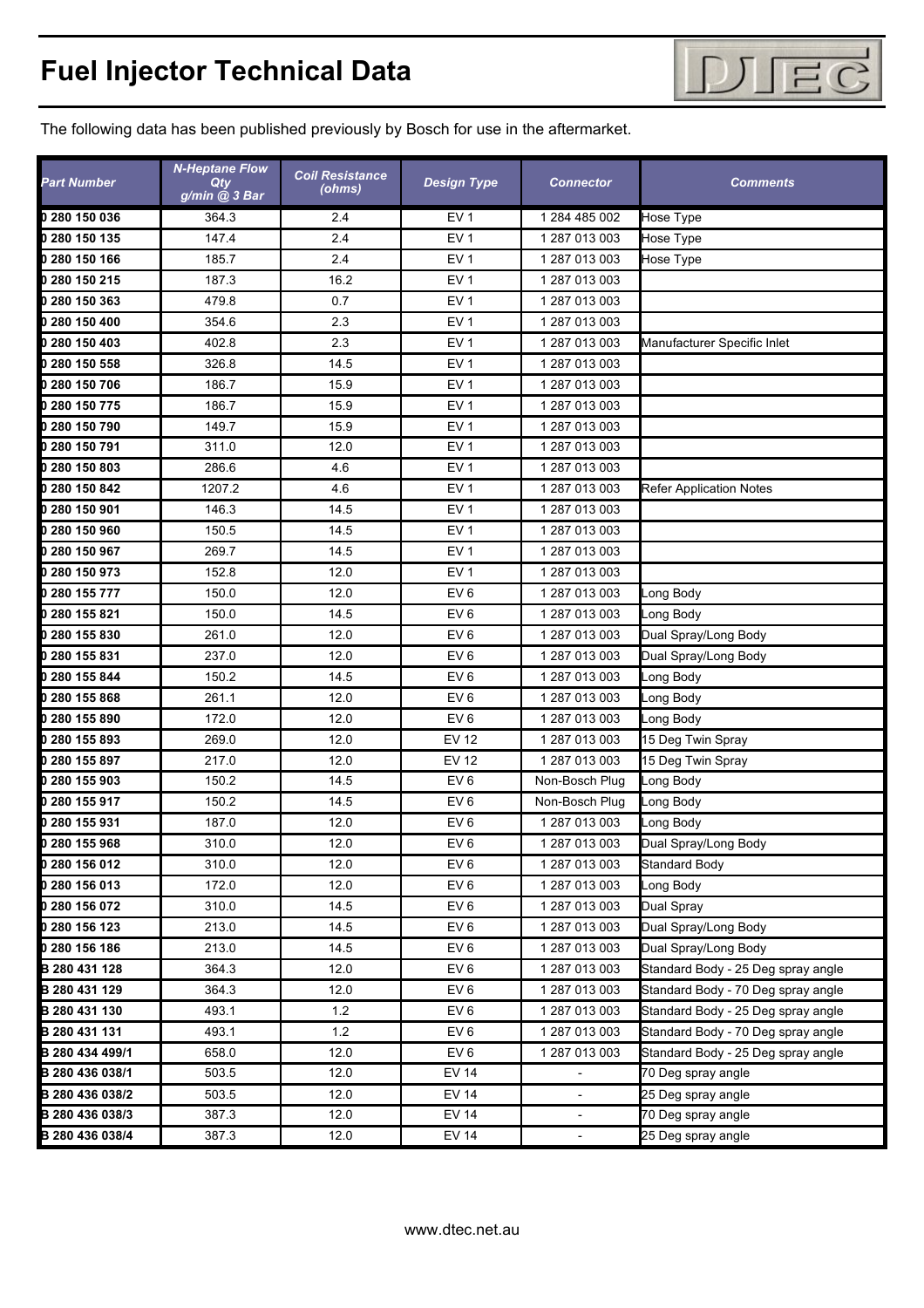| <b>Bosch Number</b> | cc/min @3bar | Resistance (ohm) | <b>Bosch Number</b> | cc/min @3bar |
|---------------------|--------------|------------------|---------------------|--------------|
| 0280150007          | 338          | 2.4              | 0280150811          | 277          |
| 0280150008          | 338          | 2.4              | 0280150812          | 211          |
| 0280150009          | 338          | 2.4              | 0280150813          | 310          |
| 0280150016          | 406          | 2.4              | 0280150814          | 310          |
| 0280150019          | 406          | 2.4              | 0280150818          | 248          |
| 0280150030          | 338          | 2.4              | 0280150819          | 248          |
| 0280150034          | 338          | 2.4              | 0280150820          | 248          |
| 0280150035          | 406          | 2.4              | 0280150821          | 185          |
| 0280150036          | 485          | 2.4              | 0280150823          | 200          |
| 0280150038          | 406          | 2.4              | 0280150824          | 201          |
| 0280150040          | 406          | 2.4              | 0280150825          | 195          |
| 0280150041          | 485          | 2.4              | 0280150826          | 232          |
| 0280150042          | 406          | 2.4              | 0280150827          | 232          |
| 0280150043          | 485          | 2.4              | 0280150828          | 218          |
| 0280150044          | 338          | 2.4              | 0280150829          | 211          |
| 0280150045          | 406          | 2.4              | 0280150830          | 200          |
| 0280150051          | 672          | 6.7              | 0280150831          | 200          |
| 0280150052          | 586          | 6.7              | 0280150834          | 321          |
| 0280150053          | 931          | 1.3              | 0280150835          | 321          |
| 0280150055          | 1110         | 1.3              | 0280150837          | 1606         |
| 0280150057          | 855          | 1.3              | 0280150838          | 1606         |
| 0280150059          | 1154         | 1.3              | 0280150842          | 1606         |
| 0280150060          | 714          | 6.7              | 0280150845          | 645          |
| 0280150063          | 1212         | 1.3              | 0280150901          | 195          |
| 0280150065          | 812          | 1.3              | 0280150902          | 205          |
| 0280150067          | 1055         | 1.03             | 0280150903          | 205          |
| 0280150069          | 812          | 1.3              | 0280150905          | 255          |
| 0280150070          | 468          | 10.0             | 0280150906          | 255          |
| 0280150071          | 956          | 1.3              | 0280150911          | 306          |
| 0280150105          | 191          | 2.4              | 0280150912          | 306          |
| 0280150112          | 191          | 2.4              | 0280150913          | 249          |
| 0280150114          | 191          | 2.4              | 0280150914          | 249          |
| 0280150116          | 191          | 2.4              | 0280150917          | 200          |
| 0280150117          | 191          | 2.4              | 0280150921          | 156          |
| 0280150118          | 191          | 2.4              | 0280150922          | 156          |
| 0280150119          | 191          | 2.4              | 0280150923          | 319          |
| 0280150121          | 191          | 2.4              | 0280150924          | 319          |
| 0280150123          | 196          | 2.3              | 0280150925          | 198          |
| 0280150124          | 191          | 2.4              | 0280150926          | 198          |
| 0280150125          | 196          | 2.3              | 0280150927          | 230          |
| 0280150126          | 196          | 2.3              | 0280150928          | 230          |
| 0280150128          | 196          | 2.3              | 0280150929          | 158          |
| 0280150129          | 196          | 2.3              | 0280150930          | 158          |
| 0280150130          | 191          | 2.3              | 0280150931          | 200          |
| 0280150133          | 196          | 2.4              | 0280150932          | 315          |
| 0280150134          | 196          | 2.3              | 0280150933          | 315          |
| 0280150135          | 196          | 2.4              | 0280150934          | 306          |
| 0280150151          | 247          | 2.4              | 0280150935          | 180          |
| 0280150152          | 247          | 2.4              | 0280150936          | 197          |
| 0280150153          | 247          | 2.4              | 0280150937          | 144          |
| 0280150154          | 247          | 2.4              | 0280150938          | 144          |
| 0280150157          | 242          | 2.4              | 0280150939          | 200          |

| <b>Bosch Number</b> | cc/min @3bar |
|---------------------|--------------|
| 0280150811          | 277          |
| 0280150812          | 211          |
| 0280150813          | 310          |
| 0280150814          | 310          |
| 0280150818          | 248          |
| 0280150819          | 248          |
| 0280150820          | 248          |
| 0280150821          | 185          |
| 0280150823          | 200          |
| 0280150824          | 201          |
| 0280150825          | 195          |
| 0280150826          | 232          |
| 0280150827          | 232          |
| 0280150828          | 218          |
| 0280150829          | 211          |
| 0280150830          | 200          |
| 0280150831          | 200          |
| 0280150834          | 321          |
| 0280150835          | 321          |
| 0280150837          | 1606         |
| 0280150838          | 1606         |
| 0280150842          | 1606         |
| 0280150845          | 645          |
| 0280150901          | 195          |
| 0280150902          | 205          |
| 0280150903          | 205          |
| 0280150905          | 255          |
| 0280150906          | 255          |
| 0280150911          | 306          |
| 0280150912          | 306          |
| 0280150913          | 249          |
| 0280150914          | 249          |
| 0280150917          | 200          |
| 0280150921          | 156          |
| 0280150922          | 156          |
| 0280150923          | 319          |
| 0280150924          | 319          |
| 0280150925          | 198          |
| 0280150926          | 198          |
| 0280150927          | 230          |
| 0280150928          | 230          |
| 0280150929          | 158          |
| 0280150930          | 158          |
| 0280150931          | 200          |
| 0280150932          | 315          |
| 0280150933          | 315          |
| 0280150934          | 306          |
| 0280150935          | 180          |
| 0280150936          | 197          |
| 0280150937          | 144          |
| 0280150938          | 144          |
| 0280150939          | 200          |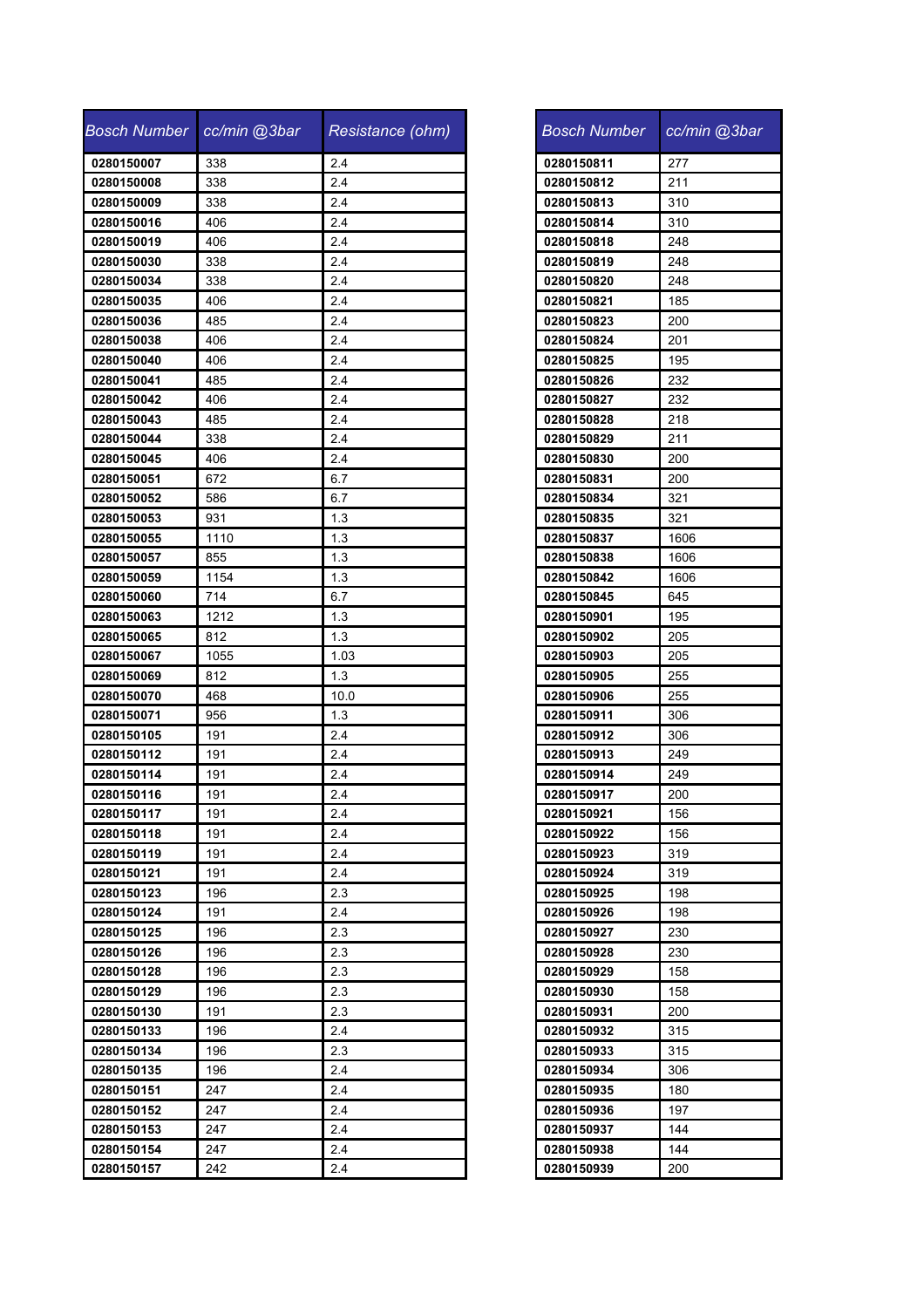| 0280150158               | 239        | 2.4          | 0280150940               | 200        |
|--------------------------|------------|--------------|--------------------------|------------|
| 0280150159               | 252        | 2.4          | 0280150941               | 144        |
| 0280150160               | 201        | 2.3          | 0280150942               | 144        |
| 0280150161               | 196        | 2.4          | 0280150943               | 200        |
| 0280150162               | 196        | 2.4          | 0280150944               | 200        |
| 0280150163               | 196        | 2.4          | 0280150945               | 306        |
| 0280150164               | 196        | 2.4          | 0280150946               | 306        |
| 0280150165               | 242        | 2.4          | 0280150947               | 249        |
| 0280150166               | 247        | 2.4          | 0280150948               | 249        |
| 0280150200               | 314        | 2.4          | 0280150951               | 273        |
| 0280150201               | 247        | 2.4          | 0280150952               | 273        |
| 0280150203               | 200        | 16.2         | 0280150953               | 196        |
| 0280150204               | 200        | 16.2         | 0280150954               | 196        |
| 0280150205               | 200        | 16.2         | 0280150955               | 182        |
| 0280150206               | 200        | 16.2         | 0280150956               | 182        |
| 0280150207               | 200        | 16.2         | 0280150957               | 232        |
| 0280150208               | 155        | 16.2         | 0280150958               | 232        |
| 0280150209               | 200        | 16.2         | 0280150960               | 200        |
| 0280150210               | 155        | 16.2         | 0280150962               | 200        |
| 0280150211               | 155        | 16.2         | 0280150963               | 194        |
| 0280150213               | 309        | 2.4          | 0280150964               | 194        |
| 0280150214               | 200        | 16.2         | 0280150965               | 230        |
| 0280150215               | 249        | 16.2         | 0280150966               | 230        |
| 0280150217               | 200        | 16.2         | 0280150967               | 359        |
| 0280150218               | 304        | 15.6         | 0280150968               | 359        |
| 0280150219               | 200        | 16.2         | 0280150969               | 298        |
| 0280150220               | 155        | 16.2         | 0280150971               | 218        |
| 0280150221               | 155        | 16.2         | 0280150972               | 229        |
| 0280150222               | 200        | 16.2         | 0280150973               | 203        |
| 0280150223               | 249        | 16.2         | 0280150974               | 315        |
| 0280150226               | 200        | 16.2         | 0280150975               | 220        |
| 0280150227               | 200        | 16.2         | 0280150976               | 200        |
| 0280150229               | 143        | 15.6         | 0280150977               | 205        |
| 0280150230               | 192        | 16.2         | 0280150978               | 205        |
| 0280150231               | 155        | 16.2         | 0280150979               | 215        |
| 0280150232               | 227        | 16.2         | <b>0280150980</b>        | 215        |
| 0280150233               | 155        | 16.2         | 0280150981               | 182        |
| 0280150234               | 200        | 16.2         | 0280150982<br>0280150983 | 200        |
| 0280150235<br>0280150237 | 200<br>155 | 16.2<br>16.2 | 0280150984               | 200<br>359 |
| 0280150238               | 200        | 16.2         | 0280150985               | 399        |
| 0280150239               | 227        | 16.2         | 0280150987               | 154        |
| 0280150252               | 249        | 16.2         | 0280150988               | 249        |
| 0280150254               | 249        | 16.2         | 0280150989               | 182        |
| 0280150255               | 243        | 16.2         | 0280150990               | 182        |
| 0280150257               | 200        | 16.2         | 0280150991               | 229        |
| 0280150300               | 199        | 2.4          | 0280150992               | 229        |
| 0280150302               | 199        | 2.4          | 0280150993               | 115        |
| 0280150303               | 199        | 2.4          | 0280150995               | 90         |
| 0280150306               | 505        | 2.4          | 0280150996               | 138        |
| 0280150309               | 199        | 2.4          | 0280150997               | 105        |
| 0280150310               | 199        | 2.4          | 0280150998               | 228        |
| 0280150314               | 199        | 2.4          | 0280150999               | 228        |
| 0280150315               | 199        | 2.4          | 0280155002               | 259        |
|                          |            |              |                          |            |

|  | 0280150940 | 200 |
|--|------------|-----|
|  | 0280150941 | 144 |
|  | 0280150942 | 144 |
|  | 0280150943 | 200 |
|  | 0280150944 | 200 |
|  | 0280150945 | 306 |
|  | 0280150946 | 306 |
|  | 0280150947 | 249 |
|  | 0280150948 | 249 |
|  | 0280150951 | 273 |
|  | 0280150952 | 273 |
|  | 0280150953 | 196 |
|  | 0280150954 | 196 |
|  | 0280150955 | 182 |
|  | 0280150956 | 182 |
|  | 0280150957 | 232 |
|  | 0280150958 | 232 |
|  | 0280150960 | 200 |
|  | 0280150962 | 200 |
|  | 0280150963 | 194 |
|  | 0280150964 | 194 |
|  | 0280150965 | 230 |
|  | 0280150966 | 230 |
|  | 0280150967 | 359 |
|  | 0280150968 | 359 |
|  | 0280150969 | 298 |
|  | 0280150971 | 218 |
|  | 0280150972 | 229 |
|  | 0280150973 | 203 |
|  | 0280150974 | 315 |
|  | 0280150975 | 220 |
|  | 0280150976 | 200 |
|  | 0280150977 | 205 |
|  | 0280150978 | 205 |
|  | 0280150979 | 215 |
|  | 0280150980 | 215 |
|  | 0280150981 | 182 |
|  | 0280150982 | 200 |
|  | 0280150983 | 200 |
|  | 0280150984 | 359 |
|  | 0280150985 | 399 |
|  | 0280150987 | 154 |
|  | 0280150988 | 249 |
|  | 0280150989 | 182 |
|  | 0280150990 | 182 |
|  | 0280150991 | 229 |
|  | 0280150992 | 229 |
|  | 0280150993 | 115 |
|  | 0280150995 | 90  |
|  | 0280150996 | 138 |
|  | 0280150997 | 105 |
|  | 0280150998 | 228 |
|  | 0280150999 | 228 |
|  | 0280155002 | 259 |
|  |            |     |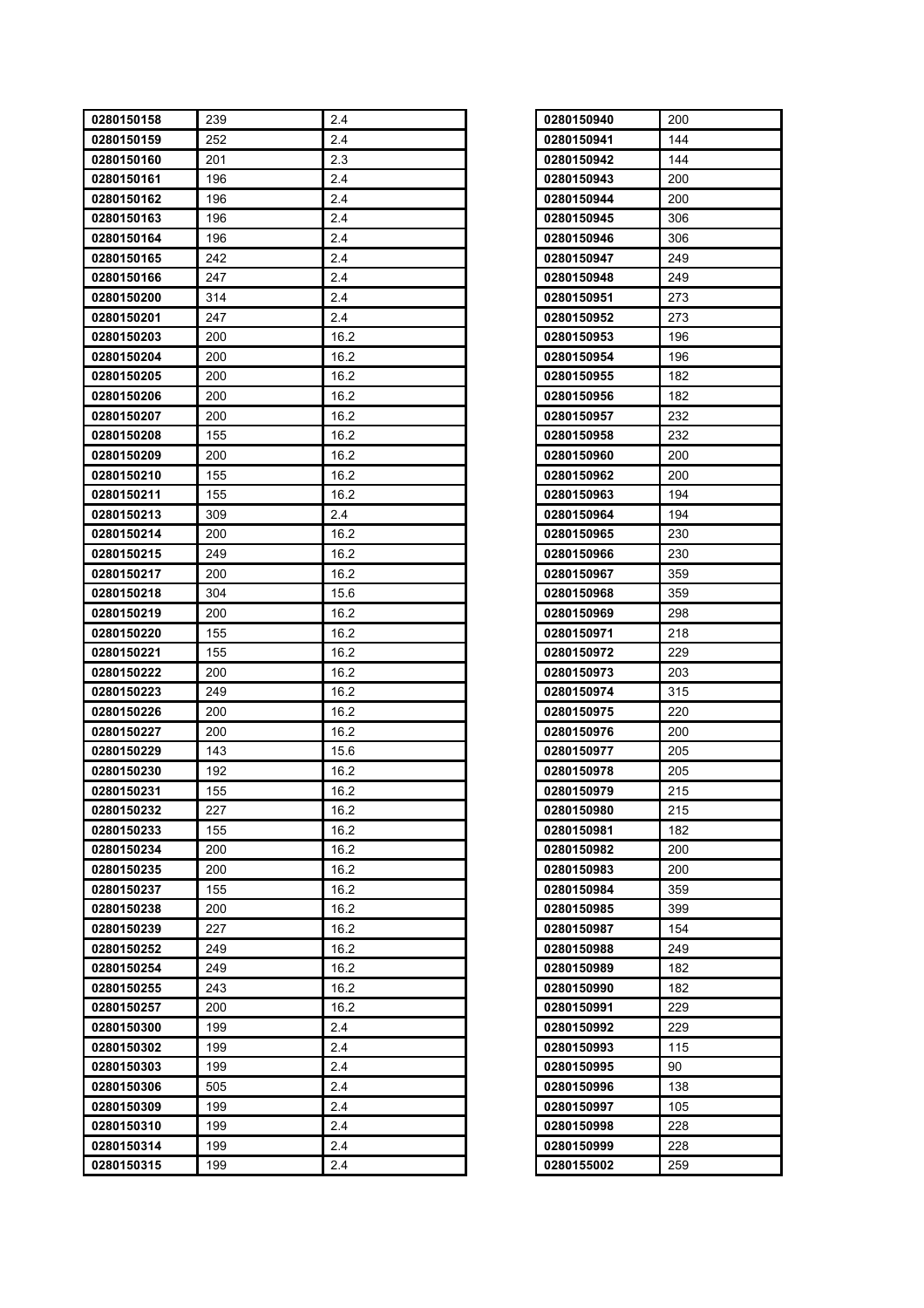| 0280150318 | 199 | 2.4  | 0280155003 | 277 |
|------------|-----|------|------------|-----|
| 0280150319 | 199 | 2.4  | 0280155007 | 200 |
| 0280150320 | 199 | 2.4  | 0280155008 | 200 |
| 0280150321 | 199 | 2.4  | 0280155009 | 315 |
| 0280150322 | 199 | 2.4  | 0280155010 | 307 |
| 0280150323 | 199 | 2.4  | 0280155012 | 296 |
| 0280150324 | 199 | 2.4  | 0280155013 | 277 |
| 0280150325 | 199 | 2.4  | 0280155101 | 244 |
| 0280150326 | 199 | 2.4  | 0280155104 | 319 |
| 0280150327 | 199 | 2.4  | 0280155201 | 206 |
| 0280150334 | 199 | 2.4  | 0280155203 | 206 |
| 0280150335 | 199 | 2.4  | 0280155205 | 206 |
| 0280150351 | 638 | 0.7  | 0280155209 | 206 |
| 0280150352 | 248 | 2.4  | 0280155213 | 201 |
| 0280150353 | 143 | 2.3  | 0280155216 | 186 |
| 0280150354 | 143 | 2.3  | 0280155217 | 206 |
| 0280150355 | 315 | 2.4  | 0280155219 | 206 |
| 0280150357 | 317 | 2.4  | 0280155503 | 199 |
| 0280150360 | 248 | 2.4  | 0280155504 | 245 |
| 0280150361 | 270 | 2.4  | 0280155505 | 200 |
| 0280150362 | 248 | 2.4  | 0280155600 | 177 |
| 0280150363 | 638 | 0.7  | 0280155602 | 272 |
| 0280150364 | 248 | 2.4  | 0280155604 | 146 |
| 0280150365 | 248 | 2.4  | 0280155606 | 226 |
| 0280150366 | 173 | 2.4  | 0280155607 | 275 |
| 0280150367 | 173 | 2.4  | 0280155609 | 200 |
| 0280150368 | 239 | 2.4  | 0280155611 | 273 |
| 0280150369 | 239 | 2.4  | 0280155613 | 182 |
| 0280150370 | 173 | 2.4  | 0280155700 | 200 |
| 0280150371 | 173 | 2.4  | 0280155702 | 231 |
| 0280150400 | 472 | 2.3  | 0280155703 | 182 |
| 0280150401 | 472 | 2.3  | 0280155705 | 182 |
| 0280150402 | 369 | 2.4  | 0280155706 | 182 |
| 0280150403 | 536 | 2.3  | 0280155707 | 144 |
| 0280150413 | 205 | 15.9 | 0280155708 | 144 |
| 0280150414 | 160 | 15.9 | 0280155710 | 200 |
| 0280150415 | 160 | 15.9 | 0280155712 | 213 |
| 0280150416 | 156 | 15.9 | 0280155715 | 249 |
| 0280150417 | 156 | 15.9 | 0280155721 | 247 |
| 0280150418 | 273 | 15.9 | 0280155723 | 239 |
| 0280150419 | 206 | 14.5 | 0280155724 | 229 |
| 0280150420 | 315 | 14.5 | 0280155725 | 200 |
| 0280150421 | 200 | 15.9 | 0280155731 | 100 |
| 0280150422 | 346 | 15.9 | 0280155734 | 249 |
| 0280150423 | 205 | 15.9 | 0280155735 | 200 |
| 0280150424 | 180 | 15.9 | 0280155739 | 292 |
| 0280150425 | 180 | 15.9 | 0280155740 | 231 |
| 0280150427 | 250 | 15.9 | 0280155742 | 171 |
| 0280150428 | 205 | 15.9 | 0280155744 | 206 |
| 0280150429 | 205 | 15.9 | 0280155746 | 200 |
| 0280150431 | 346 | 12.0 | 0280155748 | 200 |
| 0280150432 | 249 | 14.5 | 0280155749 | 347 |
| 0280150433 | 249 | 12.0 | 0280155750 | 249 |
| 0280150438 | 177 | 13.8 | 0280155753 | 122 |

| 0280155007<br>200<br>0280155008<br>200<br>0280155009<br>315<br>0280155010<br>307<br>0280155012<br>296<br>0280155013<br>277<br>0280155101<br>244<br>0280155104<br>319<br>0280155201<br>206<br>0280155203<br>206<br>206<br>0280155205<br>0280155209<br>206<br>0280155213<br>201<br>0280155216<br>186<br>0280155217<br>206<br>0280155219<br>206<br>0280155503<br>199<br>0280155504<br>245<br>0280155505<br>200<br>0280155600<br>177<br>0280155602<br>272<br>0280155604<br>146<br>0280155606<br>226<br>0280155607<br>275<br>0280155609<br>200<br>0280155611<br>273<br>0280155613<br>182<br>0280155700<br>200<br>0280155702<br>231<br>0280155703<br>182<br>0280155705<br>182<br>0280155706<br>182<br>0280155707<br>144<br>0280155708<br>144<br>200<br>0280155710<br>0280155712<br>213<br>0280155715<br>249<br>0280155721<br>247<br>0280155723<br>239<br>0280155724<br>229<br>0280155725<br>200<br>0280155731<br>100<br>249<br>0280155734<br>0280155735<br>200<br>292<br>0280155739<br>0280155740<br>231<br>0280155742<br>171<br>0280155744<br>206<br>0280155746<br>200<br>0280155748<br>200<br>0280155749<br>347<br>0280155750<br>249<br>0280155753<br>122 | 0280155003 | 277 |
|-------------------------------------------------------------------------------------------------------------------------------------------------------------------------------------------------------------------------------------------------------------------------------------------------------------------------------------------------------------------------------------------------------------------------------------------------------------------------------------------------------------------------------------------------------------------------------------------------------------------------------------------------------------------------------------------------------------------------------------------------------------------------------------------------------------------------------------------------------------------------------------------------------------------------------------------------------------------------------------------------------------------------------------------------------------------------------------------------------------------------------------------------------|------------|-----|
|                                                                                                                                                                                                                                                                                                                                                                                                                                                                                                                                                                                                                                                                                                                                                                                                                                                                                                                                                                                                                                                                                                                                                       |            |     |
|                                                                                                                                                                                                                                                                                                                                                                                                                                                                                                                                                                                                                                                                                                                                                                                                                                                                                                                                                                                                                                                                                                                                                       |            |     |
|                                                                                                                                                                                                                                                                                                                                                                                                                                                                                                                                                                                                                                                                                                                                                                                                                                                                                                                                                                                                                                                                                                                                                       |            |     |
|                                                                                                                                                                                                                                                                                                                                                                                                                                                                                                                                                                                                                                                                                                                                                                                                                                                                                                                                                                                                                                                                                                                                                       |            |     |
|                                                                                                                                                                                                                                                                                                                                                                                                                                                                                                                                                                                                                                                                                                                                                                                                                                                                                                                                                                                                                                                                                                                                                       |            |     |
|                                                                                                                                                                                                                                                                                                                                                                                                                                                                                                                                                                                                                                                                                                                                                                                                                                                                                                                                                                                                                                                                                                                                                       |            |     |
|                                                                                                                                                                                                                                                                                                                                                                                                                                                                                                                                                                                                                                                                                                                                                                                                                                                                                                                                                                                                                                                                                                                                                       |            |     |
|                                                                                                                                                                                                                                                                                                                                                                                                                                                                                                                                                                                                                                                                                                                                                                                                                                                                                                                                                                                                                                                                                                                                                       |            |     |
|                                                                                                                                                                                                                                                                                                                                                                                                                                                                                                                                                                                                                                                                                                                                                                                                                                                                                                                                                                                                                                                                                                                                                       |            |     |
|                                                                                                                                                                                                                                                                                                                                                                                                                                                                                                                                                                                                                                                                                                                                                                                                                                                                                                                                                                                                                                                                                                                                                       |            |     |
|                                                                                                                                                                                                                                                                                                                                                                                                                                                                                                                                                                                                                                                                                                                                                                                                                                                                                                                                                                                                                                                                                                                                                       |            |     |
|                                                                                                                                                                                                                                                                                                                                                                                                                                                                                                                                                                                                                                                                                                                                                                                                                                                                                                                                                                                                                                                                                                                                                       |            |     |
|                                                                                                                                                                                                                                                                                                                                                                                                                                                                                                                                                                                                                                                                                                                                                                                                                                                                                                                                                                                                                                                                                                                                                       |            |     |
|                                                                                                                                                                                                                                                                                                                                                                                                                                                                                                                                                                                                                                                                                                                                                                                                                                                                                                                                                                                                                                                                                                                                                       |            |     |
|                                                                                                                                                                                                                                                                                                                                                                                                                                                                                                                                                                                                                                                                                                                                                                                                                                                                                                                                                                                                                                                                                                                                                       |            |     |
|                                                                                                                                                                                                                                                                                                                                                                                                                                                                                                                                                                                                                                                                                                                                                                                                                                                                                                                                                                                                                                                                                                                                                       |            |     |
|                                                                                                                                                                                                                                                                                                                                                                                                                                                                                                                                                                                                                                                                                                                                                                                                                                                                                                                                                                                                                                                                                                                                                       |            |     |
|                                                                                                                                                                                                                                                                                                                                                                                                                                                                                                                                                                                                                                                                                                                                                                                                                                                                                                                                                                                                                                                                                                                                                       |            |     |
|                                                                                                                                                                                                                                                                                                                                                                                                                                                                                                                                                                                                                                                                                                                                                                                                                                                                                                                                                                                                                                                                                                                                                       |            |     |
|                                                                                                                                                                                                                                                                                                                                                                                                                                                                                                                                                                                                                                                                                                                                                                                                                                                                                                                                                                                                                                                                                                                                                       |            |     |
|                                                                                                                                                                                                                                                                                                                                                                                                                                                                                                                                                                                                                                                                                                                                                                                                                                                                                                                                                                                                                                                                                                                                                       |            |     |
|                                                                                                                                                                                                                                                                                                                                                                                                                                                                                                                                                                                                                                                                                                                                                                                                                                                                                                                                                                                                                                                                                                                                                       |            |     |
|                                                                                                                                                                                                                                                                                                                                                                                                                                                                                                                                                                                                                                                                                                                                                                                                                                                                                                                                                                                                                                                                                                                                                       |            |     |
|                                                                                                                                                                                                                                                                                                                                                                                                                                                                                                                                                                                                                                                                                                                                                                                                                                                                                                                                                                                                                                                                                                                                                       |            |     |
|                                                                                                                                                                                                                                                                                                                                                                                                                                                                                                                                                                                                                                                                                                                                                                                                                                                                                                                                                                                                                                                                                                                                                       |            |     |
|                                                                                                                                                                                                                                                                                                                                                                                                                                                                                                                                                                                                                                                                                                                                                                                                                                                                                                                                                                                                                                                                                                                                                       |            |     |
|                                                                                                                                                                                                                                                                                                                                                                                                                                                                                                                                                                                                                                                                                                                                                                                                                                                                                                                                                                                                                                                                                                                                                       |            |     |
|                                                                                                                                                                                                                                                                                                                                                                                                                                                                                                                                                                                                                                                                                                                                                                                                                                                                                                                                                                                                                                                                                                                                                       |            |     |
|                                                                                                                                                                                                                                                                                                                                                                                                                                                                                                                                                                                                                                                                                                                                                                                                                                                                                                                                                                                                                                                                                                                                                       |            |     |
|                                                                                                                                                                                                                                                                                                                                                                                                                                                                                                                                                                                                                                                                                                                                                                                                                                                                                                                                                                                                                                                                                                                                                       |            |     |
|                                                                                                                                                                                                                                                                                                                                                                                                                                                                                                                                                                                                                                                                                                                                                                                                                                                                                                                                                                                                                                                                                                                                                       |            |     |
|                                                                                                                                                                                                                                                                                                                                                                                                                                                                                                                                                                                                                                                                                                                                                                                                                                                                                                                                                                                                                                                                                                                                                       |            |     |
|                                                                                                                                                                                                                                                                                                                                                                                                                                                                                                                                                                                                                                                                                                                                                                                                                                                                                                                                                                                                                                                                                                                                                       |            |     |
|                                                                                                                                                                                                                                                                                                                                                                                                                                                                                                                                                                                                                                                                                                                                                                                                                                                                                                                                                                                                                                                                                                                                                       |            |     |
|                                                                                                                                                                                                                                                                                                                                                                                                                                                                                                                                                                                                                                                                                                                                                                                                                                                                                                                                                                                                                                                                                                                                                       |            |     |
|                                                                                                                                                                                                                                                                                                                                                                                                                                                                                                                                                                                                                                                                                                                                                                                                                                                                                                                                                                                                                                                                                                                                                       |            |     |
|                                                                                                                                                                                                                                                                                                                                                                                                                                                                                                                                                                                                                                                                                                                                                                                                                                                                                                                                                                                                                                                                                                                                                       |            |     |
|                                                                                                                                                                                                                                                                                                                                                                                                                                                                                                                                                                                                                                                                                                                                                                                                                                                                                                                                                                                                                                                                                                                                                       |            |     |
|                                                                                                                                                                                                                                                                                                                                                                                                                                                                                                                                                                                                                                                                                                                                                                                                                                                                                                                                                                                                                                                                                                                                                       |            |     |
|                                                                                                                                                                                                                                                                                                                                                                                                                                                                                                                                                                                                                                                                                                                                                                                                                                                                                                                                                                                                                                                                                                                                                       |            |     |
|                                                                                                                                                                                                                                                                                                                                                                                                                                                                                                                                                                                                                                                                                                                                                                                                                                                                                                                                                                                                                                                                                                                                                       |            |     |
|                                                                                                                                                                                                                                                                                                                                                                                                                                                                                                                                                                                                                                                                                                                                                                                                                                                                                                                                                                                                                                                                                                                                                       |            |     |
|                                                                                                                                                                                                                                                                                                                                                                                                                                                                                                                                                                                                                                                                                                                                                                                                                                                                                                                                                                                                                                                                                                                                                       |            |     |
|                                                                                                                                                                                                                                                                                                                                                                                                                                                                                                                                                                                                                                                                                                                                                                                                                                                                                                                                                                                                                                                                                                                                                       |            |     |
|                                                                                                                                                                                                                                                                                                                                                                                                                                                                                                                                                                                                                                                                                                                                                                                                                                                                                                                                                                                                                                                                                                                                                       |            |     |
|                                                                                                                                                                                                                                                                                                                                                                                                                                                                                                                                                                                                                                                                                                                                                                                                                                                                                                                                                                                                                                                                                                                                                       |            |     |
|                                                                                                                                                                                                                                                                                                                                                                                                                                                                                                                                                                                                                                                                                                                                                                                                                                                                                                                                                                                                                                                                                                                                                       |            |     |
|                                                                                                                                                                                                                                                                                                                                                                                                                                                                                                                                                                                                                                                                                                                                                                                                                                                                                                                                                                                                                                                                                                                                                       |            |     |
|                                                                                                                                                                                                                                                                                                                                                                                                                                                                                                                                                                                                                                                                                                                                                                                                                                                                                                                                                                                                                                                                                                                                                       |            |     |
|                                                                                                                                                                                                                                                                                                                                                                                                                                                                                                                                                                                                                                                                                                                                                                                                                                                                                                                                                                                                                                                                                                                                                       |            |     |
|                                                                                                                                                                                                                                                                                                                                                                                                                                                                                                                                                                                                                                                                                                                                                                                                                                                                                                                                                                                                                                                                                                                                                       |            |     |
|                                                                                                                                                                                                                                                                                                                                                                                                                                                                                                                                                                                                                                                                                                                                                                                                                                                                                                                                                                                                                                                                                                                                                       |            |     |
|                                                                                                                                                                                                                                                                                                                                                                                                                                                                                                                                                                                                                                                                                                                                                                                                                                                                                                                                                                                                                                                                                                                                                       |            |     |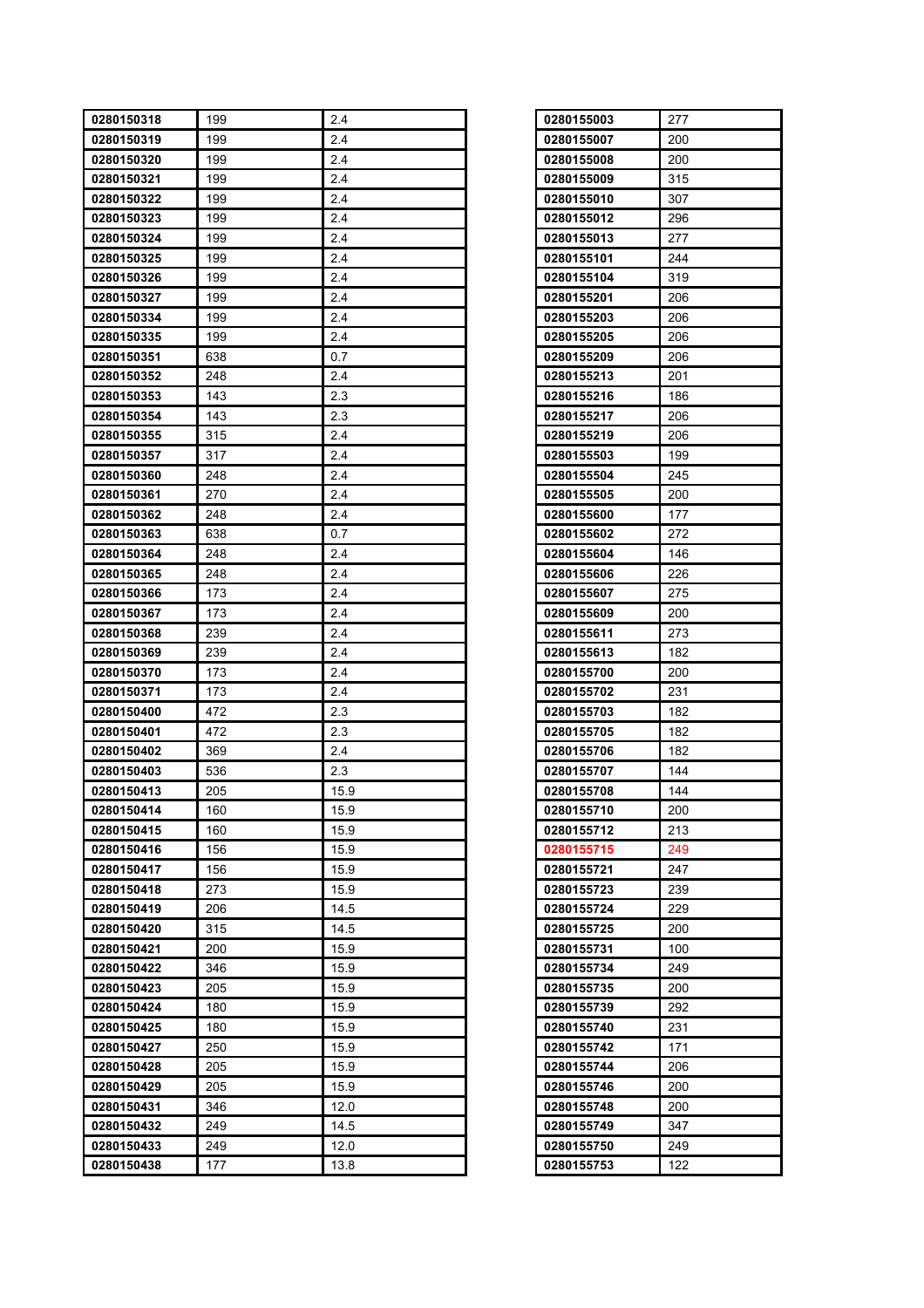| 0280150439               | 173         | 13.8       | 0280155756               | 141        |
|--------------------------|-------------|------------|--------------------------|------------|
| 0280150440               | 200         | 14.5       | 0280155757               | 206        |
| 0280150441               | 180         | 15.9       | 0280155758               | 206        |
| 0280150442               | 180         | 15.9       | 0280155759               | 315        |
| 0280150443               | 200         | 14.5       | 0280155761               | 154        |
| 0280150444               | 156         | 12.0       | 0280155763               | 100        |
| 0280150445               | 156         | 12.0       | 0280155764               | 100        |
| 0280150446               | 182         | 14.5       | 0280155765               | 182        |
| 0280150447               | 224         | 12.0       | 0280155766               | 347        |
| 0280150448               | 224         | 12.0       | 0280155769               | 182        |
| 0280150449               | 248         | 15.9       | 0280155770               | 182        |
| 0280150450               | 347         | 15.9       | 0280155773               | 154        |
| 0280150452               | 249         | 14.5       | 0280155774               | 283        |
| 0280150453               | 283         | 14.5       | 0280155777               | 200        |
| 0280150454               | 199         | 15.9       | 0280155780               | 247        |
| 0280150455               | 229         | 12.0       | 0280155782               | 231        |
| 0280150456               | 199         | 15.9       | 0280155784               | 231        |
| 0280150457               | 156         | 12.0       | 0280155786               | 105        |
| 0280150458               | 156         | 12.0       | 0280155787               | 182        |
| 0280150459               | 173         | 12.0       | 0280155788               | 315        |
| 0280150460               | 173         | 12.0       | 0280155789               | 229        |
| 0280150461               | 249         | 14.5       | 0280155791               | 182        |
| 0280150462               | 247         | 12.0       | 0280155793               | 100        |
| 0280150463               | 199         | 15.9       | 0280155794               | 141        |
| 0280150464               | 258         | 12.0       | 0280155795               | 120        |
| 0280150465               | 258         | 12.0       | 0280155798               | 292        |
| 0280150466               | 283         | 12.0       | 0280155800               | 182        |
| 0280150467               | 283         | 12.0       | 0280155803               | 200        |
| 0280150468               | 224         | 12.0       | 0280155804               | 347        |
| 0280150469               | 224         | 12.0       | 0280155807               | 200        |
| 0280150470               | 229         | 12.0       | 0280155808               | 154        |
| 0280150500               | 200         | 15.9       | 0280155809               | 182        |
| 0280150501               | 200         | 15.9       | 0280155810               | 154        |
| 0280150502               | 249         | 15.9       | 0280155811               | 347        |
| 0280150503               | 200         | 15.9       | 0280155812               | 100        |
| 0280150504               | 249         | 15.9       | 0280155814               | 122        |
| 0280150505               | 200         | 15.9       | 0280155816               | 154        |
| 0280150506               | 249         | 15.9       | 0280155819               | 182        |
| 0280150507               | 249         | 15.9       | 0280155820               | 200        |
| 0280150508               | 180         | 15.9       | 0280155821               | 200        |
| 0280150509               | 199         | 15.9       | 0280155822               | 229        |
| 0280150550               | 283         | 14.5       | 0280155823               | 200        |
| 0280150551               | 156         | 15.9       | 0280155824               | 182        |
| 0280150552               | 156         | 15.9       | 0280155825               | 235        |
| 0280150553               | 283         | 14.5       | 0280155828               | 235        |
| 0280150554               | 283         | 14.5       | 0280155830               | 347        |
| 0280150555               | 105         | 15.9       | 0280155831               | 315        |
| 0280150556               | 200         | 14.5       | 0280155832               | 249        |
| 0280150557               | 200         | 14.5       | 0280155835               | 154        |
| 0280150558               | 435         | 14.5       | 0280155837               | 100        |
| 0280150559               | 435         | 14.5       | 0280155839               | 259        |
| 0280150560               | 200         | 15.9       | 0280155842               | 154        |
| 0280150651<br>0280150653 | 813<br>1055 | 1.3<br>1.3 | 0280155843<br>0280155844 | 120<br>200 |
|                          |             |            |                          |            |

 $\overline{a}$ 

| 0280155756               | 141        |
|--------------------------|------------|
| 0280155757               | 206        |
| 0280155758               | 206        |
| 0280155759               | 315        |
| 0280155761               | 154        |
| 0280155763               | 100        |
| 0280155764               | 100        |
| 0280155765               | 182        |
| 0280155766               | 347        |
| 0280155769               | 182        |
| 0280155770               | 182        |
| 0280155773               | 154        |
| 0280155774               | 283        |
| 0280155777               | 200        |
| 0280155780               | 247        |
| 0280155782               | 231        |
| 0280155784               | 231        |
| 0280155786               | 105        |
| 0280155787               | 182        |
| 0280155788               | 315        |
| 0280155789               | 229        |
| 0280155791               | 182        |
| 0280155793               | 100        |
| 0280155794               | 141        |
| 0280155795               | 120        |
| 0280155798               | 292        |
| 0280155800               | 182        |
| 0280155803               | 200        |
| 0280155804               | 347        |
| 0280155807               | 200        |
| 0280155808               | 154        |
| 0280155809               | 182        |
| 0280155810               | 154        |
| 0280155811               | 347        |
| 0280155812               | 100        |
| 0280155814               | 122        |
| 0280155816               | 154        |
| 0280155819               | 182        |
| 0280155820<br>0280155821 | 200<br>200 |
| 0280155822               | 229        |
| 0280155823               | 200        |
| 0280155824               | 182        |
| 0280155825               | 235        |
| 0280155828               | 235        |
| 0280155830               | 347        |
| 0280155831               | 315        |
| 0280155832               | 249        |
| 0280155835               | 154        |
| 0280155837               | 100        |
| 0280155839               | 259        |
| 0280155842               | 154        |
|                          |            |
| 0280155843               | 120        |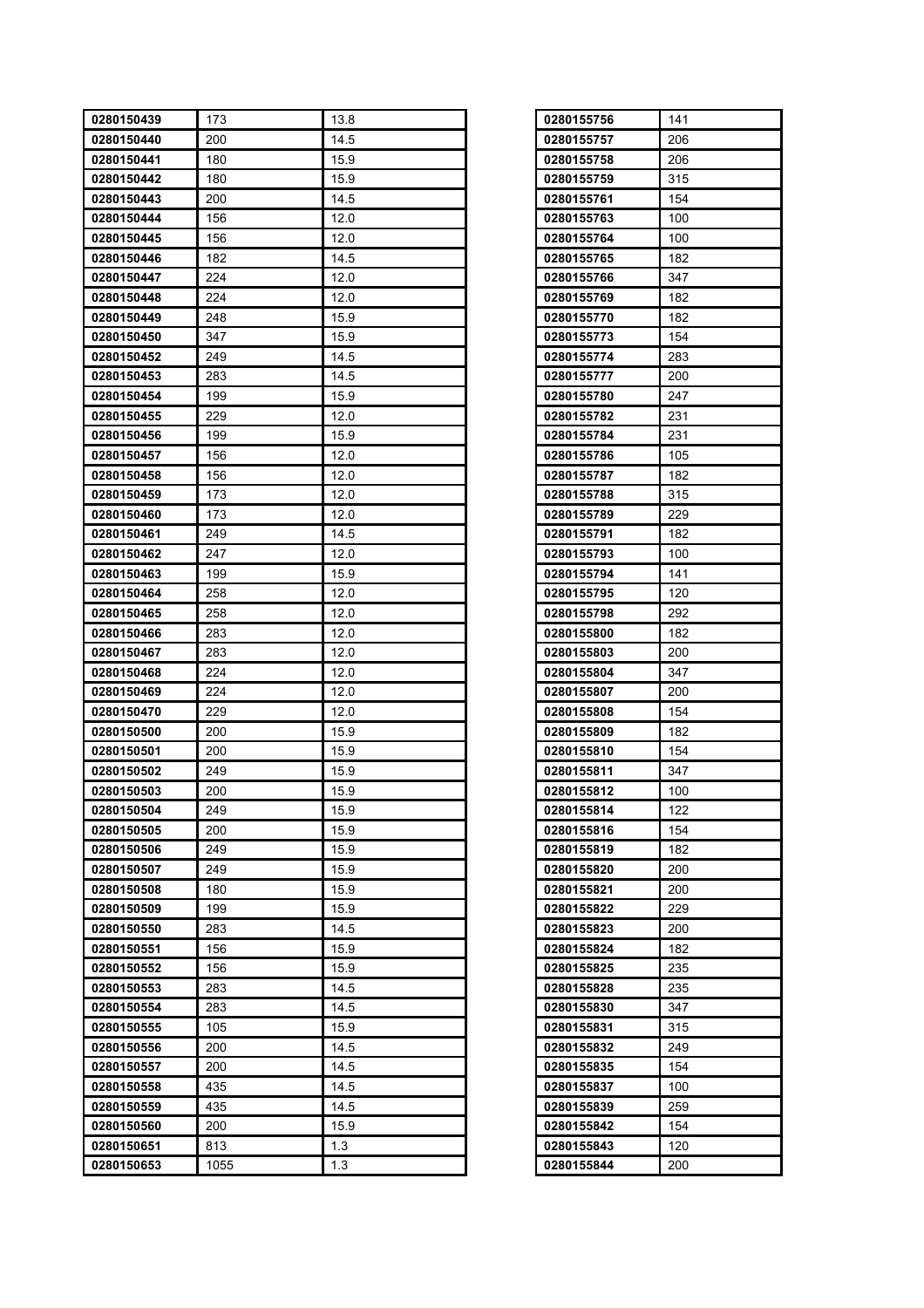| 0280150655 | 1055 | 1.3  | 0280155845 | 249 |
|------------|------|------|------------|-----|
| 0280150657 | 893  | 1.3  | 0280155846 | 141 |
| 0280150660 | 581  | 1.3  | 0280155847 | 154 |
| 0280150661 | 622  | 0.78 | 0280155848 | 200 |
| 0280150662 | 424  | 1.3  | 0280155869 | 283 |
| 0280150663 | 480  | 1.3  | 0280155870 | 154 |
| 0280150664 | 705  | 1.3  | 0280155871 | 200 |
| 0280150665 | 631  | 1.3  | 0280155872 | 200 |
| 0280150667 | 469  | 1.3  | 0280155874 | 182 |
| 0280150669 | 714  | 1.3  | 0280155876 | 200 |
| 0280150670 | 567  | 1.3  | 0280155884 | 182 |
| 0280150671 | 468  | 1.3  | 0280155885 | 154 |
| 0280150672 | 752  | 1.3  | 0280155886 | 120 |
| 0280150673 | 907  | 1.3  | 0280155887 | 182 |
| 0280150674 | 910  | 1.3  | 0280155892 | 358 |
| 0280150676 | 593  | 1.3  | 0280155894 | 322 |
| 0280150677 | 480  | 1.3  | 0280155895 | 321 |
| 0280150678 | 861  | 1.3  | 0280155897 | 289 |
| 0280150680 | 864  | 1.3  | 0280155899 | 257 |
| 0280150682 | 680  | 1.3  | 0280155900 | 200 |
| 0280150683 | 802  | 1.3  | 0280155905 | 97  |
| 0280150684 | 673  | 1.3  | 0280155919 | 100 |
| 0280150685 | 907  | 1.3  | 0280155921 | 182 |
| 0280150686 | 469  | 1.3  | 0280155927 | 257 |
| 0280150687 | 479  | 1.3  | 0280155933 | 200 |
| 0280150688 | 749  | 1.3  | 0280155936 | 182 |
| 0280150690 | 812  | 1.3  | 0280155940 | 211 |
| 0280150691 | 586  | 1.3  | 0280155942 | 164 |
| 0280150692 | 907  | 1.3  | 0280155962 | 141 |
| 0280150693 | 586  | 1.3  | 0280155963 | 200 |
| 0280150695 | 586  | 1.3  | 0280155964 | 100 |
| 0280150697 | 751  | 1.3  | 0280155965 | 100 |
| 0280150698 | 907  | 1.3  | 0280155967 | 200 |
| 0280150699 | 752  | 6.7  | 0280155968 | 412 |
| 0280150701 | 249  | 15.9 | 0280155969 | 154 |
| 0280150702 | 200  | 15.9 | 0280155970 | 200 |
| 0280150703 | 155  | 15.9 | 0280155971 | 154 |
| 0280150704 | 200  | 15.9 | 0280155976 | 210 |
| 0280150705 | 155  | 15.9 | 0280155978 | 229 |
| 0280150706 | 248  | 15.9 | 0280155981 | 120 |
| 0280150707 | 200  | 15.9 | 0280155983 | 229 |
| 0280150708 | 155  | 15.9 | 0280155985 | 229 |
| 0280150710 | 144  | 14.5 | 0280155988 | 200 |
| 0280150711 | 200  | 15.9 | 0280155993 | 182 |
| 0280150712 | 248  | 15.9 | 0280155994 | 182 |
| 0280150714 | 200  | 15.9 | 0280155995 | 182 |
| 0280150715 | 155  | 15.9 | 0280155997 | 182 |
| 0280150716 | 155  | 15.9 | 0280156001 | 182 |
| 0280150718 | 199  | 14.5 | 0280156002 | 182 |
| 0280150719 | 155  | 15.9 | 0280156003 | 200 |
| 0280150720 | 155  | 15.9 | 0280156005 | 154 |
| 0280150721 | 200  | 15.9 | 0280156006 | 200 |
| 0280150722 | 200  | 15.9 | 0280156009 | 200 |
| 0280150725 | 200  | 15.9 | 0280156010 | 182 |

| 0280155845               | 249        |
|--------------------------|------------|
| 0280155846               | 141        |
| 0280155847               | 154        |
| 0280155848               | 200        |
| 0280155869               | 283        |
| 0280155870               | 154        |
| 0280155871               | 200        |
| 0280155872               | 200        |
| 0280155874               | 182        |
| 0280155876               | 200        |
| 0280155884               | 182        |
| 0280155885               | 154        |
| 0280155886               | 120        |
| 0280155887               | 182        |
| 0280155892               | 358        |
| 0280155894               | 322        |
| 0280155895               | 321        |
| 0280155897               | 289        |
| 0280155899               | 257        |
| 0280155900               | 200        |
| 0280155905               | 97         |
| 0280155919               | 100        |
| 0280155921               | 182        |
| 0280155927               | 257        |
| 0280155933               | 200        |
| 0280155936               | 182        |
| 0280155940               | 211        |
| 0280155942               | 164        |
| 0280155962               | 141        |
| 0280155963               | 200        |
| 0280155964               | 100        |
| 0280155965               | 100        |
| 0280155967               | 200        |
| 0280155968               | 412        |
| 0280155969               | 154        |
| 0280155970               | 200        |
| 0280155971               | 154        |
| 0280155976               | 210        |
| 0280155978<br>0280155981 | 229<br>120 |
| 0280155983               | 229        |
| 0280155985               | 229        |
| 0280155988               | 200        |
| 0280155993               | 182        |
| 0280155994               | 182        |
| 0280155995               | 182        |
| 0280155997               | 182        |
| 0280156001               | 182        |
| 0280156002               | 182        |
| 0280156003               | 200        |
| 0280156005               | 154        |
| 0280156006               | 200        |
| 0280156009               | 200        |
| 0280156010               | 182        |
|                          |            |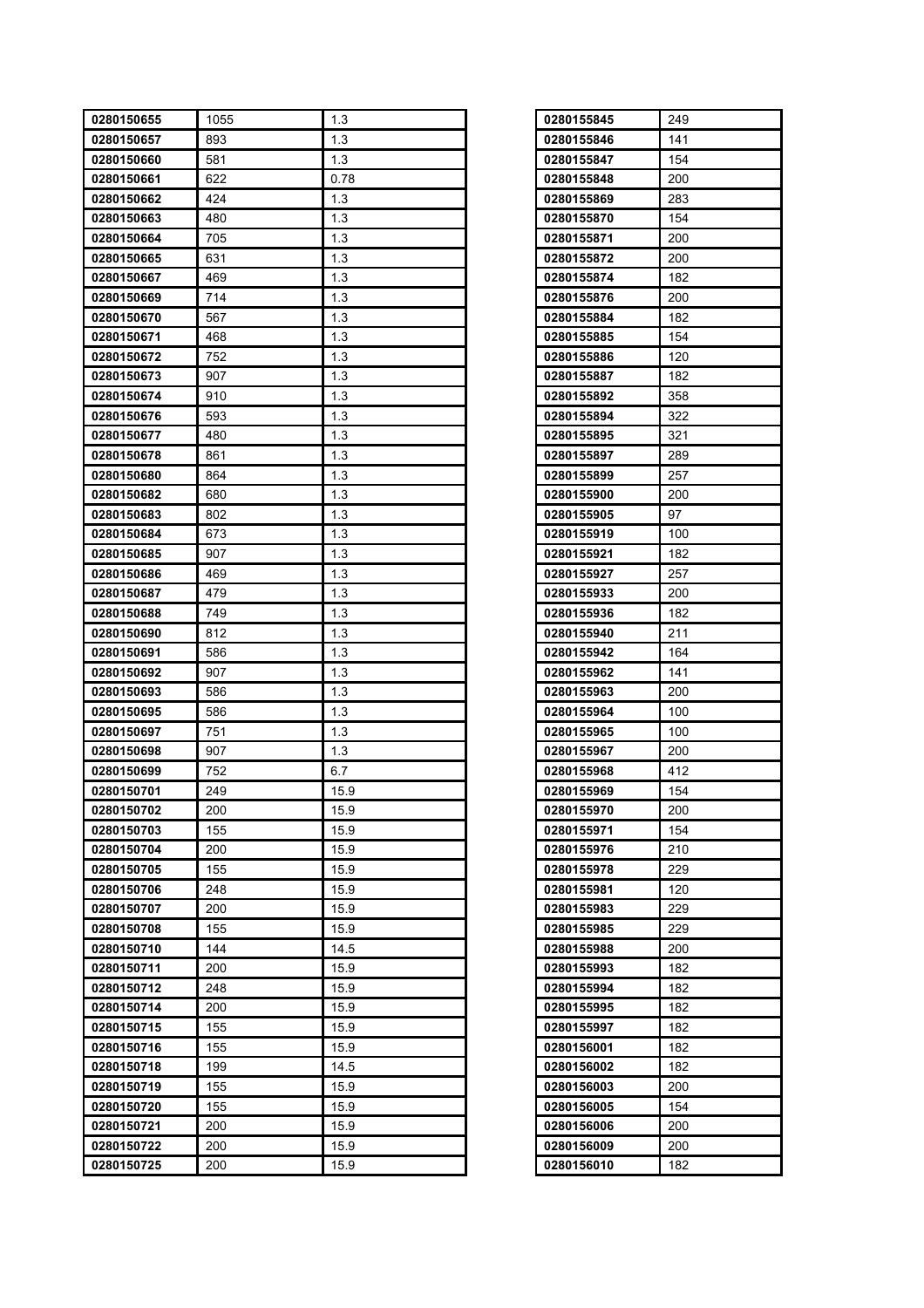| 0280150726 | 204 | 14.5 | 0280156011        | 182 |
|------------|-----|------|-------------------|-----|
| 0280150727 | 144 | 14.5 | 0280156012        | 412 |
| 0280150728 | 248 | 14.5 | 0280156013        | 229 |
| 0280150729 | 200 | 15.9 | 0280156014        | 171 |
| 0280150730 | 201 | 15.9 | 0280156016        | 206 |
| 0280150731 | 201 | 15.9 | 0280156018        | 182 |
| 0280150734 | 200 | 15.9 | 0280156019        | 182 |
| 0280150736 | 199 | 15.9 | 0280156021        | 315 |
| 0280150737 | 315 | 15.9 | 0280156022        | 283 |
| 0280150738 | 315 | 15.9 | 0280156023        | 347 |
| 0280150740 | 156 | 15.9 | 0280156024        | 200 |
| 0280150741 | 200 | 15.9 | 0280156025        | 100 |
| 0280150742 | 200 | 14.5 | 0280156026        | 315 |
| 0280150743 | 200 | 15.9 | 0280156027        | 141 |
| 0280150744 | 250 | 15.9 | 0280156028        | 249 |
| 0280150745 | 218 | 14.5 | 0280156034        | 154 |
| 0280150746 | 287 | 14.5 | 0280156038        | 229 |
| 0280150747 | 200 | 15.9 | 0280156039        | 182 |
| 0280150748 | 155 | 15.9 | 0280156040        | 315 |
| 0280150749 | 227 | 15.9 | 0280156045        | 200 |
| 0280150750 | 144 | 14.5 | 0280156050        | 141 |
| 0280150751 | 200 | 15.9 | 0280156052        | 257 |
| 0280150752 | 155 | 15.9 | 0280156053        | 249 |
| 0280150754 | 247 | 14.5 | 0280156057        | 182 |
| 0280150756 | 303 | 14.5 | 0280156058        | 80  |
| 0280150757 | 200 | 15.9 | 0280156059        | 200 |
| 0280150758 | 249 | 15.9 | 0280156061        | 289 |
| 0280150759 | 246 | 14.5 | 0280156063        | 358 |
| 0280150760 | 200 | 15.9 | 0280156065        | 252 |
| 0280150761 | 248 | 15.9 | 0280156067        | 154 |
| 0280150762 | 200 | 15.9 | 0280156070        | 252 |
| 0280150763 | 197 | 14.5 | 0280156072        | 412 |
| 0280150764 | 200 | 15.9 | 0280156074        | 259 |
| 0280150766 | 200 | 15.9 | 0280156078        | 229 |
| 0280150767 | 144 | 14.5 | 0280156079        | 248 |
| 0280150769 | 200 | 15.9 | <b>0280156080</b> | 200 |
| 0280150770 | 200 | 14.5 | 0280156083        | 154 |
| 0280150771 | 155 | 15.9 | 0280156084        | 154 |
| 0280150773 | 156 | 15.9 | 0280156091        | 249 |
| 0280150774 | 211 | 14.5 | 0280156094        | 182 |
| 0280150775 | 248 | 15.9 | 0280156095        | 315 |
| 0280150776 | 200 | 15.9 | 0280156101        | 249 |
| 0280150777 | 303 | 14.5 | 0280156102        | 412 |
| 0280150778 | 200 | 14.5 | 0280156103        | 182 |
| 0280150779 | 200 | 15.9 | 0280156104        | 182 |
| 0280150783 | 200 | 15.9 | 0280156105        | 182 |
| 0280150784 | 315 | 15.9 | 0280156107        | 249 |
| 0280150785 | 315 | 14.5 | 0280156108        | 200 |
| 0280150786 | 242 | 15.9 | 0280157001        | 412 |
| 0280150788 | 211 | 14.5 | 0280157002        | 160 |
| 0280150789 | 155 | 15.9 | 0280157004        | 257 |
| 0280150790 | 199 | 15.9 | 0280157005        | 257 |
| 0280150791 | 414 | 12.0 | 0280157006        | 257 |
| 0280150792 | 254 | 15.9 | 0280157008        | 289 |

 $\overline{a}$ 

| 0280156011 | 182 |
|------------|-----|
| 0280156012 | 412 |
| 0280156013 | 229 |
| 0280156014 | 171 |
| 0280156016 | 206 |
| 0280156018 | 182 |
| 0280156019 | 182 |
| 0280156021 | 315 |
| 0280156022 | 283 |
| 0280156023 | 347 |
| 0280156024 | 200 |
| 0280156025 | 100 |
| 0280156026 | 315 |
| 0280156027 | 141 |
| 0280156028 | 249 |
| 0280156034 | 154 |
| 0280156038 | 229 |
| 0280156039 | 182 |
| 0280156040 | 315 |
| 0280156045 | 200 |
| 0280156050 | 141 |
| 0280156052 | 257 |
| 0280156053 | 249 |
| 0280156057 | 182 |
| 0280156058 | 80  |
| 0280156059 | 200 |
| 0280156061 | 289 |
| 0280156063 | 358 |
| 0280156065 | 252 |
| 0280156067 | 154 |
| 0280156070 | 252 |
| 0280156072 | 412 |
| 0280156074 | 259 |
| 0280156078 | 229 |
| 0280156079 | 248 |
| 0280156080 | 200 |
| 0280156083 | 154 |
| 0280156084 | 154 |
| 0280156091 | 249 |
| 0280156094 | 182 |
| 0280156095 | 315 |
| 0280156101 | 249 |
| 0280156102 | 412 |
| 0280156103 | 182 |
| 0280156104 | 182 |
| 0280156105 | 182 |
| 0280156107 | 249 |
| 0280156108 | 200 |
| 0280157001 | 412 |
| 0280157002 | 160 |
| 0280157004 | 257 |
| 0280157005 | 257 |
| 0280157006 | 257 |
| 0280157008 | 289 |
|            |     |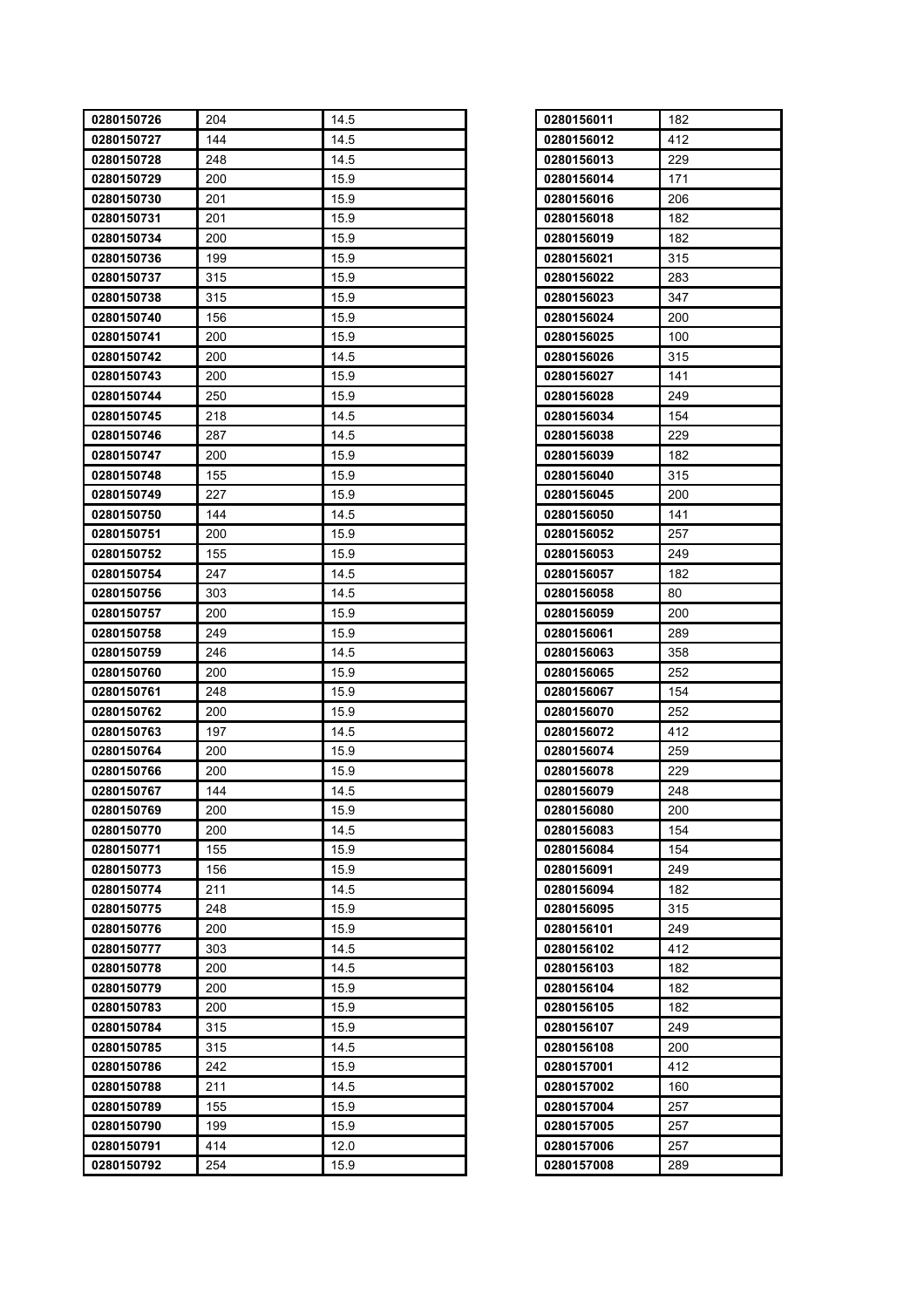| 0280150793 | 115 | 15.9 | 0280159709 | 289 |
|------------|-----|------|------------|-----|
| 0280150802 | 310 | 2.4  | 0280159712 | 213 |
| 0280150803 | 381 | 4.6  | 0280159724 | 229 |
| 0280150804 | 311 | 2.4  | 0280159731 | 100 |
| 0280150806 | 310 | 2.4  | 0280159732 | 100 |
| 0280150808 | 310 | 2.4  | 0280159798 | 292 |
| 0280150810 | 310 | 2.4  |            |     |

| 0280159709 | 289 |
|------------|-----|
| 0280159712 | 213 |
| 0280159724 | 229 |
| 0280159731 | 100 |
| 0280159732 | 100 |
| 0280159798 | 292 |
|            |     |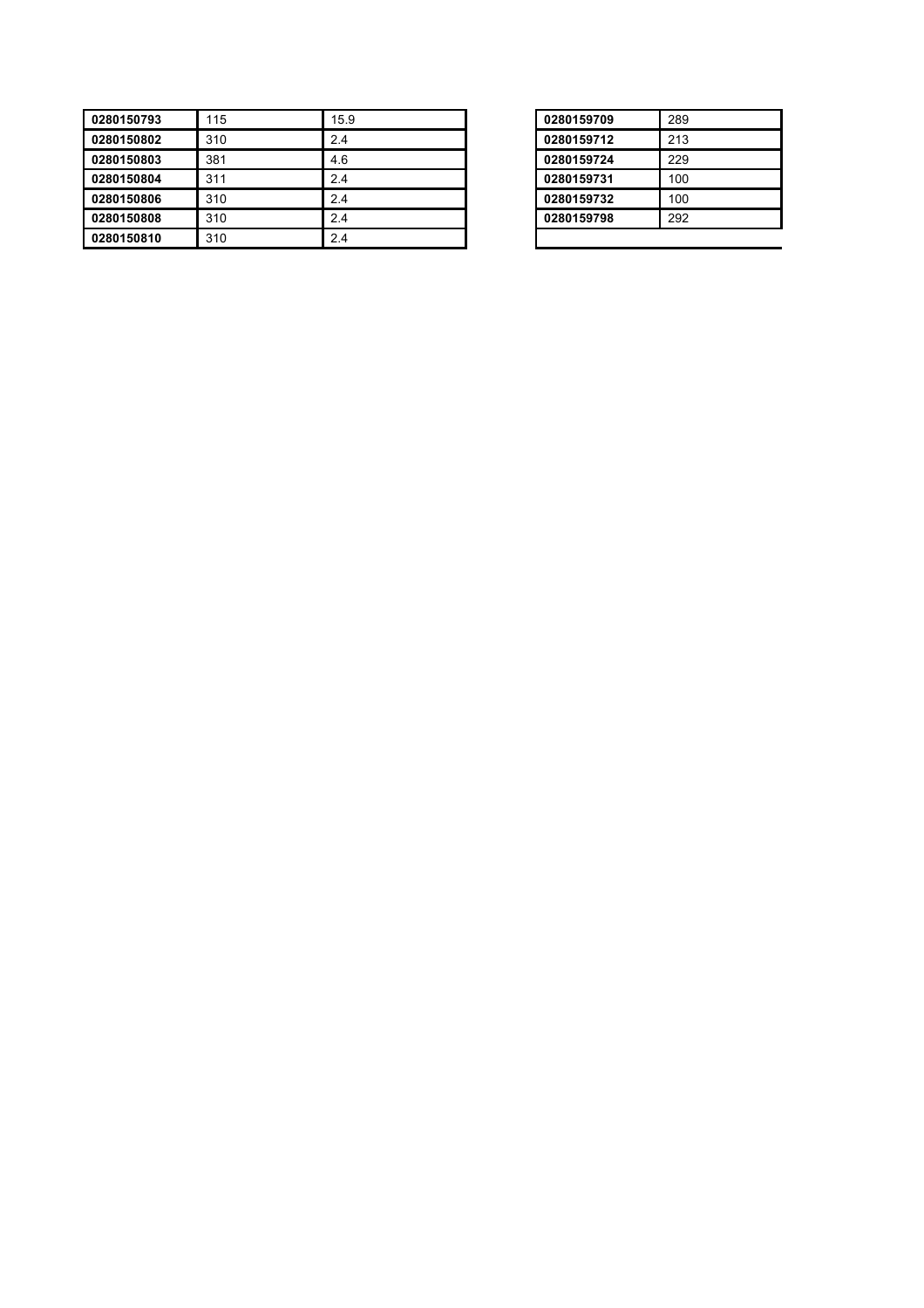| Resistance (ohm) |
|------------------|
| 2.4              |
| 2.4              |
| 2.4              |
| 2.4              |
| 2.4              |
| 2.4              |
| 2.4              |
| 2.4              |
| 2.4              |
| 4.6              |
| 2.4              |
| 2.4              |
| 2.4              |
| 2.4              |
| 2.4              |
| 2.4              |
| 2.4              |
| 3.0              |
| 3.0              |
| 4.6              |
| 4.6              |
| 4.6              |
| 2.4              |
| 14.5             |
| 15.9             |
| 15.9             |
| 15.9             |
| 15.9             |
| 14.5             |
| 14.5             |
| 14.5             |
| 14.5             |
|                  |
| 14.5<br>15.9     |
| 15.9             |
|                  |
| 14.5             |
| 14.5             |
| 14.5             |
| 14.5             |
| 14.5             |
| 14.5             |
| 14.5             |
| 14.5             |
| 15.9             |
| 15.9             |
| 15.9             |
| 14.5             |
| 2.4              |
| 2.4              |
| 14.5             |
| 14.5             |
| 14.5             |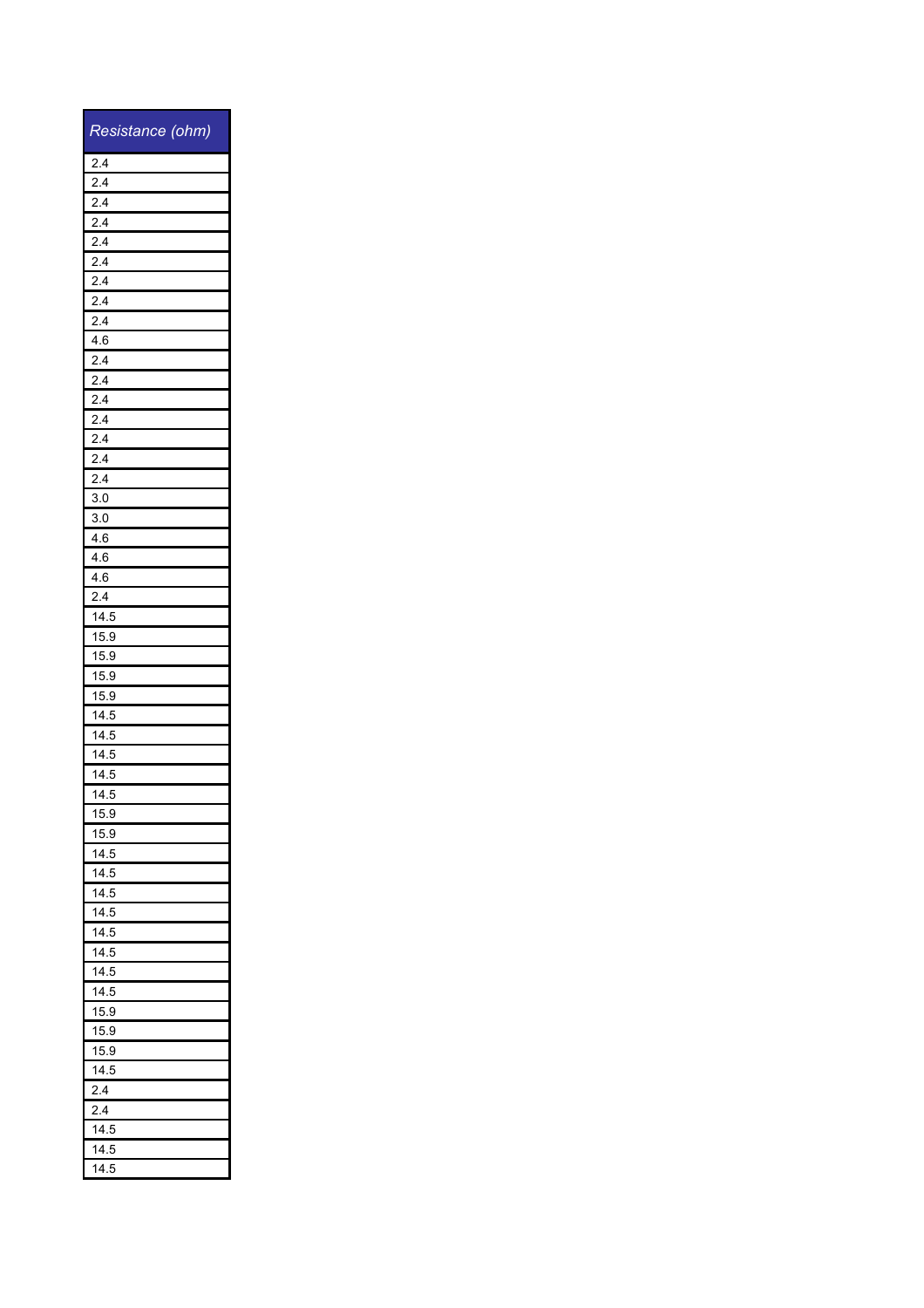| 14.5 |
|------|
| 14.5 |
| 14.5 |
| 14.5 |
| 14.5 |
| 14.5 |
| 14.5 |
| 14.5 |
| 14.5 |
| 15.9 |
| 15.9 |
| 15.9 |
| 15.9 |
| 15.9 |
| 15.9 |
| 14.5 |
| 14.5 |
| 14.5 |
| 15.9 |
| 12.0 |
| 12.0 |
| 12.0 |
| 12.0 |
| 14.5 |
| 14.5 |
| 2.4  |
| 14.5 |
| 15.9 |
| 12.0 |
|      |
| 14.5 |
| 15.9 |
| 15.9 |
| 15.9 |
| 15.9 |
| 15.9 |
| 15.9 |
| 14.5 |
| 14.5 |
| 15.9 |
| 14.5 |
| 14.5 |
| 14.5 |
| 14.5 |
| 15.9 |
| 15.9 |
| 15.9 |
| 15.9 |
| 15.9 |
| 14.5 |
| 12.0 |
| 15.9 |
| 12.0 |
|      |
| 12.0 |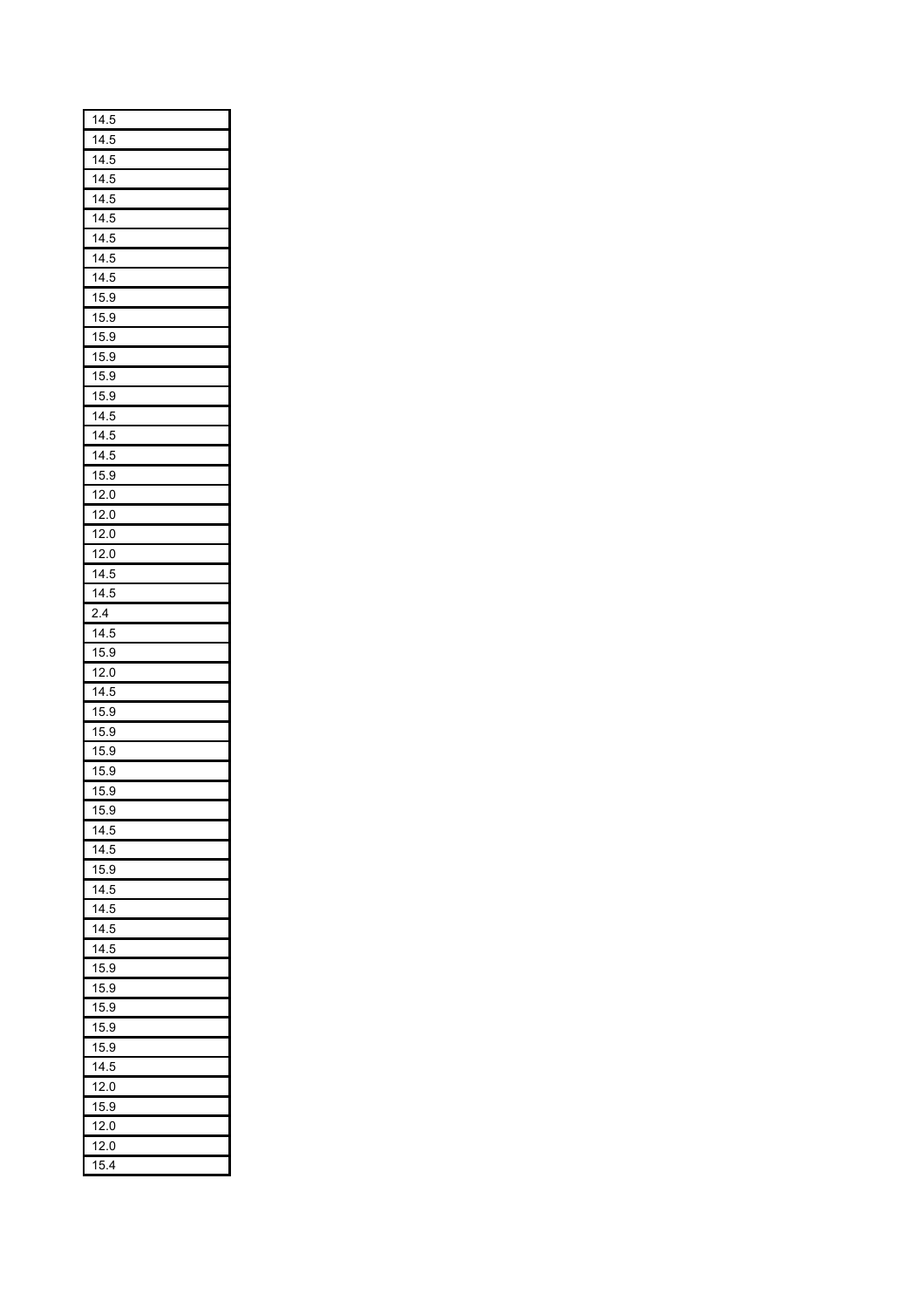| 15.4   |                            |              |
|--------|----------------------------|--------------|
| 2.4    |                            |              |
| 15.4   |                            |              |
| 15.4   |                            |              |
| 15.4   |                            |              |
| 14.25  |                            |              |
| 15.4   |                            |              |
| 12.0   |                            |              |
| 14.25  |                            |              |
| 14.25  |                            |              |
| 14.25  |                            |              |
| 14.25  |                            |              |
| 14.25  |                            |              |
| 15.4   |                            |              |
| 15.4   |                            |              |
| 14.25  |                            |              |
| 14.25  |                            |              |
| 14.5   |                            |              |
| 14.5   |                            |              |
| 15.35  |                            |              |
| 14.5   |                            |              |
| 12.0   |                            |              |
| 14.5   |                            |              |
| 14.5   |                            |              |
| 11.0   |                            |              |
| 14.5   |                            |              |
| 11.0   |                            |              |
| 12.0   |                            |              |
| 14.5   |                            |              |
| 12.0   |                            |              |
| 14.5   |                            |              |
| 14.5   |                            |              |
| 14.5   |                            |              |
| 14.5   |                            |              |
| 14.5   |                            |              |
| 14.5   |                            |              |
| 16.0   |                            |              |
| $14.5$ |                            | F5DZ-9F593-B |
| 12.0   | Taurus/Sable 96-98 3.0L V6 |              |
| 14.5   |                            |              |
| 16.0   |                            |              |
| 14.5   |                            |              |
| 14.5   |                            |              |
| 14.5   |                            |              |
| 14.5   |                            |              |
| 14.5   |                            |              |
| 12.0   |                            |              |
| 14.5   |                            |              |
| 14.5   |                            |              |
| 16.0   |                            |              |
| 16.0   |                            |              |
| 16.0   |                            |              |
| 16.0   |                            |              |
| 14.5   |                            |              |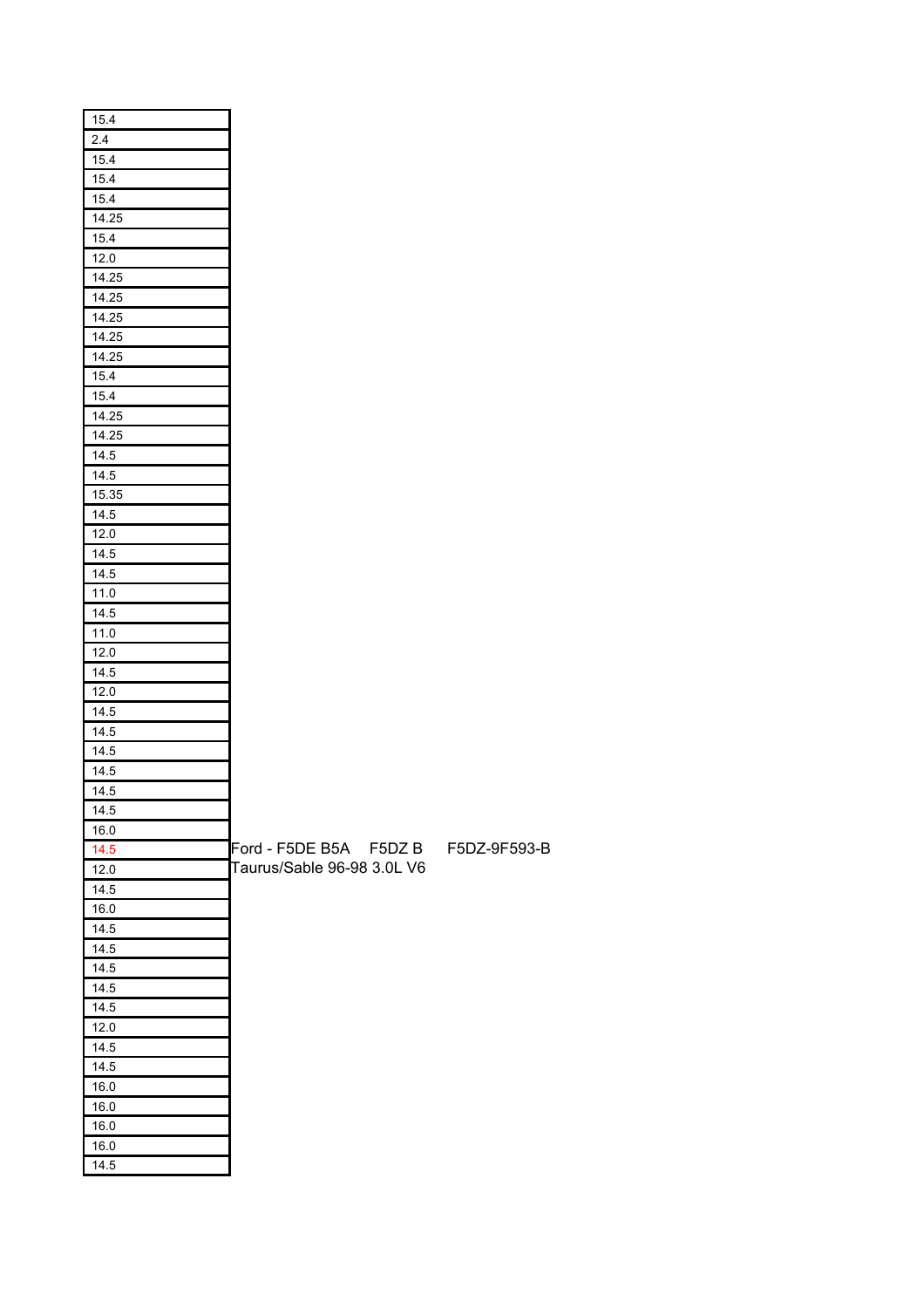| 14.5 |
|------|
| 14.5 |
| 14.5 |
| 16.0 |
| 14.5 |
| 12.0 |
| 16.0 |
| 14.5 |
| 16.0 |
| 14.5 |
| 14.5 |
| 14.5 |
| 14.5 |
| 12.0 |
| 12.0 |
| 12.0 |
|      |
| 12.0 |
| 14.5 |
| 14.5 |
| 16.0 |
| 12.0 |
| 16.0 |
| 16.0 |
| 14.5 |
| 12.0 |
| 14.5 |
| 14.5 |
| 14.5 |
| 12.0 |
| 14.5 |
| 14.5 |
| 14.5 |
| 14.5 |
| 12.0 |
| 12.0 |
| 14.5 |
| 14.5 |
| 14.5 |
| 14.5 |
| 14.5 |
| 14.5 |
| 14.5 |
| 14.5 |
| 12.0 |
| 12.0 |
| 12.0 |
| 12.0 |
| 12.0 |
| 12.0 |
|      |
| 14.5 |
| 14.5 |
| 14.5 |
| 14.5 |
| 14.5 |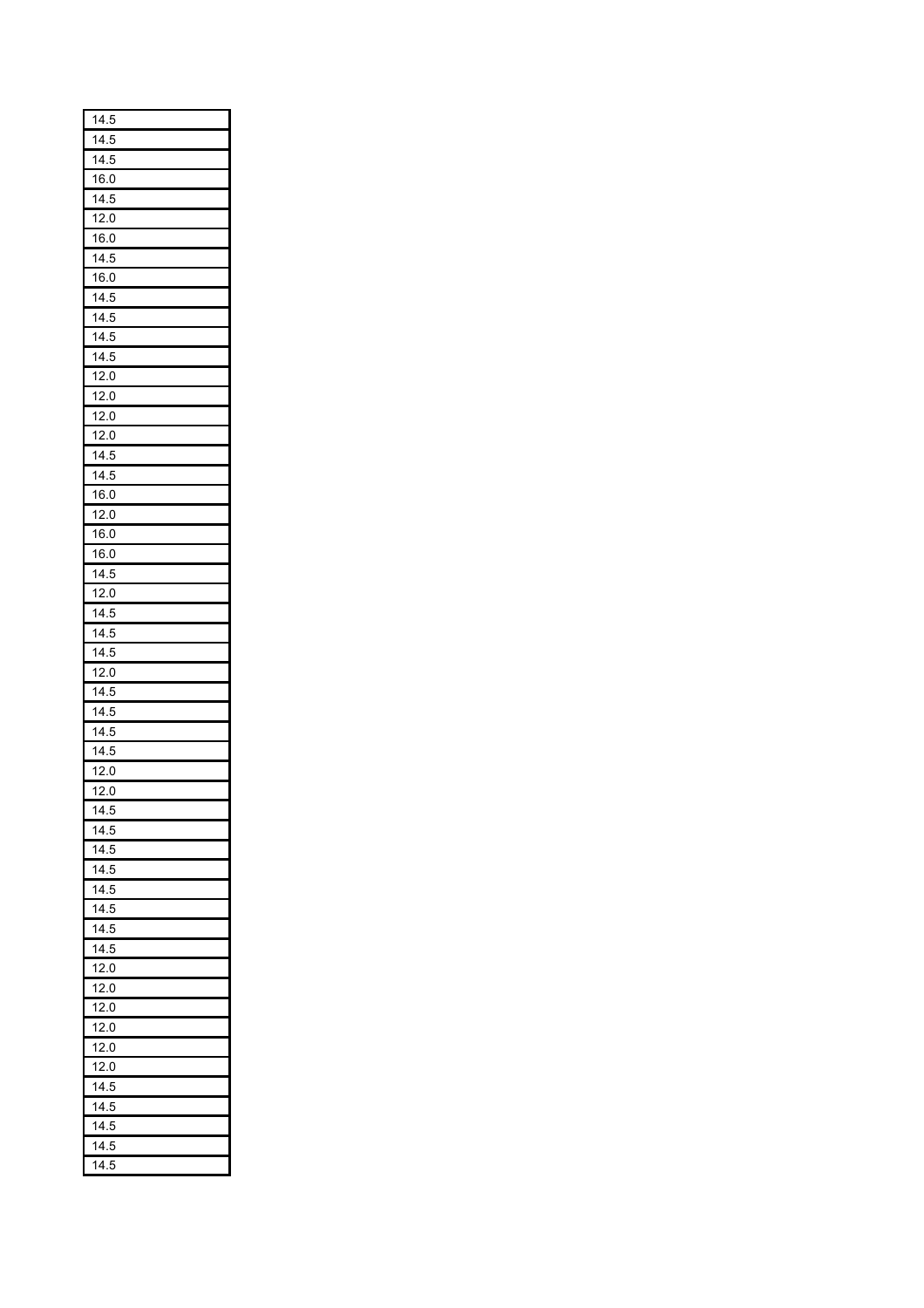| 14.5 |
|------|
| 14.5 |
| 14.5 |
| 16.0 |
| 14.5 |
| 14.5 |
| 14.5 |
| 12.0 |
| 14.5 |
| 14.5 |
| 14.5 |
| 14.5 |
| 14.5 |
| 14.5 |
| 12.0 |
|      |
| 12.0 |
| 12.0 |
| 12.0 |
| 12.0 |
| 14.5 |
| 14.5 |
| 14.5 |
| 14.5 |
| 12.0 |
| 12.0 |
| 14.5 |
| 14.5 |
| 14.5 |
| 14.5 |
| 14.5 |
| 16.0 |
| 14.5 |
| 14.5 |
| 12.0 |
| 14.5 |
| 14.5 |
| 14.5 |
| 12.0 |
|      |
| 14.5 |
| 14.5 |
| 14.5 |
| 14.5 |
| 14.5 |
| 14.5 |
| 14.5 |
| 14.5 |
| 14.5 |
| 14.5 |
|      |
| 12.0 |
| 12.0 |
| 12.0 |
|      |
| 12.0 |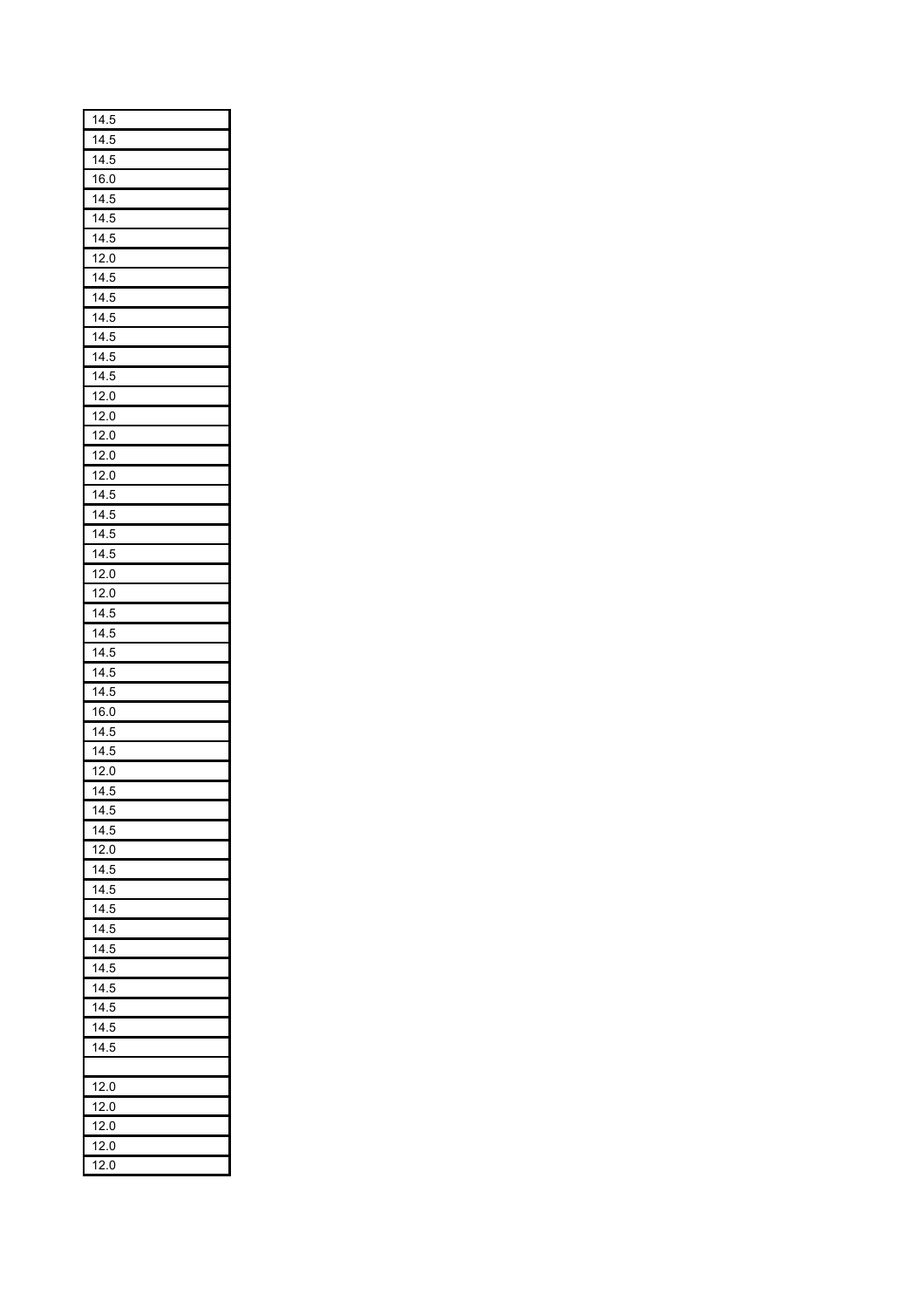| 12.0 |
|------|
| 12.0 |
| 12.0 |
| 14.5 |
| 14.5 |
| 14.5 |
| 14.5 |
| 14.5 |
|      |
| 16.0 |
| 16.0 |
| 14.5 |
| 14.5 |
| 14.5 |
| 14.5 |
| 14.5 |
| 14.5 |
| 14.5 |
| 14.5 |
| 14.5 |
| 14.5 |
| 14.5 |
| 12.0 |
| 12.0 |
|      |
| 14.5 |
| 14.5 |
| 14.5 |
| 12.0 |
| 12.0 |
| 12.0 |
| 14.5 |
| 12.0 |
| 14.5 |
| 14.5 |
| 14.5 |
| 12.0 |
| 14.5 |
| 14.5 |
| 14.5 |
| 12.0 |
|      |
| 14.5 |
| 14.5 |
| 12.0 |
| 12.0 |
| 14.5 |
| 14.5 |
| 14.5 |
| 14.5 |
| 14.5 |
| 12.0 |
| 12.0 |
| 12.0 |
| 12.0 |
| 12.0 |
|      |
| 12.0 |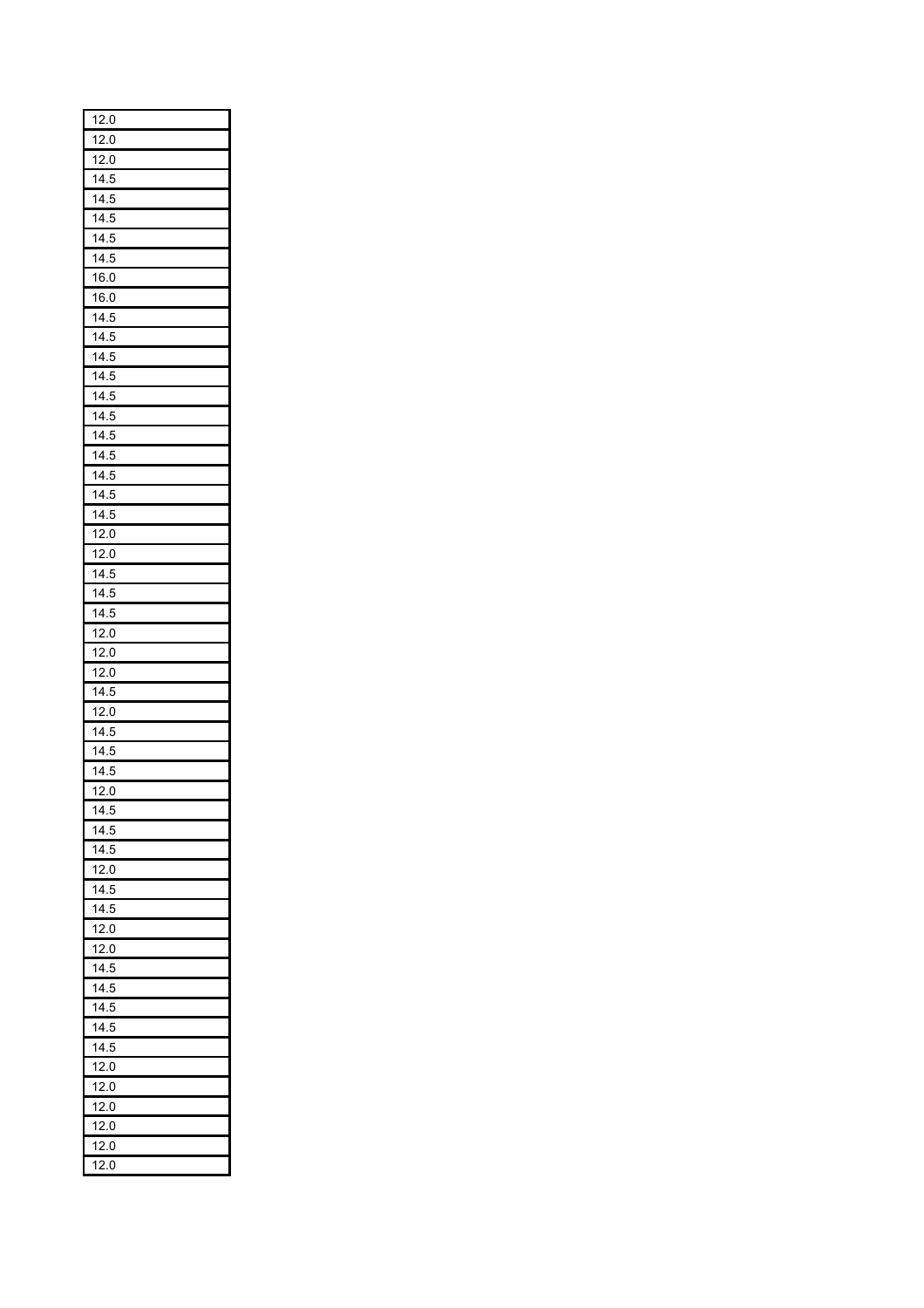| 12.0 |  |
|------|--|
| 16.0 |  |
| 16.0 |  |
| 14.5 |  |
| 14.5 |  |
| 14.5 |  |
|      |  |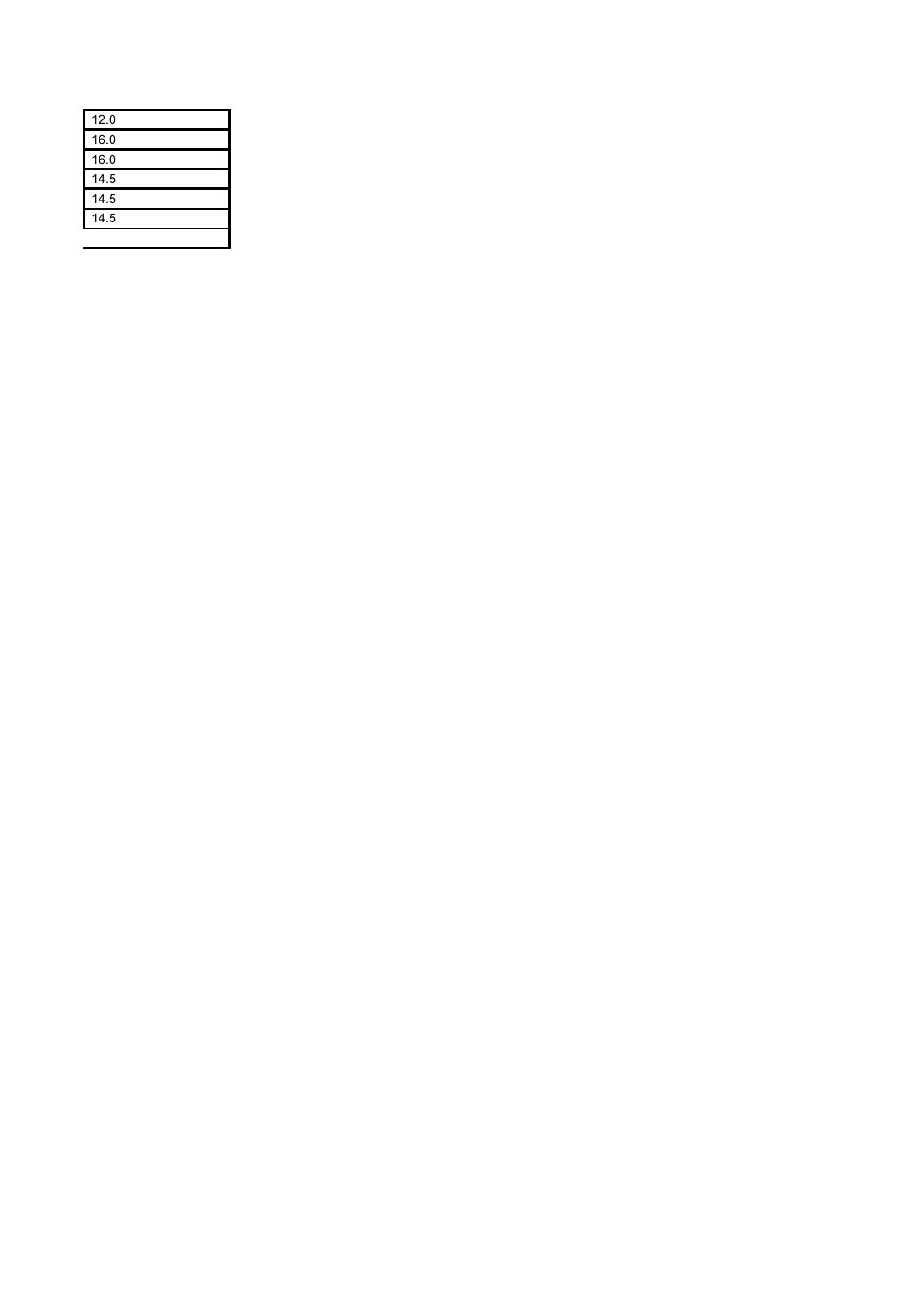| <b>Bosch Part</b><br><b>Number</b> | Design          | <b>Static capacity (100%</b><br>duty cycle) g/ min(n-<br>heptan) @3bar | Resistans<br>(ohm) | Straletyp | Bilmodell   |
|------------------------------------|-----------------|------------------------------------------------------------------------|--------------------|-----------|-------------|
|                                    |                 |                                                                        |                    |           |             |
| 0280150007                         | 1.1             | 254.1                                                                  | 2,4                | A         | Handelsvara |
| 0280150008                         | 1.1             | 254.1                                                                  | 2,4                | A         |             |
| 0280150009                         | 1.1             | 254.1                                                                  | 2,4                | A         |             |
| 0280150010                         | 1.1             |                                                                        | 2,4                | A         |             |
| 0280150016                         | 1.1             | 304.9                                                                  | 2,4                | A         |             |
| 0280150019                         | 1.1             | 304.9                                                                  | 2,4                | A         |             |
| 0280150030                         | 1.1             | 254.1                                                                  | 2,4                | A         |             |
| 0280150034                         | 1.1             | 254.1                                                                  | 2,4                | A         | Handelsvara |
| 0280150035                         | 1.1             | 304.9                                                                  | 2,4                | A         | Handelsvara |
| 0280150036                         | 1.1             | 364.3                                                                  | 2,4                | A         | Handelsvara |
| 0280150038                         | 1.1             | 304.9                                                                  | 2,4                | A         | Handelsvara |
| 0280150039                         | 1.1             |                                                                        | 2,4                | A         |             |
| 0280150040                         | 1.1             | 304.9                                                                  | 2,4                | A         | Handelsvara |
| 0280150041                         | 1.1             | 364.3                                                                  | 2,4                | A         |             |
| 0280150042                         | 1.1             | 304.9                                                                  | 2,4                | A         |             |
| 0280150043                         | 1.1             | 364.3                                                                  | 2,4                | A         | Handelsvara |
| 0280150044                         | 1.1             | 254.1                                                                  | 2,4                | A         | Handelsvara |
| 0280150045                         | 1.1             | 304.9                                                                  | 2,4                | A         | Handelsvara |
| 0280150051                         | 10              | 505.2                                                                  | 6,7                |           | Fiat        |
| 0280150052                         | 10              | 440.5                                                                  | 6,7                |           | Fiat        |
| 0280150053                         | 10              | 699.7                                                                  | 1,3                |           | Ford US     |
| 0280150054                         | 10              |                                                                        |                    |           |             |
| 0280150055                         | 10              | 834.8                                                                  | 1,3                |           | Ford US     |
| 0280150056                         | 10              |                                                                        |                    |           |             |
| 0280150057                         | 10              | 642.6                                                                  | 1,3                |           | Ford US     |
| 0280150058                         | 10              |                                                                        |                    |           |             |
| 0280150059                         | 10              | 867.8                                                                  | 1,3                |           | <b>ARG</b>  |
| 0280150060                         | 10              | 536.9                                                                  | 6,7                |           | <b>PSA</b>  |
| 0280150063                         | 10              | 911.1                                                                  | 1,3                |           | Chrysler    |
| 0280150064                         | $\overline{10}$ |                                                                        |                    |           |             |
| 0280150065                         | 10              | 610.7                                                                  | 1,3                |           | Ford Aus    |
| 0280150067                         | 10              | 792.9                                                                  | 1,03               |           | Chrysler    |
| 0280150068                         | 10              |                                                                        |                    |           |             |
| 0280150069                         | 10              | 610.7                                                                  | 1,3                |           | VW / Audi   |
| 0280150070                         | 10              | 351.6                                                                  | 10,0               |           | <b>PSA</b>  |
| 0280150071                         | 10              | 718.8                                                                  | 1,3                |           | VW / Audi   |
| 0280150100                         | 1.1             |                                                                        | 2,4                | A         |             |
| 0280150101                         | 1.1             |                                                                        | 2,4                | Α         |             |
| 0280150102                         | 1.1             |                                                                        | 2,4                | Α         |             |
| 0280150103                         | 1.1             |                                                                        | 2,4                | Α         |             |
| 0280150105                         | 1.1             | 143.4                                                                  | 2,4                | Α         | Handelsvara |
| 0280150106                         | 1.1             |                                                                        | 2,4                | A         |             |
| 0280150107                         | 1.1             |                                                                        | 2,4                | A         |             |
| 0280150108                         | 1.1             |                                                                        | 2,4                | A         |             |
| 0280150109                         | 1.1             |                                                                        | 2,4                | Α         |             |
| 0280150110                         |                 |                                                                        |                    |           |             |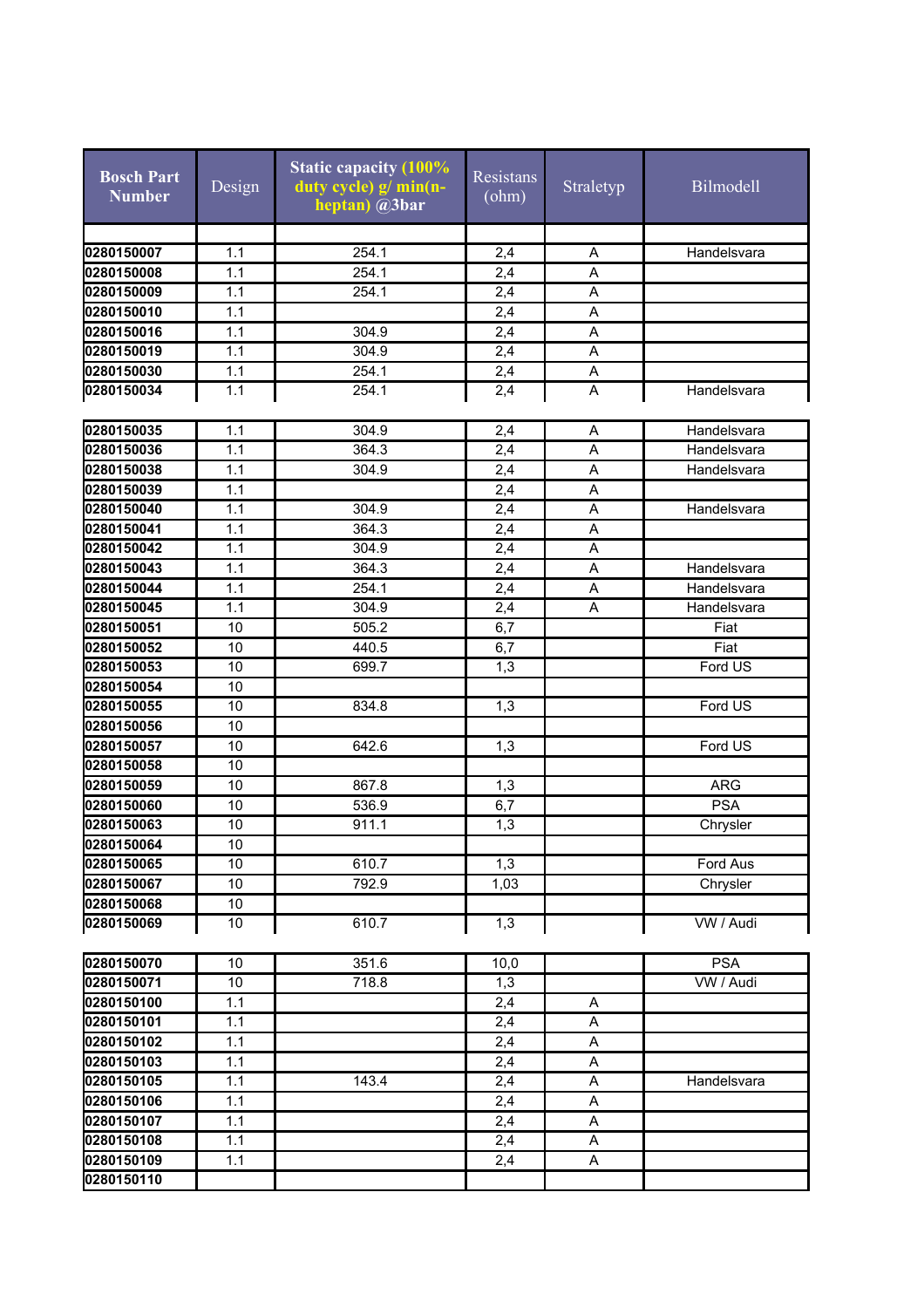| 0280150111 |     |       |       |                |                    |
|------------|-----|-------|-------|----------------|--------------------|
| 0280150112 | 1.1 | 143.4 | 2,4   | Α              | Handelsvara        |
| 0280150114 | 1.1 | 143.4 | 2,4   | A              | Handelsvara        |
| 0280150115 |     |       |       |                |                    |
| 0280150116 | 1.1 | 143.4 | 2,4   | Α              |                    |
| 0280150117 | 1.1 | 143.4 | 2,4   | A              |                    |
| 0280150118 | 1.1 | 143.4 | 2,4   | $\overline{A}$ | Handelsvara        |
| 0280150119 | 1.1 | 143.4 | 2,4   | A              | Handelsvara        |
| 0280150121 | 1.1 | 143.4 | 2,4   | A              | Handelsvara        |
| 0280150123 | 1.1 | 147.2 | 2,25  | A              | Handelsvara        |
| 0280150124 | 1.1 | 143.4 | 2,4   | A              | Handelsvara        |
| 0280150125 | 1.1 | 147.2 | 2,25  | A              | Handelsvara        |
| 0280150126 | 1.1 | 147.2 | 2,25  | A              | Renault            |
| 0280150128 | 1.1 | 147.2 | 2,25  | A              | Handelsvara        |
|            |     |       |       |                |                    |
| 0280150129 | 1.1 | 147.4 | 2,25  | A              |                    |
| 0280150130 | 1.1 | 143.4 | 2,25  | Α              | Renault            |
| 0280150133 | 1.1 | 147.4 | 2,4   | A              | Handelsvara        |
| 0280150134 | 1.1 | 147.2 | 2,25  | Α              | Handelsvara        |
| 0280150135 | 1.1 | 147.4 | 2,4   | A              | Handelsvara        |
| 0280150136 | 1.1 |       | 2,25  | A              | Renault            |
| 0280150151 | 1.1 | 185.7 | 2,4   | A              | Handelsvara        |
| 0280150152 | 1.1 | 185.7 | 2,4   | A              | Handelsvara        |
| 0280150153 | 1.1 | 185.7 | 2,4   | A              |                    |
| 0280150154 | 1.1 | 185.7 | 2,4   | A              | Handelsvara        |
| 0280150157 | 1.1 | 181.7 | 2,4   | A              |                    |
| 0280150158 |     | 179.7 | 2,35  | Α              | Handelsvara        |
| 0280150159 | 1.1 | 189.7 | 2,4   | A              | Ford / Handelsvara |
| 0280150160 | 1.1 | 150.7 | 2,25  | A              | Ford / Handelsvara |
| 0280150161 | 1.1 | 147.4 | 2,4   | A              | Handelsvara        |
| 0280150162 | 1.1 | 147.4 | 2,4   | A              | Handelsvara        |
| 0280150163 | 1.1 | 147.4 | 2,4   | A              | Handelsvara        |
| 0280150164 | 1.1 | 147.4 | 2,4   | $\overline{A}$ | Handelsvara        |
| 0280150165 | 1.1 | 181.7 | 2,4   | Α              | Handelsvara        |
| 0280150166 | 1.1 | 185.7 | 2,4   | A              | Handelsvara        |
| 0280150200 | 1.1 | 236.1 | 2,4   | A              | Handelsvara        |
| 0280150201 | 1.1 | 185.7 | 2,4   | A              | Handelsvara        |
| 0280150203 | 1.1 | 150.0 | 16,15 | Α              | BMW / Handelsvara  |
| 0280150204 | 1.1 | 150.2 | 16,15 | A              | Handelsvara        |
| 0280150205 | 1.1 | 150.2 | 16,15 | Α              | Handelsvara        |
| 0280150206 | 1.1 | 150.2 | 16,15 | A              | VW / Handelsvara   |
|            |     |       |       |                |                    |
| 0280150207 | 1.1 | 150.2 | 16,15 | Α              | VW / Handelsvara   |
| 0280150208 | 1.1 | 116.3 | 16,15 | A              | Handelsvara        |
| 0280150209 | 1.1 | 150.2 | 16,15 | Α              | Handelsvara        |
| 0280150210 | 1.1 | 116.3 | 16,15 | Α              | <b>BMW</b>         |
| 0280150211 | 1.1 | 116.5 | 16,15 | Α              | Handelsvara        |
| 0280150213 | 1.1 | 232.5 | 2,4   | Α              | Ford / Handelsvara |
| 0280150214 | 1.1 | 150.0 | 16,15 | Α              | BMW / Handelsvara  |
| 0280150215 | 1.1 | 187.3 | 16,15 | A              | Handelsvara        |
| 0280150216 | 1.1 | 0.0   | 16,15 | Α              | Handelsvara        |
| 0280150217 | 1.1 | 150.2 | 16,15 | Α              | Handelsvara        |
| 0280150218 | 1.1 | 228.6 | 15,55 | Α              | Handelsvara        |
| 0280150219 |     | 150.2 | 16,15 | A              | Ford o.E.          |
|            |     |       |       |                |                    |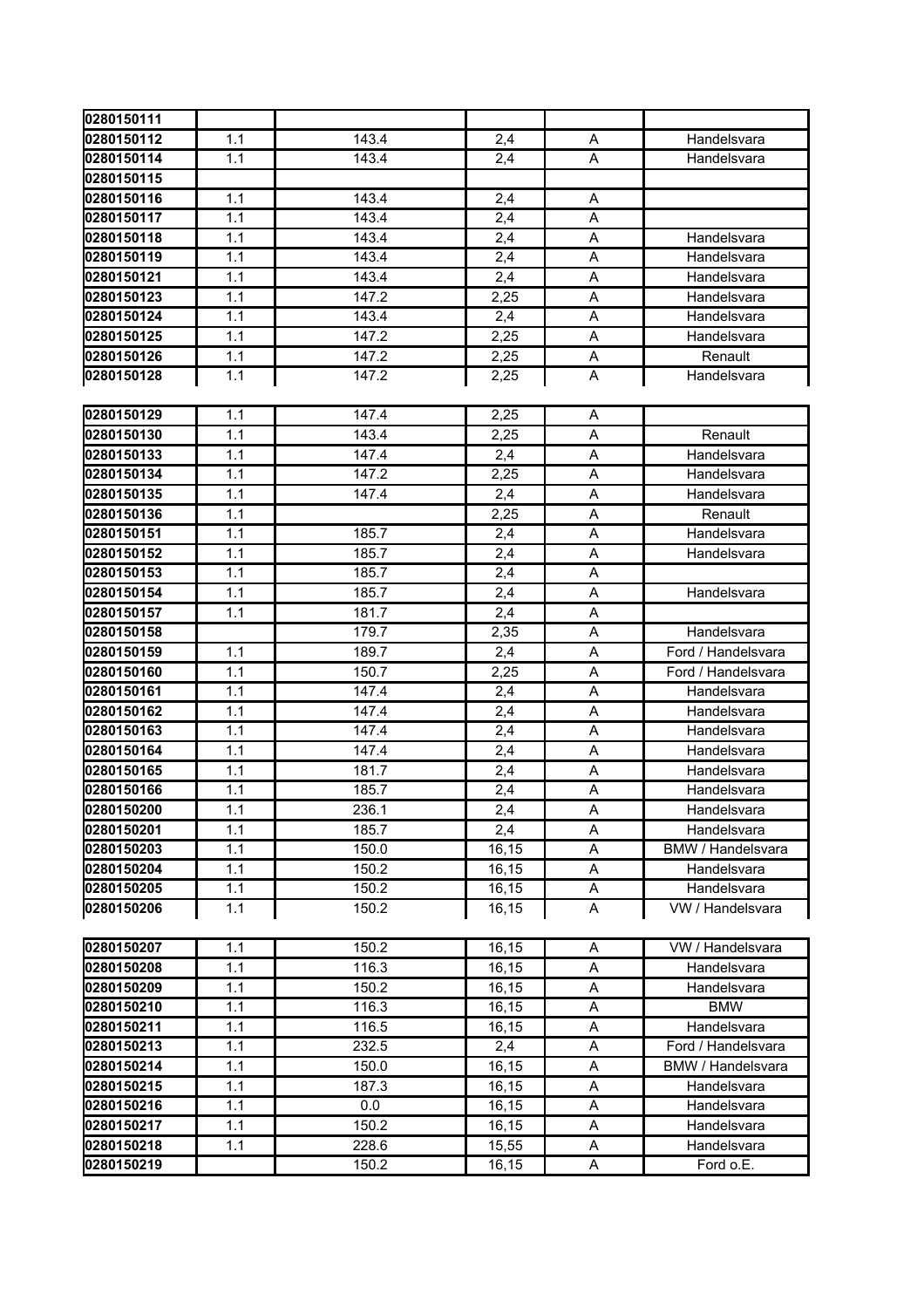| 0280150220               | 1.1          | 116.5          | 16,15      | Α                       | Handelsvara                                  |
|--------------------------|--------------|----------------|------------|-------------------------|----------------------------------------------|
| 0280150221               | 1.1          | 116.5          | 16,15      | Α                       | Handelsvara                                  |
| 0280150222               | 1.1          | 150.0          | 16,15      | Α                       | Handelsvara                                  |
| 0280150223               | 1.1          | 187.3          | 16,15      | Α                       | Handelsvara                                  |
| 0280150224               | 1.1          |                | 16,15      | Α                       |                                              |
| 0280150225               | 1.1          |                | 16,15      | Α                       |                                              |
| 0280150226               | 1.1          | 150.2          | 16,15      | A                       | PSA / Handelsvara                            |
| 0280150227               | 1.1          | 150.2          | 16,15      | A                       | Lucas / Handelsvara                          |
| 0280150228               | 1.1          |                | 16,15      | A                       |                                              |
| 0280150229               | 1.1          | 107.5          | 15,55      | Α                       | Handelsvara                                  |
| 0280150230               | 1.1          | 144.3          | 16,15      | A                       | Handelsvara                                  |
| 0280150231               | 1.1          | 116.5          | 16,15      | A                       | Handelsvara                                  |
| 0280150232               | 1.1          | 171.0          | 16,15      | A                       | Handelsvara                                  |
| 0280150233               | 1.1          | 116.5          | 16,15      | Α                       | Handelsvara                                  |
|                          |              |                |            |                         |                                              |
| 0280150234               | 1.1          | 150.0          | 16,15      | A                       | Handelsvara                                  |
| 0280150235               | 1.1          | 150.2          | 16,15      | Α                       | Handelsvara                                  |
| 0280150237               | 1.1          | 116.5          | 16,15      | Α                       | <b>GM Buick</b>                              |
| 0280150238               | 1.1          | 150.0          | 16,15      | Α                       | Handelsvara                                  |
| 0280150239               | 1.1          | 171.0          | 16,15      | A                       | Handelsvara                                  |
| 0280150252               | 1.1          | 187.3          | 16,15      | A                       | Handelsvara                                  |
| 0280150254               | 1.1          | 187.3          | 16,15      | A                       | Handelsvara                                  |
| 0280150255               | 1.1          | 182.9          | 16,15      | A                       | Handelsvara                                  |
| 0280150257               | 1.1          | 150.0          | 16,15      | A                       | Handelsvara                                  |
| 0280150300               | 1.1T         | 149.8          | 2,4        | Κ                       | Handelsvara                                  |
| 0280150302               | 1.1T         | 149.8          | 2,4        | Κ                       | Handelsvara                                  |
| 0280150303               | 1.1T         | 149.8          | 2,4        | Κ                       | Handelsvara                                  |
| 0280150306               | 1.1T         | 379.6          | 2,4        | Κ                       | Handelsvara                                  |
| 0280150309               | 1.1T         | 149.8          | 2,4        | Κ                       | Handelsvara                                  |
| 0280150310               | 1.1T         | 149.8          | 2,4        | Κ                       | Handelsvara                                  |
| 0280150314               | 1.1T         | 149.8          | 2,4        | Κ                       | Handelsvara                                  |
| 0280150315               | 1.1T         | 149.8          | 2,4        | Κ                       | Handelsvara                                  |
| 0280150317               | 1.1T         |                | 2,4        | Κ                       | Handelsvara                                  |
| 0280150318               | 1.1T         | 149.8          | 2,4        | Κ                       | Handelsvara                                  |
| 0280150319               | 1.1T         | 149.8          | 2,4        | Κ                       | Handelsvara                                  |
| 0280150320               | 1.1T         | 149.8          | 2,4        | Κ                       | Handelsvara                                  |
| 0280150321               | 1.1T         | 149.8          | 2,4        | $\overline{\mathsf{K}}$ | Handelsvara                                  |
| 0280150322               | 1.1T         | 149.8          | 2,4        | Κ                       | Handelsvara                                  |
| 0280150323               | 1.1T         | 149.8          | 2,4        | K                       | Handelsvara                                  |
| 0280150324               | 1.1T         | 149.8          | 2,4        | Κ                       | Handelsvara                                  |
| 0280150325               | 1.1T         | 149.8          | 2,4        | Κ                       | Handelsvara                                  |
|                          |              |                |            |                         |                                              |
| 0280150326               | 1.1T         | 149.8          | 2,4        | Κ                       | Handelsvara                                  |
| 0280150327<br>0280150334 | 1.1T<br>1.1T | 149.8<br>149.8 | 2,4<br>2,4 | Κ<br>Κ                  | Handelsvara<br>Handelsvara                   |
| 0280150335               | 1.1T         | 149.8          |            | Κ                       | Handelsvara                                  |
|                          |              |                | 2,4        |                         |                                              |
| 0280150351<br>0280150352 | 1.1<br>1.1   | 479.8<br>186.6 | 0,7<br>2,4 | Α<br>Α                  | Chrysler/Handelsvara<br>Chrysler/Handelsvara |
| 0280150353               | 1.1          | 107.1          | 2,25       | Α                       | Ford / Handelsvara                           |
| 0280150354               | 1.1          | 107.1          | 2,25       | A                       | Handelsvara                                  |
| 0280150355               | 1.1          | 237.0          | 2,4        | Α                       | Volvo                                        |
| 0280150357               | 1.1          | 238.7          | 2,4        | Α                       | Volvo / Handelsvara                          |
| 0280150360               | 1.1          | 186.6          | 2,4        | Α                       | Chrysler/Handelsvara                         |
| 0280150361               |              | 203.2          | 2,4        | CD                      | Chrysler/Handelsvara                         |
|                          |              |                |            |                         |                                              |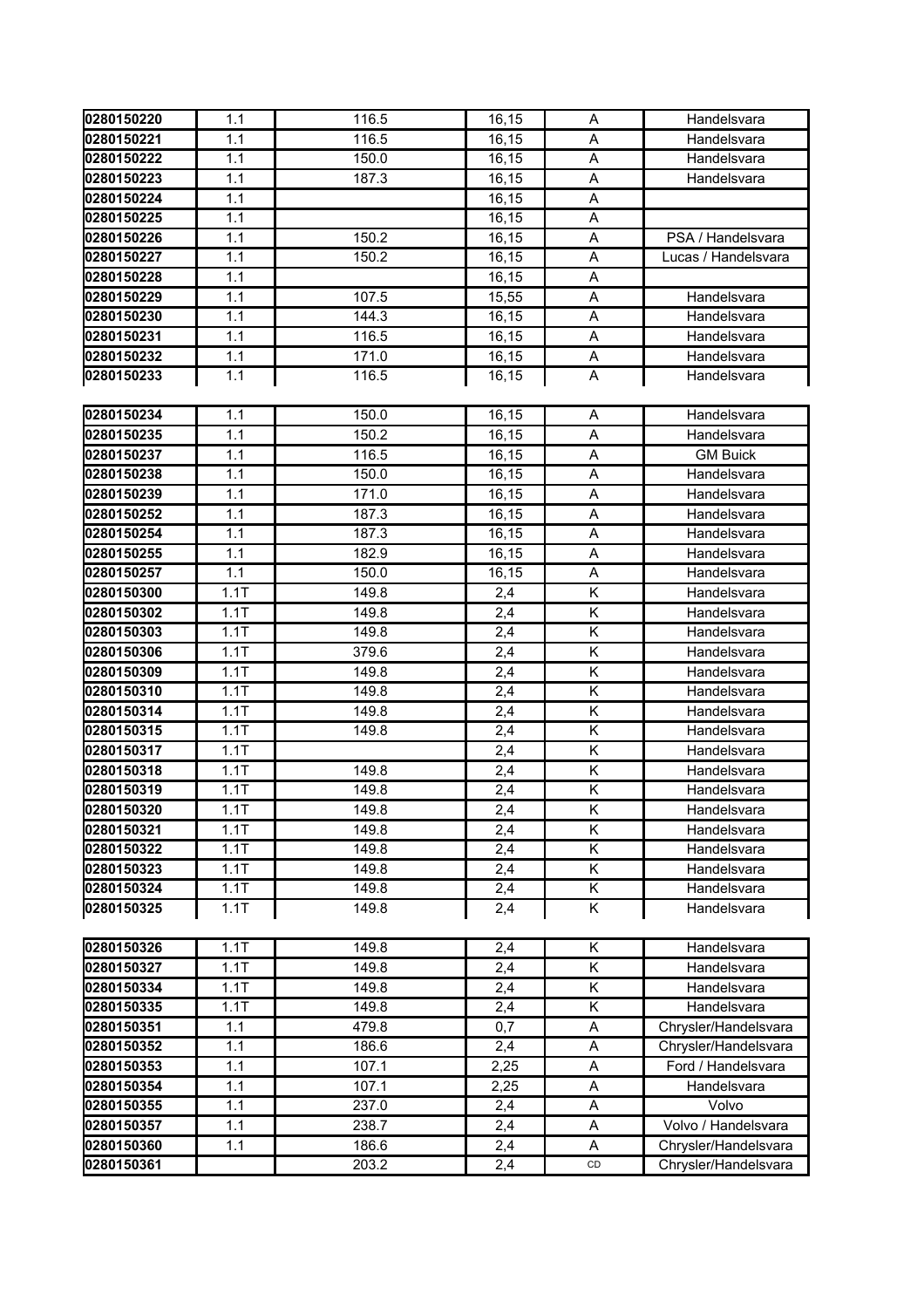| 0280150362               | 1.1        | 186.6          | 2,4          | A        | Chrysler/Handelsvara |
|--------------------------|------------|----------------|--------------|----------|----------------------|
| 0280150363               | 1.1        | 479.8          | 0,7          | A        | Chrysler/Handelsvara |
| 0280150364               | 1.1        | 186.6          | 2,4          | A        | Chrysler/Handelsvara |
| 0280150365               | 1.1        | 186.6          | 2,4          | A        | Handelsvara          |
| 0280150366               | 1.1        | 129.9          | 2,4          | A        | <b>NMUK</b>          |
| 0280150367               | 1.1        | 129.9          | 2,4          | A        | Handelsvara          |
| 0280150368               | 1.1        | 179.7          | 2,4          | A        | <b>NMUK</b>          |
| 0280150369               | 1.1        | 179.7          | 2,4          | A        | Handelsvara          |
| 0280150370               | 1.1        | 129.9          | 2,4          | A        | <b>NMUK</b>          |
| 0280150371               | 1.1        | 129.9          | 2,4          | A        | Handelsvara          |
| 0280150400               | 1.2        | 354.6          | 2,25         | Α        |                      |
| 0280150401               | 1.2        | 354.6          | 2,25         | Α        | Handelsvara (Ford)   |
| 0280150402               | 1.2        | 277.1          | 2,35         | Α        | Handelsvara (Ford)   |
| 0280150403               | 1.2        | 402.8          | 2,25         | A        | Handelsvara (Ford)   |
|                          |            |                |              |          |                      |
| 0280150410               | 1.3        |                | 12,0         | LU       | nicht bekannt        |
| 0280150411               | 1.3        |                | 12,0         | LU       | nicht bekannt        |
| 0280150413               | 1.3        | 153.8          | 15,9         | LU       | Opel                 |
| 0280150414               | 1.3        | 120.0          | 15,9         | LU       | <b>BMW</b>           |
| 0280150415               | 1.3        | 120.4          | 15,9         | LU       | <b>BMW</b>           |
| 0280150416               | 1.3        | 117.5          | 15,9         | LU       | Audi                 |
| 0280150417               | 1.3        | 117.5          | 15,9         | LU       | Handelsvara          |
| 0280150418               | 1.3        | 205.0          | 15,9         | LU       | Opel                 |
| 0280150419               | 1.3        | 155.2          | 14,5         | LU       | Ferrari              |
| 0280150420               | 1.3        | 237.0          | 14,5         | LU       | Opel                 |
| 0280150421               | 1.3        | 150.0          | 15,9         | LU       | Fiat                 |
| 0280150422               | 1.3        | 260.0          | 15,9         | LU       | Fiat                 |
| 0280150423               | 1.3        | 153.8          | 15,9         | LU       | <b>PSA</b>           |
| 0280150424               | 1.3        | 135.1          | 15,9         | LU       | Audi                 |
| 0280150425               | 1.3        | 135.1          | 15,9         | LU       | Handelsvara          |
| 0280150427               | 1.3        | 188.0          | 15,9         | LU       | Opel                 |
| 0280150428<br>0280150429 | 1.3<br>1.3 | 153.8<br>153.8 | 15,9<br>15,9 | LU       | Opel<br>Fiat         |
| 0280150431               | 1.3        | 260.0          | 12,0         | LU<br>LU | Saab                 |
| 0280150432               | 1.3        | 187.0          | 14,5         | LU       | Saab                 |
| 0280150433               | 1.3        | 187.0          | 12,0         | LU       | Hyundai              |
| 0280150438               | 1.3        | 133.2          | 13,8         | LU       | Toyota               |
| 0280150439               | 1.3        | 130.4          | 13,8         | LU       | Toyota               |
| 0280150440               | 1.3        | 150.0          | 14,5         | LU       | <b>BMW</b>           |
| 0280150441               | 1.3        | 135.1          | 15,9         | LU       | Audi                 |
| 0280150442               | 1.3        | 135.1          | 15,9         | LU       | Handelsvara          |
|                          |            |                |              |          |                      |
| 0280150443               | 1.3        | 150.0          | 14,5         | LU       | Fiat                 |
| 0280150444               | 1.3        | 117.5          | 12,0         | LU       | Audi                 |
| 0280150445               | 1.3        | 117.5          | 12,0         | LU       | Handelsvara          |
| 0280150446               | 1.3        | 137.0          | 14,5         | LU       | <b>PSA</b>           |
| 0280150447               | 1.3        | 168.0          | 12,0         | LU       | Audi                 |
| 0280150448               | 1.3        | 168.0          | 12,0         | LU       | Handelsvara          |
| 0280150449               | 1.3        | 186.6          | 15,9         | LU       | Ferrari              |
| 0280150450               | 1.3        | 261.0          | 15,9         | LU       | Fiat                 |
| 0280150452               | 1.3        | 187.0          | 14,5         | LU       | GMB                  |
| 0280150453               | 1.3        | 213.0          | 14,5         | LU       | <b>GM Brasilien</b>  |
| 0280150454               | 1.3        | 149.8          | 15,9         | LU       | Audi                 |
| 0280150455               | 1.3        | 172.4          | 12,0         | LU       | <b>PORSCHE</b>       |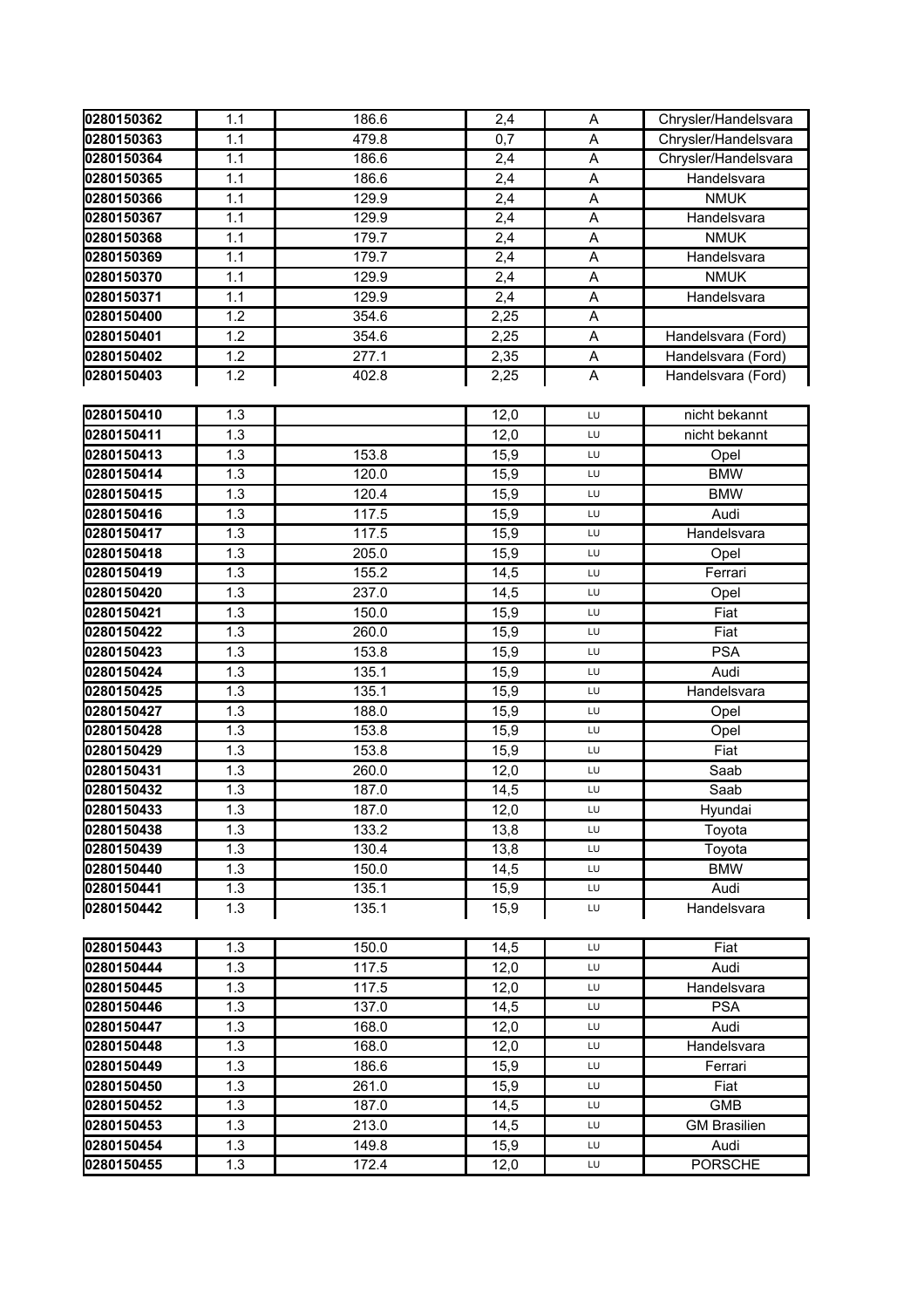| 0280150456 | 1.3  | 149.8 | 15,9 | LU                      | Audi                |
|------------|------|-------|------|-------------------------|---------------------|
| 0280150457 | 1.3  | 117.5 | 12,0 | LU                      | Audi                |
| 0280150458 | 1.3  | 117.5 | 12,0 | LU                      | Handelsvara         |
| 0280150459 | 1.3  | 129.9 | 12,0 | LU                      | Audi                |
| 0280150460 | 1.3  | 129.9 | 12,0 | LU                      | Handelsvara         |
| 0280150461 | 1.3  | 187.0 | 14,5 | LU                      |                     |
| 0280150462 | 1.3  | 185.3 | 12,0 | LU                      | Audi                |
| 0280150463 | 1.3  | 149.8 | 15,9 | LU                      | Audi                |
| 0280150464 | 1.3  | 194.0 | 12,0 | LU                      | Audi                |
| 0280150465 | 1.3  | 194.0 | 12,0 | LU                      |                     |
| 0280150466 | 1.3  | 212.9 | 12,0 | LU                      | <b>BMW</b>          |
| 0280150467 | 1.3  | 213.0 | 12,0 | LU                      | Audi                |
| 0280150468 | 1.3  | 168.0 | 12,0 | LU                      | Audi                |
| 0280150469 | 1.3  | 168.0 | 12,0 | LU                      |                     |
|            |      |       |      |                         |                     |
| 0280150470 | 1.3  | 172.4 | 12,0 | LU                      | <b>PORSCHE</b>      |
| 0280150500 | 1.3L | 150.0 | 15,9 | $\mathsf C$             | <b>KIA</b>          |
| 0280150501 | 1.3L | 150.0 | 15,9 | LU                      | <b>BMW</b>          |
| 0280150502 | 1.3L | 187.0 | 15,9 | LU                      | <b>KIA</b>          |
| 0280150503 | 1.3L | 150.0 | 15,9 | C                       | Handelsvara         |
| 0280150504 | 1.3L | 187.0 | 15,9 | LU                      | <b>KIA</b>          |
| 0280150505 | 1.3L | 150.0 | 15,9 | $\mathsf C$             | Volvo               |
| 0280150506 | 1.3L | 187.0 | 15,9 | LU                      | <b>KIA</b>          |
| 0280150507 | 1.3L | 187.0 | 15,9 | LU                      | Handelsvara         |
| 0280150508 | 1.3L | 135.1 | 15,9 | LU                      | Audi                |
| 0280150509 | 1.3L | 149.8 | 15,9 | LU                      | Audi                |
| 0280150550 | 1.3  | 213.0 | 14,5 | С                       | <b>GM Brasilien</b> |
| 0280150551 | 1.3  | 117.5 | 15,9 | $\mathsf C$             | Audi                |
| 0280150552 | 1.3  | 117.5 | 15,9 | $\mathsf C$             | Audi                |
| 0280150553 | 1.3  | 213.0 | 14,5 | CD                      | <b>VW Brasilien</b> |
| 0280150554 | 1.3  | 213.0 | 14,5 | CD                      | Handelsvara         |
| 0280150555 | 1.3  | 79.0  | 15,9 | $\mathsf C$             | DMB/ZASTAVA         |
| 0280150556 | 1.3  | 150.6 | 14,5 | $\overline{C}$          | Ford US             |
| 0280150557 | 1.3  | 150.6 | 14,5 | C                       | Handelsvara         |
| 0280150558 | 1.3  | 326.8 | 14,5 | $\overline{\mathrm{c}}$ | Ford US             |
| 0280150559 | 1.3  | 326.8 | 14,5 | C                       | Handelsvara         |
| 0280150560 | 1.3  | 150.0 | 15,9 | $\overline{C}$          | <b>GAZ</b>          |
| 0280150651 | 10   | 611.4 | 1,3  |                         | VW / Audi           |
| 0280150653 | 10   | 792.9 | 1,3  |                         | Chrysler            |
| 0280150654 | 10   |       |      |                         |                     |
| 0280150655 | 10   | 793.3 | 1,3  |                         | KH                  |
| 0280150656 | 10   |       |      |                         |                     |
| 0280150657 | 10   | 671.3 | 1,3  |                         | Rover               |
| 0280150660 | 10   | 436.5 | 1,3  |                         | <b>PSA</b>          |
| 0280150661 | 10   | 467.5 | 0,78 |                         | <b>ND</b>           |
| 0280150662 | 10   | 319.0 | 1,3  |                         | <b>NIKK</b>         |
| 0280150663 | 10   | 361.1 | 1,3  |                         | Fiat                |
| 0280150664 | 10   | 530.0 | 1,3  |                         | <b>RENAULT</b>      |
| 0280150665 | 10   | 474.3 | 1,3  |                         | KH / Chrysler       |
| 0280150666 | 10   |       |      |                         |                     |
| 0280150667 | 10   | 352.3 | 1,3  |                         | VW / Audi           |
| 0280150669 | 10   | 536.9 | 1,3  |                         | <b>PSA</b>          |
| 0280150670 | 10   | 426.1 | 1,3  |                         | <b>RENAULT</b>      |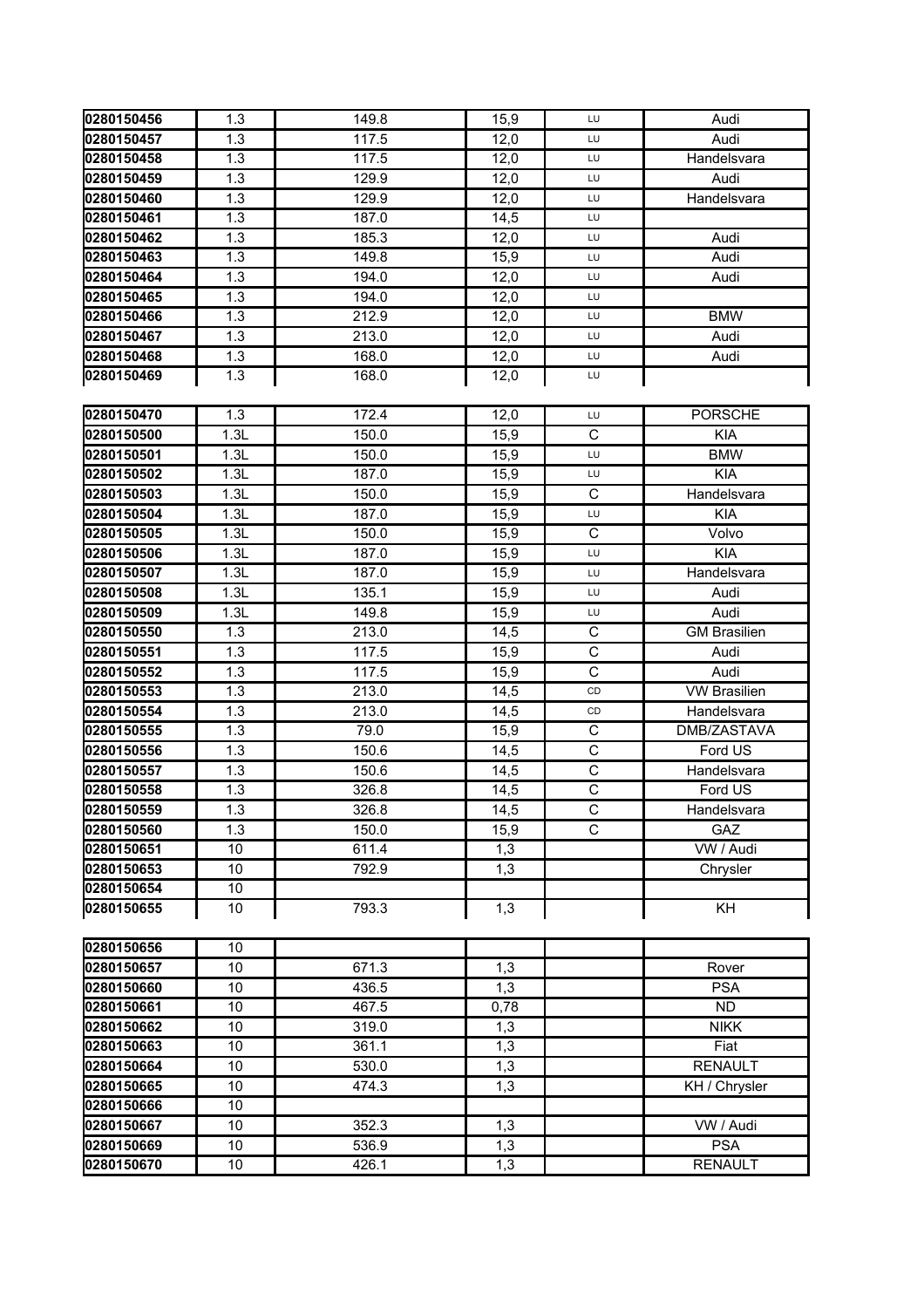| 0280150671 | 10               | 351.6 | 1,3  |         | <b>NIKK</b>           |
|------------|------------------|-------|------|---------|-----------------------|
| 0280150672 | 10               | 565.2 | 1,3  |         | Fiat                  |
| 0280150673 | 10               | 681.9 | 1,3  |         | <b>AUDI</b>           |
| 0280150674 | 10               | 684.2 | 1,3  |         | KH / Chrysler         |
| 0280150675 | 10               |       |      |         |                       |
| 0280150676 | 10               | 446.0 | 1,3  |         | <b>VW</b>             |
| 0280150677 | 10               | 361.1 | 1,3  |         | Fiat                  |
| 0280150678 | 10               | 647.1 | 1,3  |         | Handelsvara (Ford)    |
| 0280150680 | 10               | 649.5 | 1,3  |         | <b>RENAULT</b>        |
| 0280150682 | 10               | 511.0 | 1,3  |         | Rover                 |
| 0280150683 | 10               | 602.8 | 1,3  |         | Rover                 |
| 0280150684 | 10               | 505.8 | 1,3  |         | Fiat                  |
| 0280150685 | 10               | 681.9 | 1,3  |         | RENAULT / VOLVO       |
| 0280150686 | 10               | 352.3 | 1,3  |         | <b>PSA</b>            |
|            |                  |       |      |         |                       |
| 0280150687 | 10               | 360.3 | 1,3  |         | Fiat / VW             |
| 0280150688 | 10               | 562.9 | 1,3  |         | Fiat                  |
| 0280150690 | 10               | 610.7 | 1,3  |         | <b>VW</b>             |
| 0280150691 | 10               | 440.5 | 1,3  |         | <b>VW</b>             |
| 0280150692 | 10               | 681.9 | 1,3  |         | <b>PSA</b>            |
| 0280150693 | 10               | 440.5 | 1,3  |         | Skoda                 |
| 0280150695 | 10               | 440.5 | 1,3  |         | Skoda                 |
| 0280150697 | 10               | 564.6 | 1,3  |         | Skoda                 |
| 0280150698 | 10               | 681.9 | 1,3  |         | Fiat                  |
| 0280150699 | 10               | 565.2 | 6,7  |         | Fiat                  |
| 0280150701 | 1.3              | 187.2 | 15,9 | Α       | Fiat / Alfa           |
| 0280150702 | 1.3              | 150.0 | 15,9 | A       | Fiat / Nissan         |
| 0280150703 | 1.3              | 116.5 | 15,9 | A       | diverse               |
| 0280150704 | 1.3              | 150.2 | 15,9 | A       | <b>BMW</b>            |
| 0280150705 | 1.3              | 116.3 | 15,9 | A       | Seat                  |
| 0280150706 | 1.3              | 186.7 | 15,9 | A       | diverse               |
| 0280150707 | 1.3              | 150.0 | 15,9 | A       | Alfa                  |
| 0280150708 | 1.3              | 116.5 | 15,9 | A       | Alfa                  |
| 0280150709 | 1.3              |       | 0.00 |         |                       |
| 0280150710 | 1.3              | 108.6 | 14,5 | Α       | Ford US / Handelsvara |
| 0280150711 | $\overline{1.3}$ | 150.0 | 15,9 | $\sf A$ | Saab                  |
| 0280150712 | 1.3              | 186.7 | 15,9 | Α       | Saab                  |
| 0280150714 | 1.3              | 150.0 | 15,9 | Α       | <b>BMW</b>            |
| 0280150715 | 1.3              | 116.5 | 15,9 | A       | <b>BMW</b>            |
| 0280150716 | 1.3              | 116.3 | 15,9 | Α       | <b>BMW</b>            |
| 0280150718 | 1.3              | 149.5 | 14,5 | A       | Ford US               |
|            |                  |       |      |         |                       |
| 0280150719 | 1.3              | 116.5 | 15,9 | A       | <b>VW</b>             |
| 0280150720 | 1.3              | 116.5 | 15,9 | Α       | Handelsvara           |
| 0280150721 | 1.3              | 150.2 | 15,9 | A       | <b>VW</b>             |
| 0280150722 | 1.3              | 150.2 | 15,9 | Α       | Handelsvara           |
| 0280150725 | 1.3              | 150.2 | 15,9 | Α       | Opel                  |
| 0280150726 | 1.3              | 153.4 | 14,5 | Α       | Handelsvara           |
| 0280150727 | 1.3              | 108.6 | 14,5 | A       | Ford US               |
| 0280150728 | 1.3              | 186.1 | 14,5 | Α       | Handelsvara           |
| 0280150729 | 1.3              | 150.0 | 15,9 | A       | Opel                  |
| 0280150730 | 1.3              | 151.4 | 15,9 | Α       | Porsche               |
| 0280150731 | 1.3              | 151.4 | 15,9 | A       | Porsche               |
| 0280150734 | 1.3              | 150.2 | 15,9 | A       | Volvo / PSA           |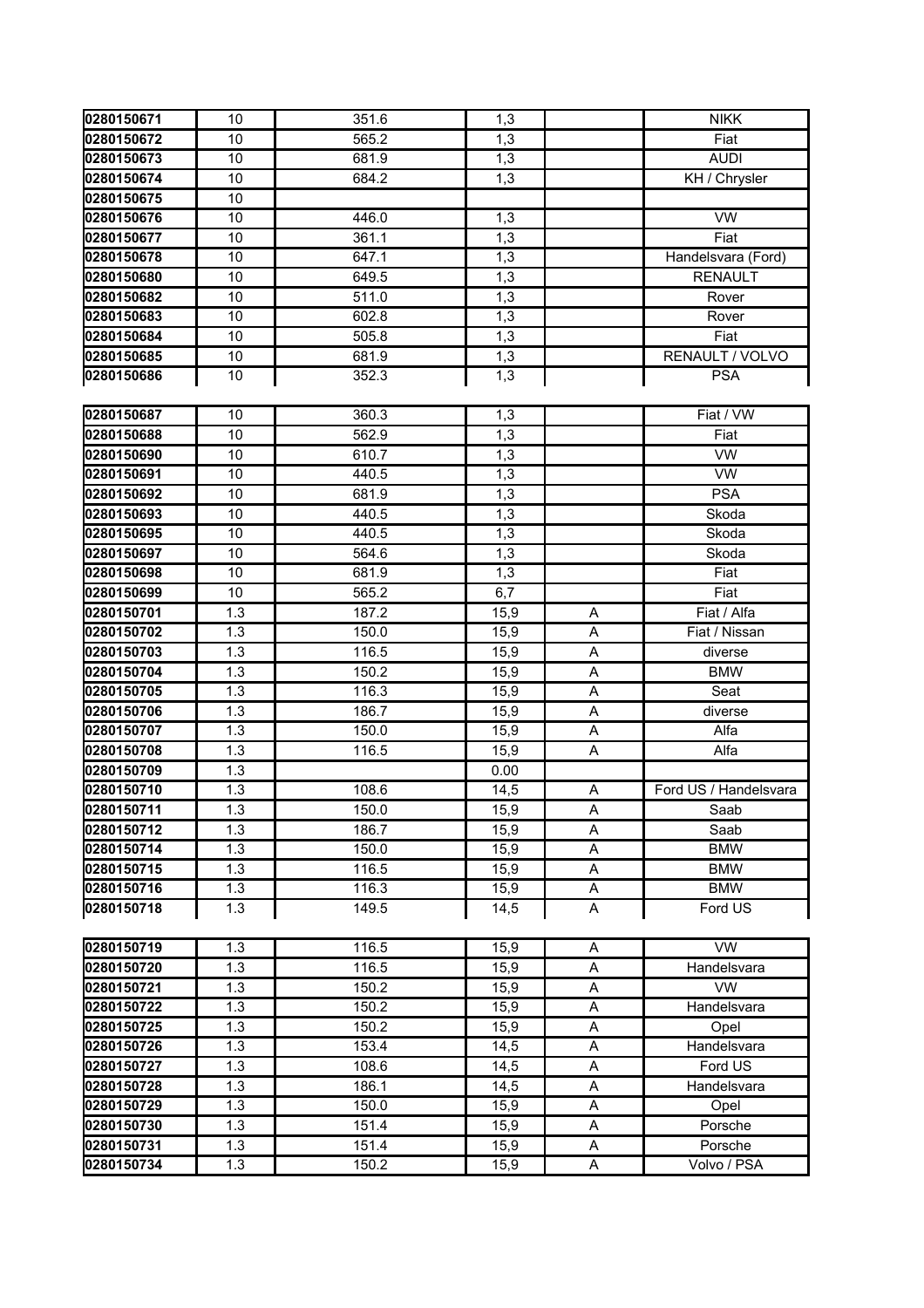| 0280150736               | 1.3        | 149.7          | 15,9         | Α      | Ford Aus              |
|--------------------------|------------|----------------|--------------|--------|-----------------------|
| 0280150737               | 1.3        | 236.7          | 15,9         | Α      | Rover / VW            |
| 0280150738               | 1.3        | 236.7          | 15,9         | Α      | Handelsvara           |
| 0280150740               | 1.3        | 117.4          | 15,9         | A      | Volvo                 |
| 0280150741               | 1.3        | 150.3          | 15,9         | Α      | Volvo                 |
| 0280150742               | 1.3        | 150.0          | 14,5         | Α      | <b>Nikk</b>           |
| 0280150743               | 1.3        | 150.0          | 15,9         | Α      | Ford o.E.             |
| 0280150744               | 1.3        | 188.0          | 15,9         | A      | Opel                  |
| 0280150745               | 1.3        | 163.5          | 14,5         | A      | Nikk / Hyundai        |
| 0280150746               | 1.3        | 216.0          | 14,5         | A      | <b>Nikk</b>           |
| 0280150747               | 1.3        | 150.0          | 15,9         | A      | Opel                  |
| 0280150748               | 1.3        | 116.3          | 15,9         | Α      | Opel                  |
| 0280150749               | 1.3        | 170.4          | 15,9         | A      | Volvo                 |
| 0280150750               | 1.3        | 108.6          | 14,5         | Α      | Ford o.E.             |
|                          |            |                |              |        |                       |
| 0280150751               | 1.3        | 150.2          | 15,9         | Α      | Daewoo                |
| 0280150752               | 1.3        | 116.5          | 15,9         | A      | Audi                  |
| 0280150754               | 1.3        | 186.1          | 14,5         | Α      | <b>Nikk</b>           |
| 0280150756               | 1.3        | 227.7          | 14,5         | Α      | Ford US               |
| 0280150757               | 1.3        | 150.0          | 15,9         | Α      | <b>VW</b>             |
| 0280150758               | 1.3        | 187.2          | 15,9         | A      | <b>VW</b>             |
| 0280150759               | 1.3        | 184.8          | 14,5         | Α      | Ford US / Handelsvara |
| 0280150760               | 1.3        | 150.0          | 15,9         | Α      | Saab                  |
| 0280150761               | 1.3        | 186.7          | 15,9         | Α      | Saab                  |
| 0280150762               | 1.3        | 150.0          | 15,9         | Α      | Volvo                 |
| 0280150763               | 1.3        | 147.8          | 14,5         | A      | <b>KIA</b>            |
| 0280150764               | 1.3        | 150.0          | 15,9         | A      | Fiat                  |
| 0280150766               | 1.3        | 150.0          | 15,9         | A      | Ford o.E.             |
| 0280150767               | 1.3        | 108.6          | 14,5         | A      | Ford o.E.             |
| 0280150769               | 1.3        | 150.0          | 15,9         | A      | Alfa                  |
| 0280150770               | 1.3        | 150.0          | 14,5         | A      | Cosworth              |
| 0280150771               | 1.3        | 116.3          | 15,9         | A      | Opel                  |
| 0280150773               | 1.3        | 117.0          | 15,9         | Α      | Hyundai               |
| 0280150774               | 1.3        | 158.6          | 14,5         | A      | <b>MMC</b>            |
| 0280150775               | 1.3        | 186.7          | 15,9         | Α      | <b>MMAL</b>           |
| 0280150776               | 1.3        | 150.0          | 15,9         | A      | Hyundai               |
| 0280150777               | 1.3        | 227.7          | 14,5         | A      | <b>GM PAS</b>         |
| 0280150778<br>0280150779 | 1.3<br>1.3 | 150.0<br>150.0 | 14,5<br>15,9 | Α<br>Α | <b>BMW</b><br>Volvo   |
| 0280150783               | 1.3        | 150.0          | 15,9         | Α      | <b>KIA</b>            |
| 0280150784               | 1.3        | 236.7          | 15,9         | Α      | <b>BMW</b>            |
|                          |            |                |              |        |                       |
| 0280150785               | 1.3        | 237.0          | 14,5         | Α      | Volvo                 |
| 0280150786               | 1.3        | 182.1          | 15,9         | Α      | Porsche               |
| 0280150788               | 1.3        | 158.6          | 14,5         | Α      | <b>MMAL</b>           |
| 0280150789               | 1.3        | 116.5          | 15,9         | Α      | <b>PSA</b>            |
| 0280150790               | 1.3        | 149.7          | 15,9         | A      | Ford Aus              |
| 0280150791               | 1.3        | 311.0          | 12,0         | Α      | Porsche               |
| 0280150792               | 1.3        | 191.1          | 15,9         | Α      | <b>BMW M</b>          |
| 0280150793               | 1.3        | 86.1           | 15,9         | Α      | <b>BMW Motorrad</b>   |
| 0280150802               | 1.3        | 233.3          | 2,4          | Α      | Handelsvara           |
| 0280150803               | 1.3        | 286.6          | 4,6          | Α      | Porsche               |
| 0280150804               | 1.3        | 234.1          | 2,4          | Α      | Volvo                 |
| 0280150806               | 1.3        | 233.4          | 2,4          | Α      | Chrysler/Handelsvara  |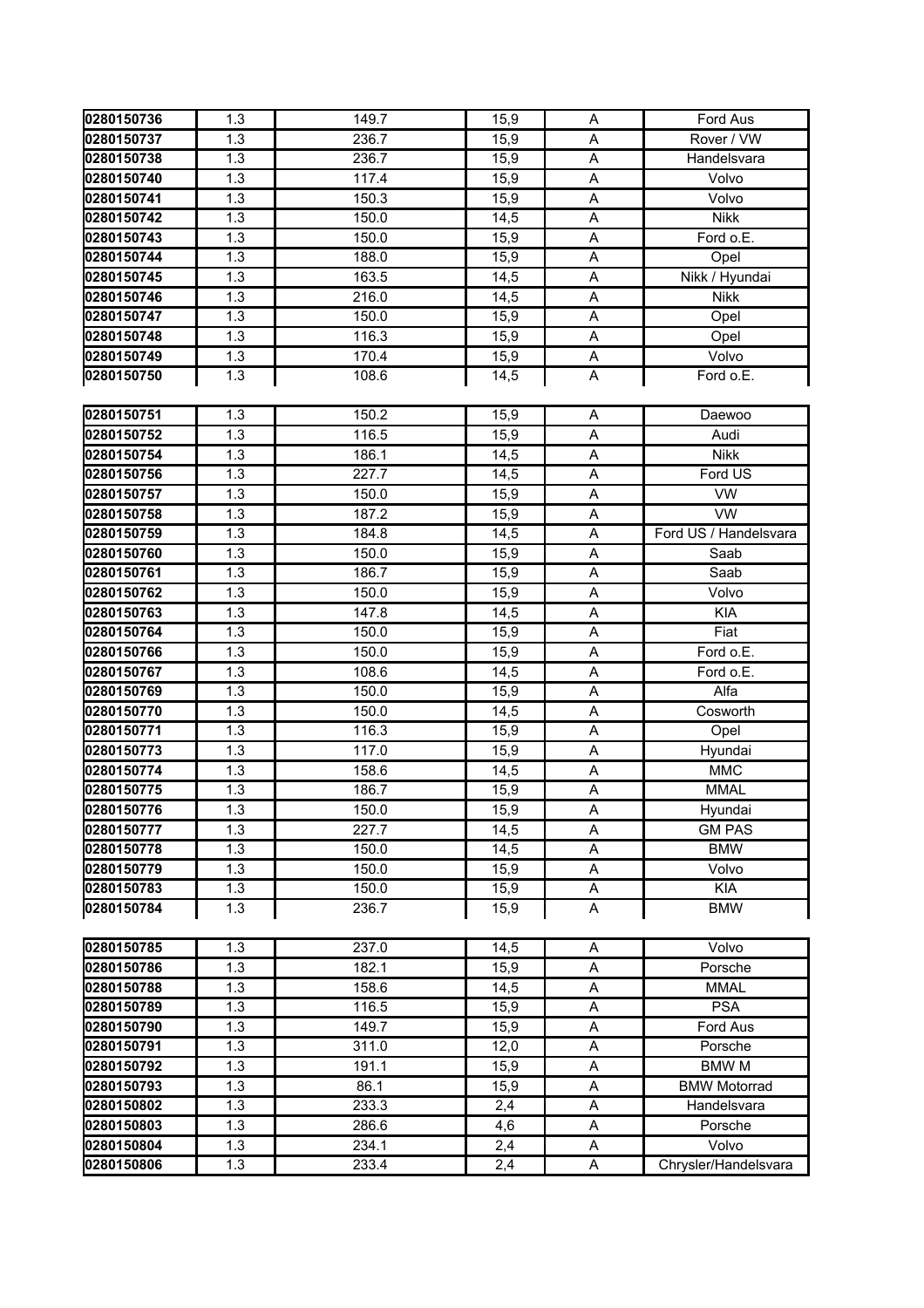| 0280150807               | 1.3              |        | 2,4              | A                             |                      |
|--------------------------|------------------|--------|------------------|-------------------------------|----------------------|
| 0280150808               | 1.3              | 233.4  | 2,4              | Α                             | Chrysler/Handelsvara |
| 0280150809               | 1.3              |        | 2,4              | A                             |                      |
| 0280150810               | 1.3              | 233.0  | 2,4              | A                             | <b>GM Pontiac</b>    |
| 0280150811               | 1.3              | 208.2  | 2,4              | A                             | Porsche              |
| 0280150812               | 1.3              | 158.6  | 2,4              | A                             | <b>MMC</b>           |
| 0280150813               | 1.3              | 233.4  | 2,4              | A                             | Chrysler             |
| 0280150814               | 1.3              | 233.4  | 2,4              | A                             | Handelsvara          |
| 0280150818               | 1.3              | 186.5  | 2,4              | A                             | <b>Nikk</b>          |
| 0280150819               | 1.3              | 186.6  | 2,4              | Α                             | Handelsvara          |
| 0280150820               | 1.3              | 186.6  | 2,4              | A                             | nicht bekannt        |
| 0280150821               | 1.3              | 139.1  | 2,4              | CD                            | <b>GM Brasilien</b>  |
| 0280150823               | 1.3              | 150.0  | $\overline{2,4}$ | A                             | Handelsvara          |
| 0280150824               | 1.3              | 151.4  | 4,6              | A                             | Porsche              |
|                          |                  |        |                  |                               |                      |
| 0280150825               | 1.3              | 146.5  | 2,4              | A                             | Handelsvara          |
| 0280150826               | $\overline{1.3}$ | 174.6  | 2,4              | CD                            | Chrysler             |
| 0280150827               | 1.3              | 174.6  | 2,4              | CD                            | Handelsvara          |
| 0280150828               | 1.3              | 163.5  | 2,4              | A                             | Renault              |
| 0280150829               | 1.3              | 158.6  | 2,4              | A                             | <b>MMC</b>           |
| 0280150830               | 1.3              | 150.0  | 2,4              | A                             | Renault              |
| 0280150831               | 1.3              | 150.0  | 2,4              | A                             | Renault              |
| 0280150834               | 1.3              | 241.5  | 3,0              | CD                            | Chrysler             |
| 0280150835               | 1.3              | 241.5  | 3,0              | CD                            | Handelsvara          |
| 0280150837               | 1.3              | 1207.2 | 4,6              | A                             | Chrysler             |
| 0280150838               | 1.3              | 1207.2 | 4,6              | A                             | Handelsvara          |
| 0280150839               | 1.3              |        | 4,6              | Α                             |                      |
|                          |                  |        |                  |                               |                      |
|                          |                  |        |                  |                               |                      |
| 0280150840               | 1.3              |        | 4,6              | A                             |                      |
| 0280150841               | 1.3              | 485.0  | 2,4              | A                             | Bombardier-Rotax     |
| 0280150842<br>0280150843 | 1.3              | 1207.2 | 4,6              | A                             |                      |
|                          | 1.3              |        |                  | A                             |                      |
| 0280150844               | 1.3<br>1.3       |        |                  | A<br>A                        | Bombardier-Rotax     |
| 0280150845               |                  | 485.0  | 2,4              |                               |                      |
| 0280150901               | 1.3              | 146.3  | 14,5             | $\mathsf{C}$                  | war RPD              |
| 0280150902               | 1.3              | 154.3  | 15,9             | $\mathsf C$                   | VW / Audi            |
| 0280150903               | 1.3              | 154.3  | 15,9             | С<br>C                        | Handelsvara          |
| 0280150905               | 1.3              | 191.9  | 15,9             |                               | VW / Audi            |
| 0280150906               | 1.3              | 191.9  | 15,9             | C                             |                      |
| 0280150907               | 1.3              |        |                  | $\mathsf C$                   |                      |
| 0280150908<br>0280150911 | 1.3<br>1.3       | 229.8  | 14,5             | $\mathsf C$<br>$\overline{C}$ | Ford US<br>Ford US   |
|                          |                  |        |                  |                               |                      |
| 0280150912               | 1.3              | 229.8  | 14,5             | $\mathsf C$                   | Handelsvara          |
| 0280150913               | 1.3              | 187.5  | 14,5             | $\mathbf C$                   | Ford US              |
| 0280150914               | 1.3              | 187.5  | 14,5             | $\mathsf C$                   | Handelsvara          |
| 0280150917               | 1.3              | 150.5  | 14,5             | C                             | <b>GM BOC</b>        |
| 0280150921               | 1.3              | 117.5  | 15,9             | $\overline{\text{C}}$         | Audi                 |
| 0280150922               | 1.3              | 117.5  | 15,9             | $\mathsf C$                   | Handelsvara          |
| 0280150923               | 1.3              | 240.0  | 14,5             | $\mathsf C$                   | VW / Audi            |
| 0280150924               | 1.3              | 240.0  | 14,5             | C                             | Handelsvara          |
| 0280150925               | 1.3              | 148.6  | 14,5             | CD                            | Chrysler             |
| 0280150926               | 1.3              | 148.6  | 14,5             | CD                            | Handelsvara          |
| 0280150927               | 1.3              | 173.1  | 14,5             | CD                            | Chrysler             |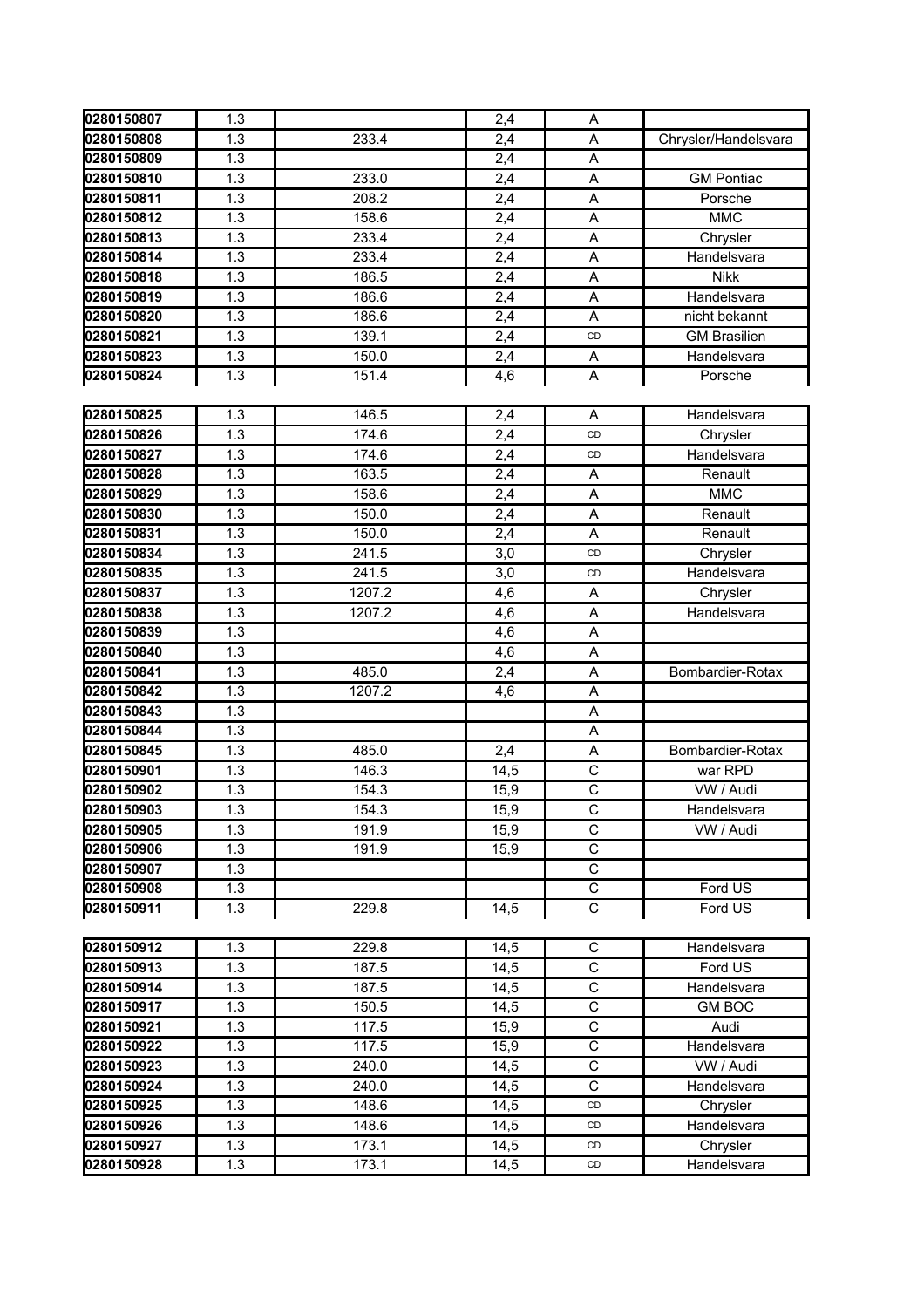| 0280150929               | 1.3        | 118.6          | 14,5         | С                             | VW / Audi                       |
|--------------------------|------------|----------------|--------------|-------------------------------|---------------------------------|
| 0280150930               | 1.3        | 118.6          | 14,5         | $\overline{\text{c}}$         | Handelsvara                     |
| 0280150931               | 1.3        | 150.0          | 15,9         | $\mathsf C$                   | Ford oE                         |
| 0280150932               | 1.3        | 236.7          | 15,9         | $\mathsf C$                   | VW / Audi                       |
| 0280150933               | 1.3        | 236.7          | 15,9         | $\mathsf C$                   | Handelsvara                     |
| 0280150934               | 1.3        | 230.0          | 14,5         | $\mathsf C$                   | <b>GM BOC</b>                   |
| 0280150935               | 1.3        | 135.6          | 2,4          | $\overline{C}$                | Fiat                            |
| 0280150936               | 1.3        | 147.8          | 2,4          | $\mathsf C$                   | Autolatina                      |
| 0280150937               | 1.3        | 108.6          | 14,5         | $\overline{C}$                | Ford US                         |
| 0280150938               | 1.3        | 108.6          | 14,5         | $\overline{\mathrm{c}}$       | Handelsvara                     |
| 0280150939               | 1.3        | 150.6          | 14,5         | $\overline{\mathrm{c}}$       | Ford US                         |
| 0280150940               | 1.3        | 150.6          | 14,5         | $\mathsf C$                   | Handelsvara                     |
| 0280150941               | 1.3        | 108.6          | 14,5         | $\mathsf C$                   |                                 |
| 0280150942               | 1.3        | 108.6          | 14,5         | $\overline{C}$                |                                 |
| 0280150943               | 1.3        | 150.6          | 14,5         | $\mathbf C$                   |                                 |
| 0280150944               | 1.3        | 150.6          | 14,5         | $\overline{c}$                |                                 |
| 0280150945               | 1.3        | 229.8          | 14,5         | $\mathsf C$                   |                                 |
| 0280150946               | 1.3        | 229.8          | 14,5         | $\overline{\mathrm{c}}$       |                                 |
| 0280150947               | (1.3)      | (187.5)        | (14, 5)      | $\mathsf C$                   |                                 |
| 0280150948               | 1.3        | 187.5          | 14,5         | $\mathsf C$                   |                                 |
| 0280150951               | 1.3        | 205.0          | 15,9         | $\mathsf C$                   | VW / Audi                       |
| 0280150952               | 1.3        | 205.0          | 15,9         | $\mathsf C$                   | Handelsvara                     |
| 0280150953               | 1.3        | 147.2          | 15,9         | $\mathsf C$                   | VW / Audi                       |
| 0280150954               | 1.3        | 147.2          | 15,9         | $\mathsf C$                   | Handelsvara                     |
| 0280150955               | 1.3        | 137.0          | 15,9         | $\overline{\mathrm{c}}$       | VW / Audi                       |
| 0280150956               | 1.3        | 137.0          | 15,9         | $\overline{\mathrm{c}}$       | Handelsvara                     |
|                          |            |                |              |                               |                                 |
| 0280150957               | 1.3        | 174.5          | 14,5         | <b>BG</b>                     | Chrysler                        |
| 0280150958               | 1.3        | 174.5          | 14,5         | BG                            | Handelsvara                     |
| 0280150960               | 1.3        | 150.5          | 14,5         | $\mathsf C$                   | <b>GM</b>                       |
| 0280150962               | 1.3        | 150.0          | 15,9         | $\mathsf C$                   | Opel                            |
| 0280150963               | 1.3        | 145.6          | 12,0         | $\mathsf{C}$                  | Nissan Mexiko                   |
| 0280150964               | 1.3        | 145.6          | 12,0         | $\overline{C}$                | Handelsvara                     |
| 0280150965               | 1.3        | 172.6          | 12,0         | $\overline{\mathrm{c}}$       | Chrysler                        |
| 0280150966               | 1.3        | 172.6          | 12,0         | $\mathsf C$                   |                                 |
| 0280150967               | 1.3        | 269.7          | 14,5         | $\overline{C}$                |                                 |
| 0280150968               | 1.3        | 269.7          | 14,5         | $\mathsf C$                   | Ford US                         |
| 0280150969               | 1.3        | 223.7          | 2,4          | $\mathsf C$                   | <b>GM Brasilien</b>             |
| 0280150971               | 1.3        | 163.5          | 14,5         | $\mathsf C$                   | Hyundai                         |
| 0280150972               | 1.3        | 172.0          | 15,9         | $\mathsf C$                   | Ford o.E.                       |
| 0280150973               | 1.3        | 152.8          | 12,0         | $\mathsf C$                   | <b>Buick</b>                    |
| 0280150974               | 1.3        | 237.0          | 14,5         | $\mathsf C$                   | <b>Fiat Brasilien</b>           |
| 0280150975               | 1.3        | 165.0          | 15,9         | $\overline{\mathrm{c}}$       | <b>GM Brasilien</b>             |
| 0280150976               | 1.3        | 150.2          | 15,9         | $\overline{C}$                | Ford Bras                       |
| 0280150977               | 1.3        | 154.3          | 15,9         | $\mathsf C$                   | VW / Audi                       |
| 0280150978               | 1.3        | 154.3          | 15,9         | $\mathsf C$                   |                                 |
| 0280150979               | 1.3        | 161.9          | 15,9         | C                             | VW / Audi                       |
| 0280150980               | 1.3        | 161.9          | 15,9         | $\mathsf C$                   | Handelsvara                     |
| 0280150981               | 1.3        | 137.0          | 14,5         | $\mathsf C$                   | Fiat                            |
| 0280150982               | 1.3        | 150.0          | 14,5         | $\mathsf C$                   | VW / Audi                       |
| 0280150983               | 1.3        | 150.0          | 15,9         | $\mathsf C$                   | Daewoo                          |
| 0280150984<br>0280150985 | 1.3<br>1.3 | 270.0<br>300.0 | 14,5<br>14,5 | $\mathsf C$<br>$\overline{C}$ | Porsche<br>Aston Martin Lagonda |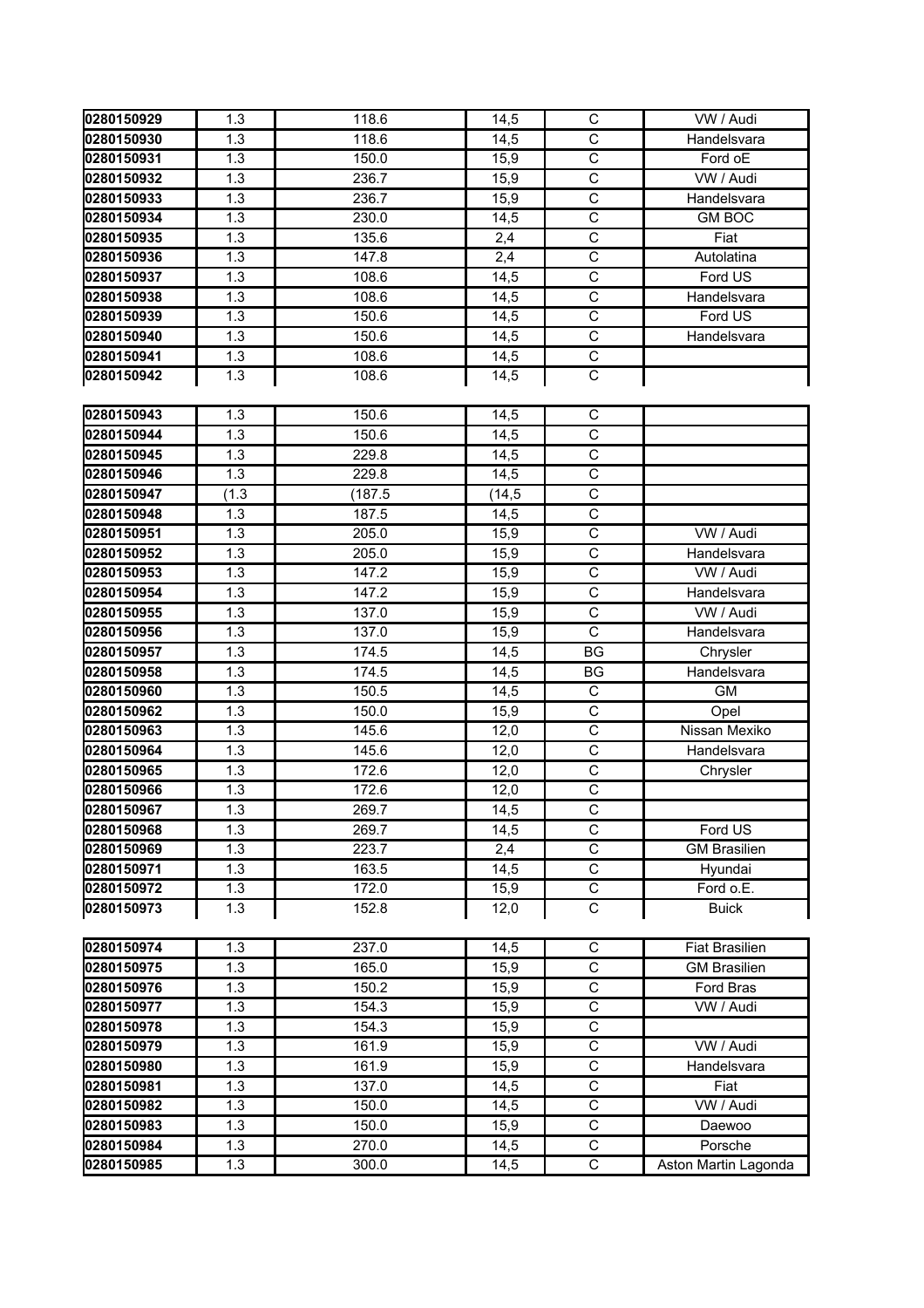| 0280150987 | 1.3                     | 116.0 | 14,5  | C              | <b>PSA</b>          |
|------------|-------------------------|-------|-------|----------------|---------------------|
| 0280150988 | 1.3                     | 187.0 | 14,5  | C              | Alfa                |
| 0280150989 | 1.3                     | 137.0 | 15,9  | CD             |                     |
| 0280150990 | 1.3                     | 137.0 | 15,9  | CD             | VW / Shanghai       |
| 0280150991 | 1.3                     | 172.0 | 15,9  | $\mathsf C$    | Ford NAAO           |
| 0280150992 | 1.3                     | 172.0 | 15,9  | $\mathsf C$    | Handelsvara         |
| 0280150993 | 1.3                     | 86.4  | 15,9  | C              | Ford o.E.           |
| 0280150995 | 1.3                     | 67.5  | 14,5  | $\mathsf{C}$   | Renault             |
| 0280150996 | 1.3                     | 103.5 | 12,0  | $\overline{C}$ | Avto VAZ            |
| 0280150997 | 1.3                     | 79.1  | 15,9  | $\mathsf C$    | Ford o.E.           |
| 0280150998 | 1.3                     | 171.6 | 12,0  | CD             | Chrysler            |
| 0280150999 | 1.3                     | 171.6 | 12,0  | CD             | Handelsvara         |
| 0280155002 | $\overline{\mathbf{4}}$ | 195.0 | 15,4  | A              | Handelsvara         |
| 0280155003 | 4                       | 207.9 | 15,4  | A              | Handelsvara         |
|            |                         |       |       |                |                     |
| 0280155007 | 4                       | 150.0 | 2,4   | Α              | Jaguar              |
| 0280155008 | $\overline{4}$          | 150.0 | 15,4  | A              | Handelsvara         |
| 0280155009 | $\overline{\mathbf{4}}$ | 237.0 | 15,4  | A              | Handelsvara         |
| 0280155010 | $\overline{\mathbf{4}}$ | 231.0 | 15,4  | A              | Porsche             |
| 0280155012 | 4                       | 222.2 | 14,25 | A              | Ford o.E / Cosworth |
| 0280155013 | $\overline{\mathbf{4}}$ | 207.9 | 15,4  | A              | Ferrari             |
| 0280155101 | 4                       | 183.4 | 12,0  | CD             | Chrysler            |
| 0280155102 | $\overline{\mathbf{4}}$ |       |       |                |                     |
| 0280155104 | 4                       | 239.9 | 14,25 | LU             | Rolls Royce         |
| 0280155201 | 4                       | 155.2 | 14,25 | LU             | MB                  |
| 0280155202 | $\overline{\mathbf{4}}$ |       |       |                |                     |
| 0280155203 | $\overline{\mathbf{4}}$ | 155.2 | 14,25 | LU             | MB                  |
| 0280155204 | $\overline{\mathbf{4}}$ |       |       |                |                     |
| 0280155205 | 4                       | 155.2 | 14,25 | LU             | MB                  |
| 0280155206 | $\overline{\mathbf{4}}$ |       |       |                |                     |
| 0280155209 | 4                       | 155.2 | 14,25 | LU             | MB                  |
| 0280155210 | 4                       |       |       |                |                     |
| 0280155213 | 4                       | 151.0 | 15,4  | LU             | Ferrari             |
| 0280155216 | $\overline{\mathbf{4}}$ | 140.0 | 15,4  | LU             | <b>PSA</b>          |
| 0280155217 | $\overline{\mathbf{4}}$ | 155.2 | 14,25 | LU             | <b>MB</b>           |
| 0280155218 | 4                       |       |       |                |                     |
| 0280155219 | $\overline{4}$          | 155.2 | 14,25 | LU             | <b>MB</b>           |
| 0280155220 | $\overline{4}$          |       |       |                |                     |
| 0280155503 | 8                       | 149.7 | 14,5  | Α              | Ford o.E.           |
| 0280155504 |                         | 184.5 | 14,5  | Α              | Ford o.E.           |
| 0280155505 | 8                       | 150.0 | 15,35 | Α              | <b>PSA</b>          |
|            |                         |       |       |                |                     |
| 0280155600 | 8                       | 133.0 | 14,5  | C              | VW                  |
| 0280155601 |                         |       |       | C              |                     |
| 0280155602 | 8                       | 204.8 | 12,0  | $\mathsf C$    | <b>NMUK</b>         |
| 0280155603 | 8                       |       |       | C              |                     |
| 0280155604 | 8                       | 110.0 | 14,5  | $\mathsf C$    | VW                  |
| 0280155605 | 8                       |       |       | $\mathsf{C}$   |                     |
| 0280155606 | 8                       | 170.0 | 14,5  | LU             | <b>VW</b>           |
| 0280155607 | 8                       | 206.5 | 11,0  | LU             | <b>NMUK</b>         |
| 0280155608 | 8                       |       |       | LU             |                     |
| 0280155609 | 8                       | 150.0 | 14,5  | LU             | <b>COSWORTH</b>     |
| 0280155611 | 8                       | 205.4 | 11,0  | LU             | <b>NMUK</b>         |
| 0280155612 | 8                       |       |       | LU             |                     |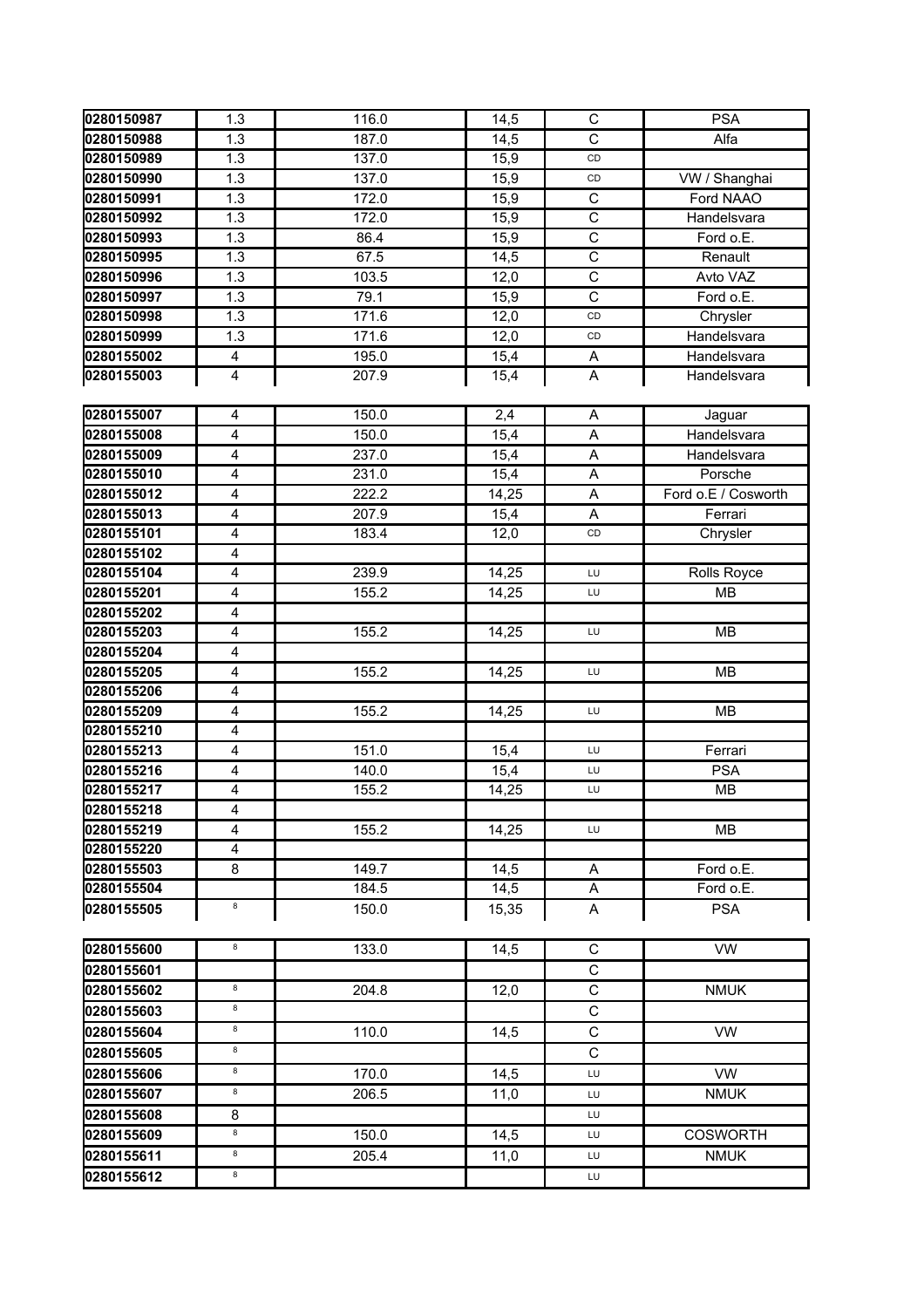| 0280155613 | 8    | 137.0 | 12,0  | LU                      | <b>PSA</b>   |
|------------|------|-------|-------|-------------------------|--------------|
| 0280155700 | 6.11 | 150.2 | 14,5  | $\mathsf C$             | Ford US      |
| 0280155701 | 6.11 |       |       | $\mathsf C$             | Ford US      |
| 0280155702 | 6.11 | 173.5 | 12,0  | $\mathsf C$             | Volvo        |
| 0280155703 | 6.11 | 137.0 | 14,5  | $\overline{\mathrm{c}}$ | Chrysler     |
| 0280155704 | 6.11 |       |       | $\mathsf C$             | Chrysler     |
| 0280155705 | 6.1s | 137.0 | 14,5  | $\overline{C}$          | Ford US      |
| 0280155706 | 6.1s | 137.0 | 14,5  | $\mathsf C$             | Ford US      |
| 0280155707 | 6.11 | 108.0 | 14,5  | $\mathsf C$             | Ford US      |
| 0280155708 | 6.11 | 108.0 | 14,5  | C                       | Ford US      |
| 0280155709 | 6.11 |       |       | $\overline{\mathrm{c}}$ | Opel         |
| 0280155710 | 6.11 | 150.2 | 14,5  | $\mathsf C$             | Ford US      |
| 0280155711 | 6.11 |       |       | $\overline{\mathrm{c}}$ | Ford US      |
| 0280155712 | 6.11 | 160.0 | 15,95 | LU                      | Opel         |
|            |      |       |       |                         |              |
| 0280155713 | 6.x  |       |       | LU                      | <b>VW</b>    |
| 0280155714 | 6.x  |       |       | LU                      | <b>VW</b>    |
| 0280155715 | 6.11 | 187   | 14,5  | C                       | Ford US      |
| 0280155716 | 6.11 |       |       | C                       | Ford US      |
| 0280155717 | 6.1s |       |       | LU                      | <b>MMC</b>   |
| 0280155718 | 6.x  |       |       | LU                      | <b>MMC</b>   |
| 0280155719 | 6.x  |       |       | LU                      | <b>MMC</b>   |
| 0280155720 | 6.1s |       |       | LU                      | MMC Nedcar   |
| 0280155721 | 6.1s | 185.4 | 12,0  | CD                      | Chrysler     |
| 0280155722 | 6.1s |       |       | CD                      | Chrysler     |
| 0280155723 | 6.1s | 179.7 | 14,5  | LU                      | MMC Nedcar   |
| 0280155724 | 6.21 | 172.0 | 15,95 | LU                      | Renault      |
| 0280155725 | 6.1s | 150.2 | 14,5  | $\mathsf C$             | Ford US      |
| 0280155726 | 6.1s |       |       | $\mathsf{C}$            | Ford US      |
| 0280155727 | 6.x  |       |       | LU                      | DC           |
| 0280155728 | 6.x  |       |       | LU                      | DC           |
| 0280155729 | 6.x  |       |       | LU                      | DC           |
| 0280155730 | 6.x  |       |       | LU                      | DC           |
| 0280155731 | 6.1s | 75.0  | 14,5  | C                       | <b>VW</b>    |
| 0280155732 | 6.1s |       |       | $\overline{\mathrm{c}}$ | <b>VW</b>    |
| 0280155733 | 6.11 |       |       | LU                      | Volvo        |
| 0280155734 | 6.1s | 187.0 | 14,5  | <b>CS</b>               | Ford o.E.    |
| 0280155735 | 6.1! | 150.2 | 14,5  | $\mathsf C$             | Ford o.E.    |
| 0280155736 | 6.1s |       |       | LU                      | MMC Nedcar   |
| 0280155737 | 6.11 |       |       | $\mathbf C$             | <b>Buick</b> |
| 0280155738 | 6.x  |       |       |                         | <b>GM</b>    |
|            |      |       |       |                         |              |
| 0280155739 | 6.1s | 219.4 | 14,5  | LU                      | MMC Nedcar   |
| 0280155740 | 6.1s | 173.5 | 12,0  | $\mathbf C$             | Chrysler     |
| 0280155741 | 6.1s |       |       | C                       | Chrysler     |
| 0280155742 | 6.2s | 128.8 | 14,5  | LU                      | DC           |
| 0280155743 | 6.2s |       |       | LU                      | DC           |
| 0280155744 | 6.2s | 155.2 | 14,5  | LU                      | DC           |
| 0280155745 | 6.2s |       |       | LU                      | DC           |
| 0280155746 | 6.21 | 150.0 | 15,95 | C                       | Volvo        |
| 0280155747 | 6.x  |       |       | LU                      | Volvo        |
| 0280155748 | 6.1s | 150.0 | 15,95 | C Li                    | Saab         |
| 0280155749 | 6.1s | 261.0 | 15,95 | E Li                    | Saab         |
| 0280155750 | 6.1s | 187.0 | 15,95 | E Li                    | Saab         |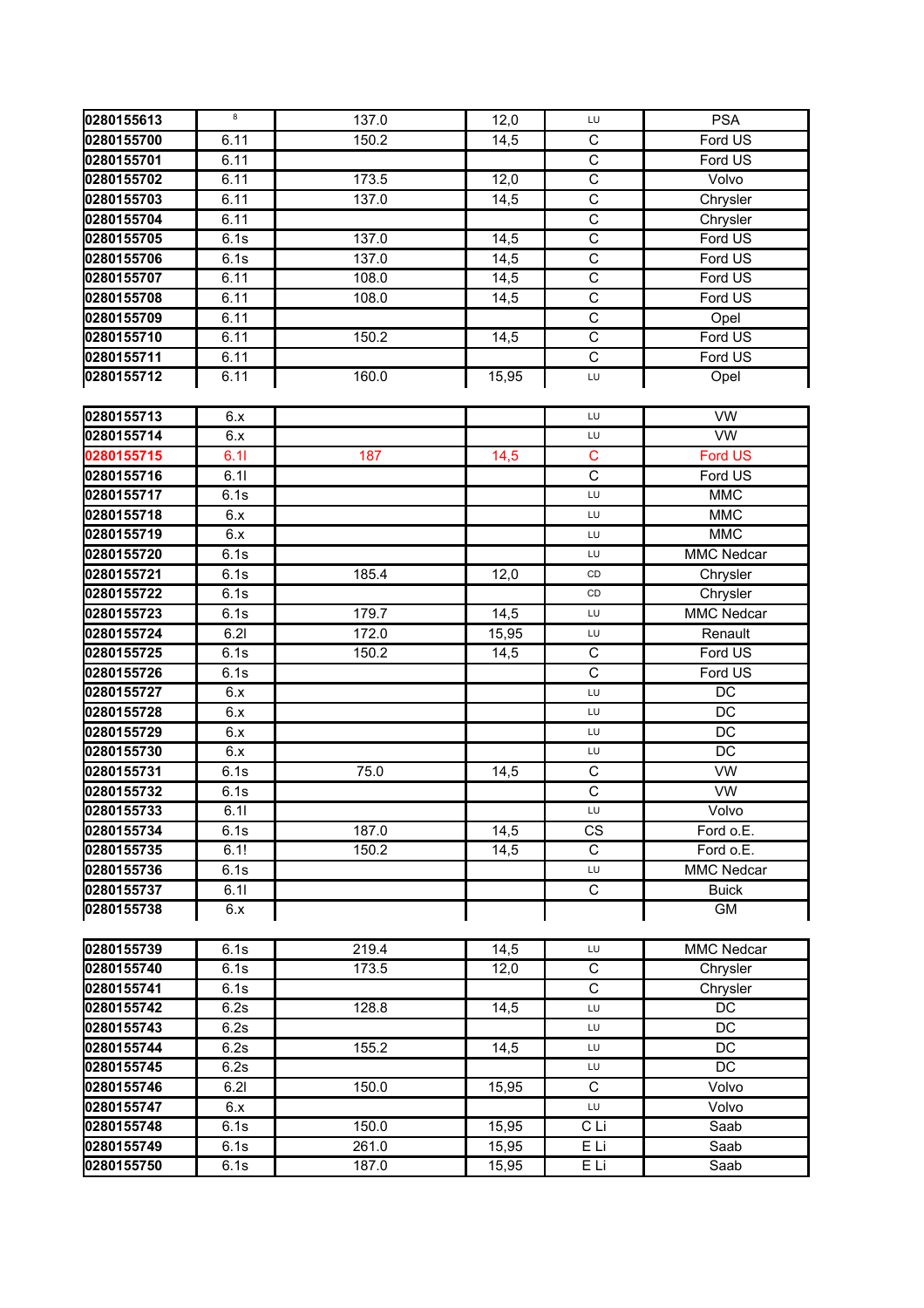| 0280155751 | 6.11 |       |       | $\mathsf C$                           | <b>GM</b>           |
|------------|------|-------|-------|---------------------------------------|---------------------|
| 0280155752 | 6.11 |       |       | $\mathsf{C}$                          | <b>GM</b>           |
| 0280155753 | 6.2s | 91.4  | 14,5  | $\mathsf C$                           | DC (VDO)            |
| 0280155754 | 6.2s |       |       | $\overline{c}$                        | DC                  |
| 0280155755 | 6.1s |       |       | LU                                    | Ferrari             |
| 0280155756 | 6.2s | 106.0 | 14,5  | $\mathsf C$                           | Ford o.E.           |
| 0280155757 | 6.2m | 155.2 | 14,5  | ES                                    | DC                  |
| 0280155758 | 6.2m | 155.2 | 14,5  | ES                                    | DC                  |
| 0280155759 | 6.21 | 237.0 | 15,95 | $\mathsf C$                           | Volvo               |
| 0280155760 | 6.1s |       |       | $\overline{\mathrm{c}}$               | VW SGdafrika        |
| 0280155761 | 6.21 | 116.0 | 14,5  | LU                                    | VW China            |
| 0280155762 | 6.21 |       |       | LU                                    | VW China            |
| 0280155763 | 6.1s | 75.0  | 12,0  | $\overline{C}$                        | <b>VW Brasilien</b> |
| 0280155764 | 6.2s | 75.0  | 15,95 | E Li                                  | Opel                |
|            |      |       |       |                                       |                     |
| 0280155765 | 6.11 | 137.0 | 14,5  | LU                                    | Hyundai             |
| 0280155766 | 6.21 | 261.0 | 15,95 | C                                     | Volvo               |
| 0280155767 | 6.x  |       |       | C                                     | <b>Chrysler Mex</b> |
| 0280155768 | 6.x  |       |       | $\mathsf{C}$                          | Chrysler Mex        |
| 0280155769 | 6.21 | 137.0 | 14,5  | LU                                    | Fiat                |
| 0280155770 | 6.21 | 137.0 | 14,5  | EG                                    | Fiat / Lancia       |
| 0280155771 | 6.11 |       |       | $\mathsf C$                           | Ford US             |
| 0280155772 | 6.11 |       |       | $\overline{c}$                        | Ford US             |
| 0280155773 | 6.1s | 116.0 | 14,5  | CD                                    | <b>VW Brasilien</b> |
| 0280155774 | 6.2s | 213.0 | 14,5  | $\mathsf C$                           | Ford o.E.           |
| 0280155775 | 6.1s |       |       | LU                                    | Ford US             |
| 0280155776 | 6.1s |       |       | LU                                    | Ford US             |
| 0280155777 | 6.21 | 150.0 | 12,0  | $\mathsf{C}$                          | <b>GM Holden</b>    |
| 0280155778 | 6.x  |       |       |                                       | DC                  |
| 0280155779 | 6.x  |       |       |                                       | $\overline{DC}$     |
| 0280155780 | 6.2s | 185.4 | 12,0  | CD                                    | Chrysler            |
| 0280155781 | 6.2s |       |       | CD                                    | Chrysler            |
| 0280155782 | 6.2s | 173.5 | 12,0  | $\mathsf C$                           | Chrysler            |
| 0280155783 | 6.2s |       |       | $\mathsf C$                           | Chrysler            |
| 0280155784 | 6.11 | 173.5 | 12,0  | $\overline{\mathrm{c}}$               | Chrysler            |
| 0280155785 | 6.11 |       |       | $\mathsf C$                           | Chrysler            |
| 0280155786 | 6.21 | 79.1  | 14,5  | CS                                    | Ford o.E.           |
| 0280155787 | 6.2s | 137.0 | 14,5  | $\overline{C}$                        | Rover               |
| 0280155788 | 6.2s | 237.0 | 15,95 | $\mathsf{C}$                          | <b>BMW Motorrad</b> |
| 0280155789 | 6.2s | 172.0 | 12,0  | LU                                    | Chrysler            |
| 0280155790 | 6.2s |       |       | LU                                    | Chrysler            |
|            |      |       |       |                                       |                     |
| 0280155791 | 6.1s | 137.0 | 15,95 | $\mathtt{C}\ \mathtt{Le}$             | <b>VW Mexiko</b>    |
| 0280155792 | 6.1s |       |       | C Le                                  | <b>VW Mexiko</b>    |
| 0280155793 | 6.2s | 75.0  | 15,95 | E Li                                  | Opel                |
| 0280155794 | 6.2s | 106.0 | 14,5  | $\mathbf C$                           | <b>PSA</b>          |
| 0280155795 | 6.2s | 90.0  | 12,0  | $\overline{\text{C}}$<br>$\mathsf{C}$ | <b>PSA</b>          |
| 0280155796 | 6.1s |       |       | $\overline{C}$                        | Ford US             |
| 0280155797 | 6.1s |       |       |                                       | Ford US             |
| 0280155798 | 6.2s | 219.4 | 14,5  | LU                                    | Nissan              |
| 0280155799 | 6.1s |       |       | LU                                    | Nissan              |
| 0280155800 | 6.11 | 137.0 | 14,5  | LU                                    | Toyota              |
| 0280155801 | 6.x  |       |       |                                       | Nissan              |
| 0280155802 | 6.x  |       |       |                                       | Nissan              |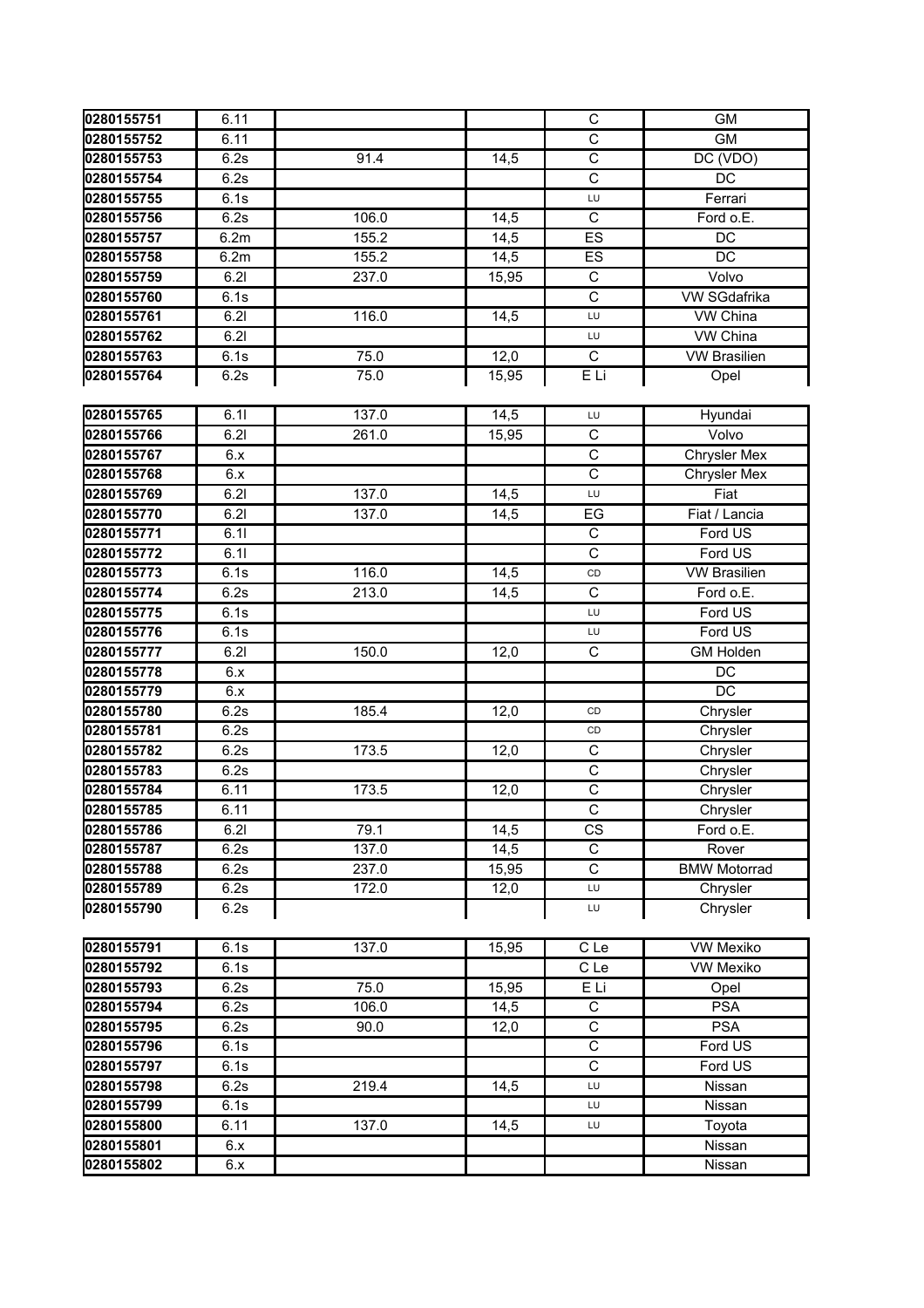| 0280155803 | 6.21 | 150.0 | 14,5  | LU                      | <b>PSA</b>          |
|------------|------|-------|-------|-------------------------|---------------------|
| 0280155804 | 6.11 | 261.0 | 12,0  | С                       | <b>Chrysler Mex</b> |
| 0280155805 | 6.11 |       |       | $\mathsf{C}$            | Chrysler Mex        |
| 0280155806 | 6.x  |       |       |                         | <b>VW Brasilien</b> |
| 0280155807 | 6.2s | 150.0 | 14,5  | LU                      | <b>KIA</b>          |
| 0280155808 | 6.2s | 116.0 | 14,5  | LU                      | <b>KIA</b>          |
| 0280155809 | 6.21 | 137.0 | 14,5  | LU                      | <b>PSA</b>          |
| 0280155810 | 6.2s | 116.0 | 14,5  | $\mathsf C$             | Ford o.E.           |
| 0280155811 | 6.21 | 261.1 | 12,0  | $\mathsf C$             | <b>GM US</b>        |
| 0280155812 | 6.2s | 75.0  | 12,0  | CS                      | <b>VW Brasilien</b> |
| 0280155813 | 6.2s |       |       | $\mathsf C$             | <b>VW Brasilien</b> |
| 0280155814 | 6.2s | 91.5  | 14,5  | $\overline{\mathrm{c}}$ | DC                  |
| 0280155815 | 6.2s |       |       | $\mathsf C$             | DC                  |
| 0280155816 | 6.2s | 116.0 | 14,5  | $\overline{C}$          | Fiat                |
|            |      |       |       |                         |                     |
| 0280155817 | 6.1s |       |       | $\mathsf{C}$            | Ford US             |
| 0280155818 | 6.1s |       |       | $\mathsf{C}$            | Ford US             |
| 0280155819 | 6.21 | 137.0 | 14,5  | LU                      | Ford oE             |
| 0280155820 | 6.21 | 150.0 | 14,5  | LU                      | Ford o.E.           |
| 0280155821 | 6.21 | 150.0 | 14,5  | $\mathsf C$             | <b>GM Brasilien</b> |
| 0280155822 | 6.21 | 172.0 | 14,5  | LU                      | <b>GM Brasilien</b> |
| 0280155823 | 6.21 | 150.0 | 14,5  | LU                      | <b>BMW</b>          |
| 0280155824 | 6.2s | 137.0 | 14,5  | LU                      | Audi                |
| 0280155825 | 12m  | 176.7 | 12,0  | EG                      | Audi                |
| 0280155826 | 12m  |       |       | LU                      | Audi                |
| 0280155827 | 6.x  |       |       | LU                      | Opel                |
| 0280155828 | 6.21 | 176.7 | 12,0  | EG                      | VW China            |
| 0280155829 | 6.21 |       |       | LU                      | VW China            |
| 0280155830 | 6.21 | 261.0 | 12,0  | <b>ES</b>               | Volvo               |
| 0280155831 | 6.21 | 237.0 | 12,0  | LU                      | Volvo               |
| 0280155832 | 6.21 | 187.0 | 12,0  | LU                      | Volvo               |
| 0280155833 | 6.2s |       |       | LU                      | Nissan              |
| 0280155834 | 6.2s |       |       | LU                      | Nissan              |
| 0280155835 | 6.2s | 116.0 | 12,0  | CD                      | <b>VW Brasilien</b> |
| 0280155836 | 6.2s |       |       | CD                      | <b>VW Brasilien</b> |
| 0280155837 | 6.2s | 75.0  | 14,5  | С                       | VW                  |
| 0280155838 | 6.2s |       |       | $\mathsf{C}$            | <b>VW</b>           |
| 0280155839 | 6.2s | 194.6 | 14,5  | LU                      | DC AMG              |
| 0280155840 | 6.2s |       |       | LU                      | DC AMG              |
| 0280155841 | 6.2s |       |       | $\mathsf C$             | <b>GM US</b>        |
| 0280155842 | 6.21 | 116.0 | 14,5  | $\mathbf C$             | PSA (Dong Feng)     |
|            |      |       |       |                         |                     |
| 0280155843 | 6.21 | 90.0  | 14,5  | C                       | PSA (Dong Feng)     |
| 0280155844 | 6.21 | 150.2 | 14,5  | $\mathsf C$             | Ford Aus            |
| 0280155845 | 6.2s | 187.0 | 14,5  | C                       | Ford o.E.?US        |
| 0280155846 | 6.21 | 106.0 | 14,5  | $\mathsf C$             | Ford o.E.?US        |
| 0280155847 | 6.21 | 116.0 | 14,5  | $\mathbf C$             | Ford o.E.?US        |
| 0280155848 | 6.2s | 150.0 | 15,95 | E Li                    | Opel                |
| 0280155849 | 6.11 |       |       | С                       | Ford US             |
| 0280155850 | 6.11 |       |       | $\overline{C}$          | Ford US             |
| 0280155851 | 6.2s |       |       | $\mathbf C$             | Ford US             |
| 0280155852 | 6.2s |       |       | $\mathbf C$             | Ford US             |
| 0280155853 | 6.21 |       |       | $\mathsf C$             | Ford US             |
| 0280155854 | 6.21 |       |       | $\mathsf C$             | Ford US             |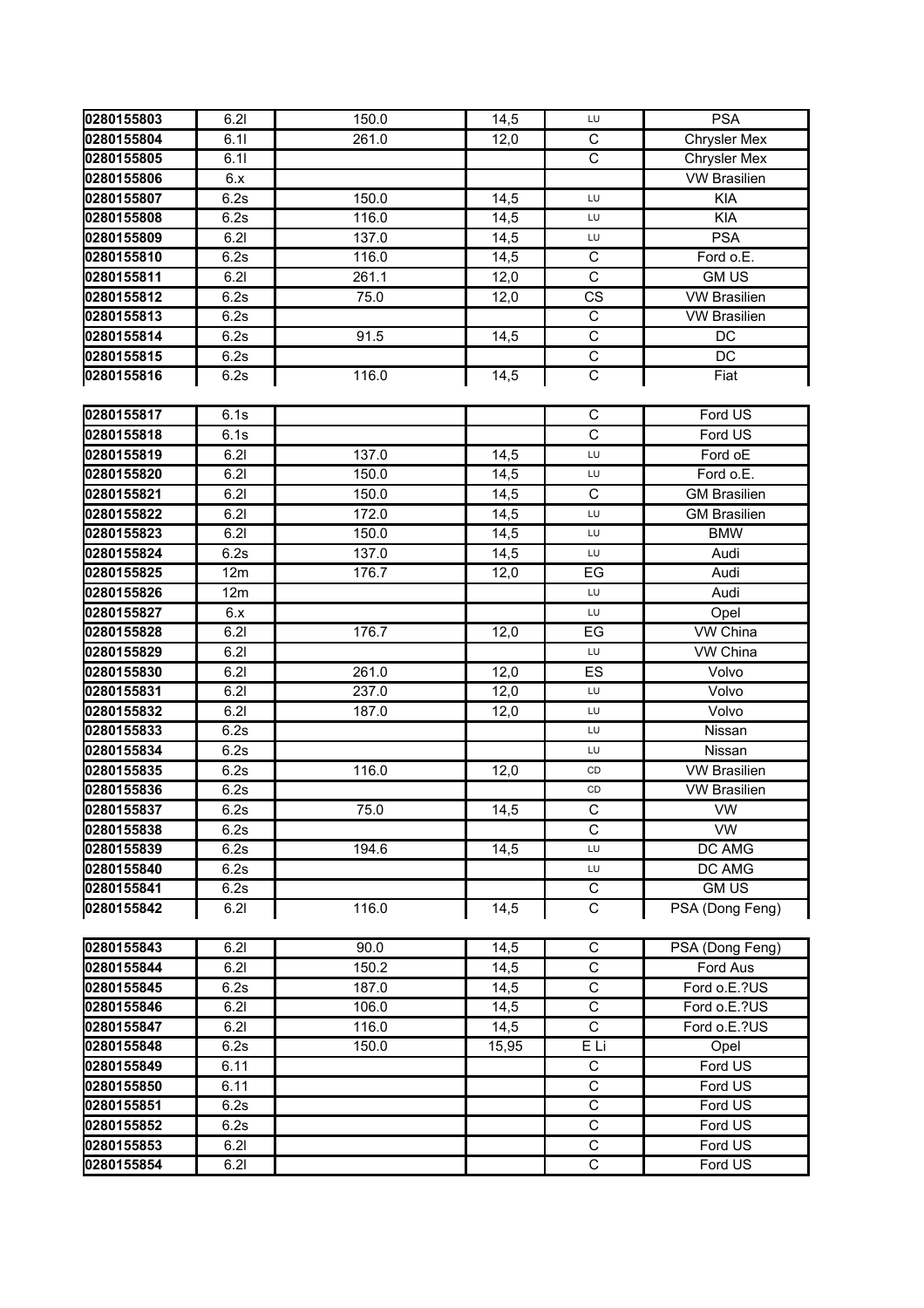| 0280155855               | 6.21         |       |      | $\mathsf C$             | Ford US                      |
|--------------------------|--------------|-------|------|-------------------------|------------------------------|
| 0280155856               | 6.21         |       |      | C                       | Ford US                      |
| 0280155857               | 6.11         |       |      | $\mathsf{C}$            | Ford US                      |
| 0280155858               | 6.11         |       |      | $\mathsf C$             | Ford US                      |
| 0280155859               | 6.2s         |       |      | $\mathsf C$             | Ford US                      |
| 0280155860               | 6.2s         |       |      | $\mathsf C$             | Ford US                      |
| 0280155861               | 6.21         |       |      | $\overline{C}$          | Ford US                      |
| 0280155862               | 6.21         |       |      | $\mathbf C$             | Ford US                      |
| 0280155863               | 6.2s         |       |      | LU                      | Ford US                      |
| 0280155864               | 6.2s         |       |      | LU                      | Ford US                      |
| 0280155865               | 6.21         |       |      | LU                      | Ford US                      |
| 0280155866               | 6.21         |       |      | LU                      | Ford US                      |
| 0280155867               | 6.21         |       |      | $\mathsf C$             | <b>GM US</b>                 |
| 0280155868               | 6.21         |       |      | $\mathsf C$             | <b>GM US</b>                 |
|                          |              |       |      |                         |                              |
| 0280155869               | 6.2s         | 213.0 | 14,5 | LU                      | Ferrari                      |
| 0280155870               | 6.2s         | 116.0 | 14,5 | LU                      | Toyota Tianjin               |
| 0280155871               | 6.2s         | 150.0 | 14,5 | LU                      | Honda                        |
| 0280155872               | 6.2s         | 150.0 | 12,0 | $\mathbf C$             | <b>VW Brasilien</b>          |
| 0280155873               | 6.2s         |       |      | $\mathsf{C}$            | <b>VW Brasilien</b>          |
| 0280155874               | 6.2s         | 137.0 | 14,5 | $\mathsf C$             | <b>VW Mexiko</b>             |
| 0280155875               | 6.2s         |       |      | $\mathsf{C}$            | <b>VW Mexiko</b>             |
| 0280155876               | 6.2s         | 150.0 | 14,5 | LU                      | <b>KIA</b>                   |
| 0280155877               | 6.1s         |       |      | $\mathsf C$             | Ford US                      |
| 0280155878               | 6.1s         |       |      | $\mathbf C$             | Ford US                      |
| 0280155879               | 6.x          |       |      | LU                      | Fiat                         |
| 0280155880               | 6.21<br>6.21 |       |      | $\mathsf C$<br>LU       | <b>GM US</b><br><b>GM US</b> |
| 0280155881<br>0280155882 | 6.2s         |       |      | $\mathsf C$             | Asia                         |
| 0280155883               | 6.2s         |       |      | C                       | Asia                         |
| 0280155884               | 6.21         | 137.0 | 14,5 | LU                      | Rover                        |
| 0280155885               | 6.21         | 116.0 | 14,5 | LU                      | Rover                        |
| 0280155886               | 6.21         | 90.0  | 14,5 | $\mathsf{C}$            | Rover                        |
| 0280155887               | 6.21         | 137.0 | 14,5 | LU                      | Ford o.E.                    |
| 0280155888               | 6.2s         |       |      | $\mathsf C$             | Ford o.E.                    |
| 0280155889               | 6.2s         |       |      | С                       | Ford o.E.                    |
| 0280155890               | 6.21         |       |      | $\overline{\mathrm{c}}$ | <b>GM US</b>                 |
| 0280155891               | 6.21         |       |      | $\mathsf C$             | <b>GM US</b>                 |
| 0280155892               | 12m          | 269.0 | 12,0 | EG                      | Audi                         |
| 0280155893               | 12m          |       |      | LU                      | Audi                         |
| 0280155894               | 12m          | 242.0 | 12,0 | EG                      | Audi                         |
|                          |              |       |      |                         |                              |
| 0280155895               | 12m          | 241.6 | 12,0 | EG                      | Audi                         |
| 0280155896               | 12m          |       |      | LU                      | Audi                         |
| 0280155897               | 12m          | 217.0 | 12,0 | EG                      | Audi                         |
| 0280155898               | 12m          |       |      | LU                      | Audi                         |
| 0280155899               | 12m          | 193.1 | 12,0 | EG                      | Audi                         |
| 0280155900               | 6.2s         | 150.2 | 14,5 | C                       | Ford o.E.                    |
| 0280155901               | 6.2s         |       |      | LU                      | Ford US                      |
| 0280155902               | 6.2s         |       |      | LU                      | Ford US                      |
| 0280155903               | 6.21         |       |      | C                       | Ford US                      |
| 0280155904               | 6.21         |       |      | $\mathsf C$             | Ford US                      |
| 0280155905               | 6.21         | 72.9  | 14,5 | $\mathbf C$             | Ford o.E.?Bras               |
| 0280155906               | 6.21         |       |      | $\mathbf C$             | Ford o.E.?Bras               |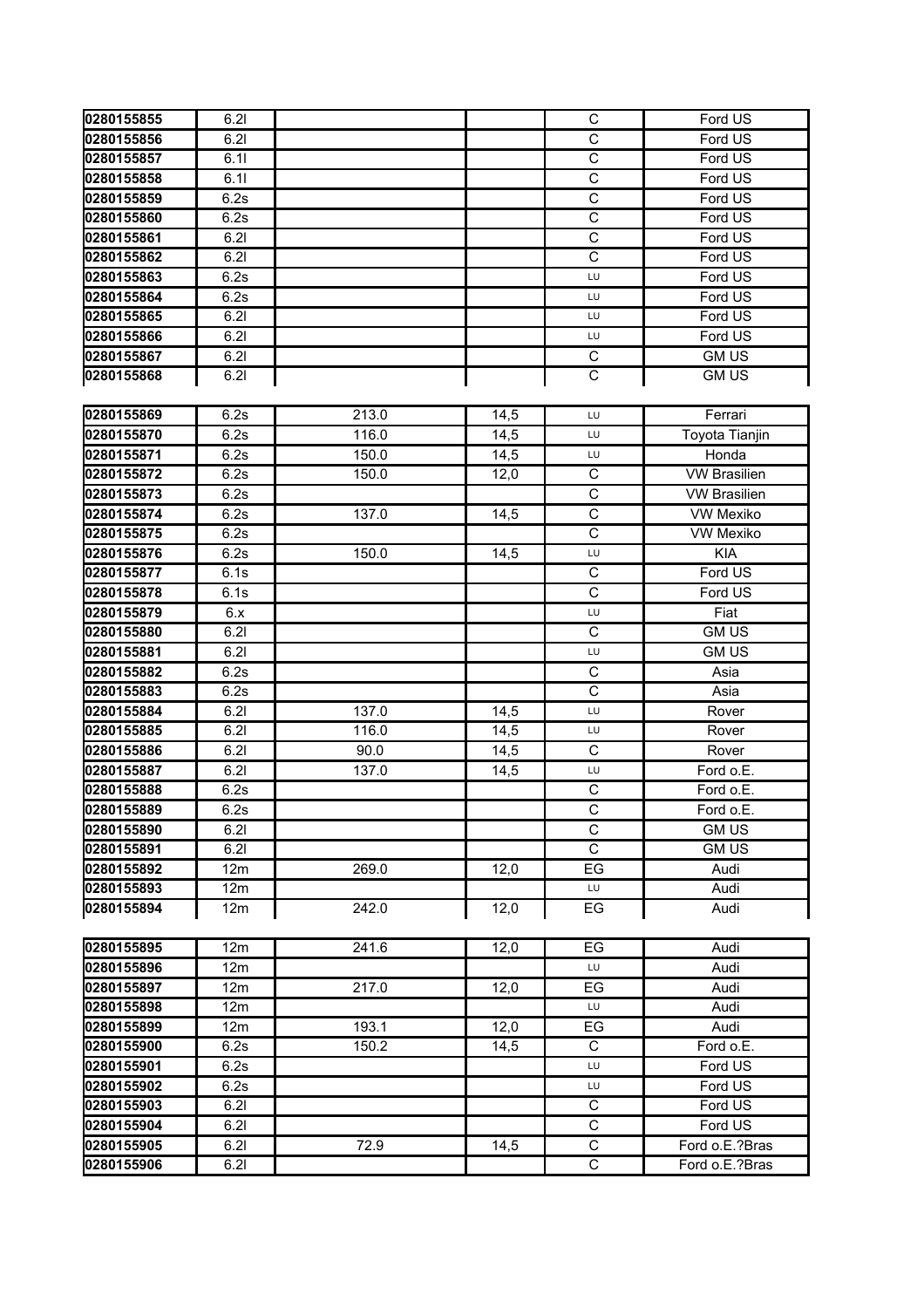| 0280155907 | 6.x  |       |      | $\mathsf C$    | Ford US             |
|------------|------|-------|------|----------------|---------------------|
| 0280155908 | 6.x  |       |      | $\mathsf C$    | Ford US             |
| 0280155909 | 6.21 |       |      | $\mathsf C$    | Ford US             |
| 0280155910 | 6.21 |       |      | $\mathsf C$    | Ford US             |
| 0280155911 | 6.21 |       |      | $\mathsf C$    | Ford US             |
| 0280155912 | 6.21 |       |      | $\overline{C}$ | Ford US             |
| 0280155913 | 6.21 |       |      | $\overline{C}$ | Ford US             |
| 0280155914 | 6.21 |       |      | C              | Ford US             |
| 0280155915 | 6.21 |       |      | $\overline{C}$ | Ford US             |
| 0280155916 | 6.21 |       |      | C              | Ford US             |
| 0280155917 | 6.21 |       |      | $\mathsf C$    | Ford US             |
| 0280155918 | 6.21 |       |      | $\mathsf C$    | Ford US             |
| 0280155919 | 6.21 | 75.0  | 14,5 | $\mathsf C$    | <b>VW</b>           |
| 0280155920 | 6.21 |       |      | $\overline{C}$ | <b>VW</b>           |
|            |      |       |      |                |                     |
| 0280155921 | 6.2s | 137.0 | 14,5 | ES             | Audi                |
| 0280155922 | 6.2s |       |      | ES             | Audi                |
| 0280155923 | 6.x  |       |      | LU             | <b>GM US</b>        |
| 0280155924 | 6.x  |       |      | LU             | <b>GM US</b>        |
| 0280155925 | 6.2s |       |      | $\mathsf C$    | Ford o.E.           |
| 0280155926 | 6.2s |       |      | $\mathsf{C}$   | Ford o.E.           |
| 0280155927 | 12m  | 193.0 | 12,0 | EG             | <b>VW Mexiko</b>    |
| 0280155928 | 12m  |       |      | LU             | <b>VW Mexiko</b>    |
| 0280155929 | 6.2s |       |      | $\mathsf C$    | <b>GM Brasilien</b> |
| 0280155930 | 6.21 |       |      | LU             | <b>GM Brasilien</b> |
| 0280155931 | 6.11 | 187   | 12,0 | C              | <b>GM US</b>        |
| 0280155932 | 6.x  |       |      | $\mathsf C$    | <b>GM US</b>        |
| 0280155933 | 6.21 | 150.0 | 12,0 | $\mathsf{C}$   | <b>GM Holden</b>    |
| 0280155934 | 6.21 |       |      | CD             | Chrysler            |
| 0280155935 | 6.21 |       |      | CD             | Chrysler            |
| 0280155936 | 6.21 | 137.0 | 14,5 | LU             | Toyota              |
| 0280155937 | 6.x  |       |      | LU             | <b>MMC</b>          |
| 0280155938 | 6.x  |       |      | LU             | Nissan              |
| 0280155939 | 6.x  |       |      | LU             | Nissan              |
| 0280155940 | 6.2s | 158.3 | 14,5 | LU             | Nissan              |
| 0280155941 | 6.2s |       |      | LU             | Nissan              |
| 0280155942 | 6.2s | 123.0 | 14,5 | LU             | Nissan              |
| 0280155943 | 6.2s |       |      | LU             | Nissan              |
| 0280155944 | 6.x  |       |      | $\mathsf C$    | Ford US             |
| 0280155945 | 6.x  |       |      | $\mathsf C$    | Ford US             |
| 0280155946 | 6.x  |       |      | $\mathsf C$    | Ford US             |
|            |      |       |      |                |                     |
| 0280155947 | 6.x  |       |      | $\mathsf C$    | Ford US             |
| 0280155948 | 6.x  |       |      | С              | Ford US             |
| 0280155949 | 6.x  |       |      | $\mathsf C$    | Ford US             |
| 0280155950 | 6.x  |       |      | $\mathsf C$    | Ford US             |
| 0280155951 | 6.x  |       |      | C              | Ford US             |
| 0280155952 | 6.x  |       |      | $\overline{C}$ | Ford US             |
| 0280155953 | 6.x  |       |      | $\mathsf{C}$   | Ford US             |
| 0280155954 | 6.x  |       |      | LU             | Subaru              |
| 0280155955 | 6.x  |       |      | LU             | Subaru              |
| 0280155956 | 6.2s |       |      | LU             | Polaris             |
| 0280155957 | 6.2s |       |      | LU             | Polaris             |
| 0280155958 | 6.2s |       |      | CD             | Chrysler            |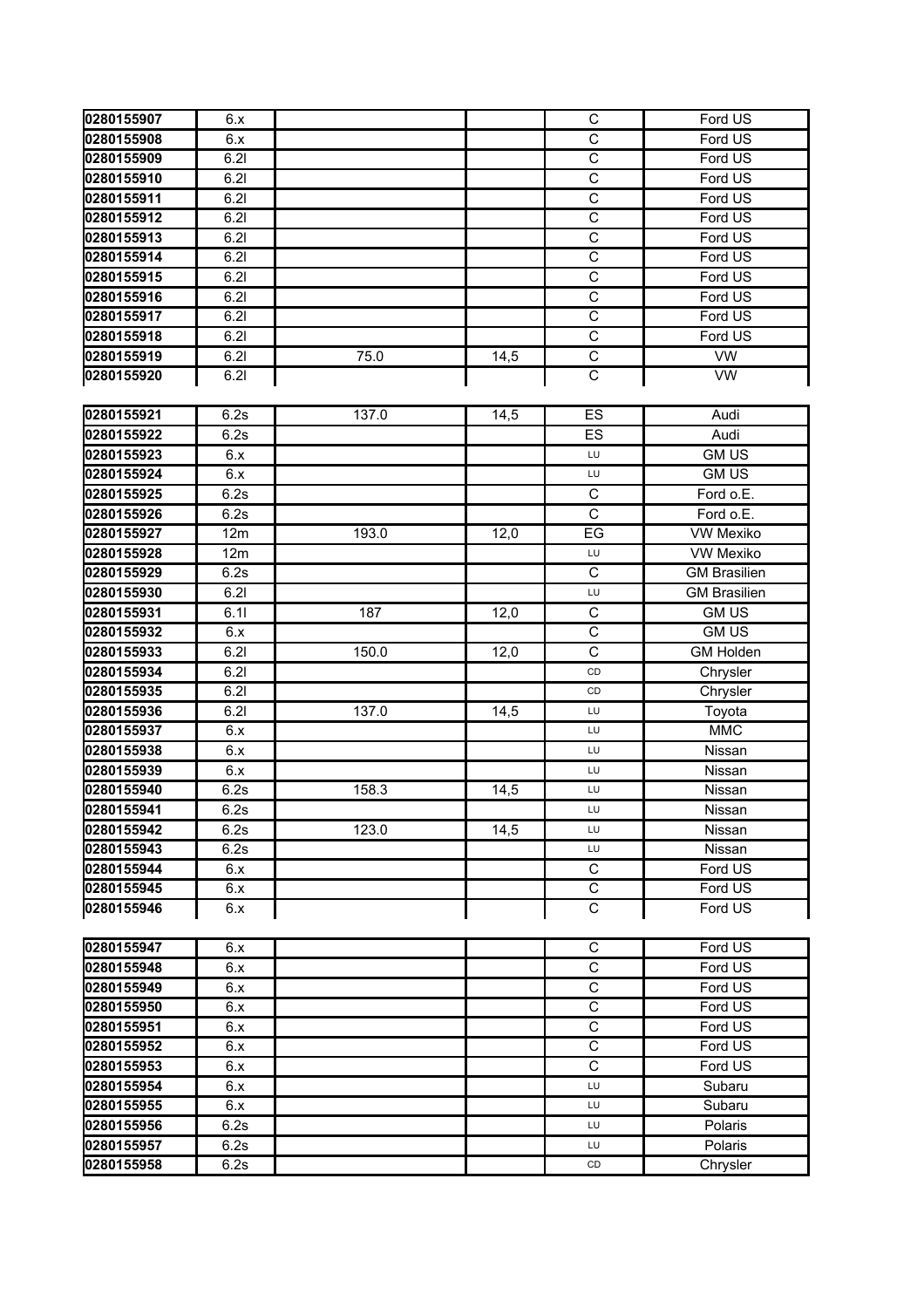| 0280155959 | 6.2s |       |       | CD             | Chrysler                |
|------------|------|-------|-------|----------------|-------------------------|
| 0280155960 | 6.21 |       |       | LU             | Ford US                 |
| 0280155961 | 6.21 |       |       | LU             | Ford US                 |
| 0280155962 | 6.21 | 106.0 | 14,5  | $\mathsf{C}$   | Ford o.E.               |
| 0280155963 | 6.21 | 150.0 | 14,5  | LU             | Ford o.E.               |
| 0280155964 | 6.2s | 75.0  | 15,95 | CD             | Chang'an                |
| 0280155965 | 6.2s | 75.0  | 14,5  | $\mathsf C$    | Opel                    |
| 0280155966 | 6.2s |       |       | $\mathsf C$    | <b>GM Brasilien</b>     |
| 0280155967 | 6.21 | 150.2 | 14,5  | $\mathsf C$    | <b>Hindustan Motors</b> |
| 0280155968 | 6.21 | 310.0 | 12,0  | ES             | Volvo                   |
| 0280155969 | 6.21 | 116.0 | 14,5  | $\mathsf C$    | Ford US                 |
| 0280155970 | 6.2s | 150.0 | 14,5  | $\overline{C}$ | <b>BMW Motorrad</b>     |
| 0280155971 | 6.2s | 116.0 | 14,5  | EG             | Fiat                    |
| 0280155972 | 6.21 |       |       | $\mathsf C$    | Chrysler                |
|            |      |       |       |                |                         |
| 0280155973 | 6.21 |       |       | $\mathsf C$    | Chrysler                |
| 0280155974 | 6.2s |       |       | C              | Ford US                 |
| 0280155975 | 6.2s |       |       | $\mathsf C$    | Ford US                 |
| 0280155976 | 6.2s | 157.6 | 12,0  | C              | Chrysler                |
| 0280155977 | 6.2s |       |       | $\mathsf{C}$   | Chrysler                |
| 0280155978 | 6.21 | 172.0 | 14,5  | LU             | Fiat / Alfa             |
| 0280155979 | 6.x  |       |       | $\mathsf C$    | <b>VW Brasilien</b>     |
| 0280155980 | 6.x  |       |       | $\overline{C}$ | <b>VW Brasilien</b>     |
| 0280155981 | 6.2s | 90.0  | 14,5  | LU             | VW                      |
| 0280155982 | 6.2s |       |       | LU             | VW                      |
| 0280155983 | 6.2s | 172.0 | 14,5  | C Li           | $\overline{vw}$         |
| 0280155984 | 6.2s |       |       | C Li           | <b>VW</b>               |
| 0280155985 | 6.2s | 172.0 | 14,5  | C Li           | <b>VW</b>               |
| 0280155986 | 6.2s |       |       | C Li           | $\overline{\text{vw}}$  |
| 0280155987 | 6.7s |       |       | $\mathsf{C}$   | Ford US                 |
| 0280155988 | 6.2s | 150.0 | 14,5  | ES             | Audi?VW                 |
| 0280155989 | 6.2s |       |       | LU             | Chrysler                |
| 0280155990 | 6.2s |       |       | LU             | Chrysler                |
| 0280155991 | 6.x  |       |       | LU             | Chrysler                |
| 0280155992 | 6.x  |       |       | LU             | Chrysler                |
| 0280155993 | 6.21 | 137.0 | 14,5  | LU             | VW China                |
| 0280155994 | 6.2s | 137.0 | 14,5  | LU             | <b>PSA</b>              |
| 0280155995 | 6.2s | 137.0 | 14,5  | C Le           | <b>VW</b>               |
| 0280155996 | 6.2s |       |       | C Le           | <b>VW</b>               |
| 0280155997 | 6.2s | 137.0 | 14,5  | $\mathbf C$    | VW Mexiko               |
| 0280155998 | 6.2s |       |       | C              | <b>VW Mexiko</b>        |
|            |      |       |       |                |                         |
| 0280155999 | 6.x  |       |       | CD             | Rolls Royce             |
| 0280156001 | 6.21 | 137.0 | 14,5  | LU             | VW China (FAW)          |
| 0280156002 | 6.21 | 137.0 |       | LU             | VW China                |
| 0280156003 | 6.2s | 150.0 | 12,0  | C Le           | <b>VW Mexiko</b>        |
| 0280156004 | 6.2s |       |       | C Le           | <b>VW Mexiko</b>        |
| 0280156005 | 6.2s | 116.0 | 12,0  | $\mathsf C$    | Ford o.E.               |
| 0280156006 | 6.21 | 150.0 | 12,0  | $\overline{C}$ | <b>GM Shanghai</b>      |
| 0280156007 | 6.x  |       |       | $\mathbf C$    | Chrysler                |
| 0280156008 | 6.x  |       |       | $\mathsf{C}$   | Chrysler                |
| 0280156009 | 6.21 | 150.0 | 12,0  | LU             | Ford o.E.               |
| 0280156010 | 6.21 | 137.0 | 12,0  | LU             | Ford o.E.               |
| 0280156011 | 6.21 | 137.0 | 12,0  | E/C            | Ford o.E.               |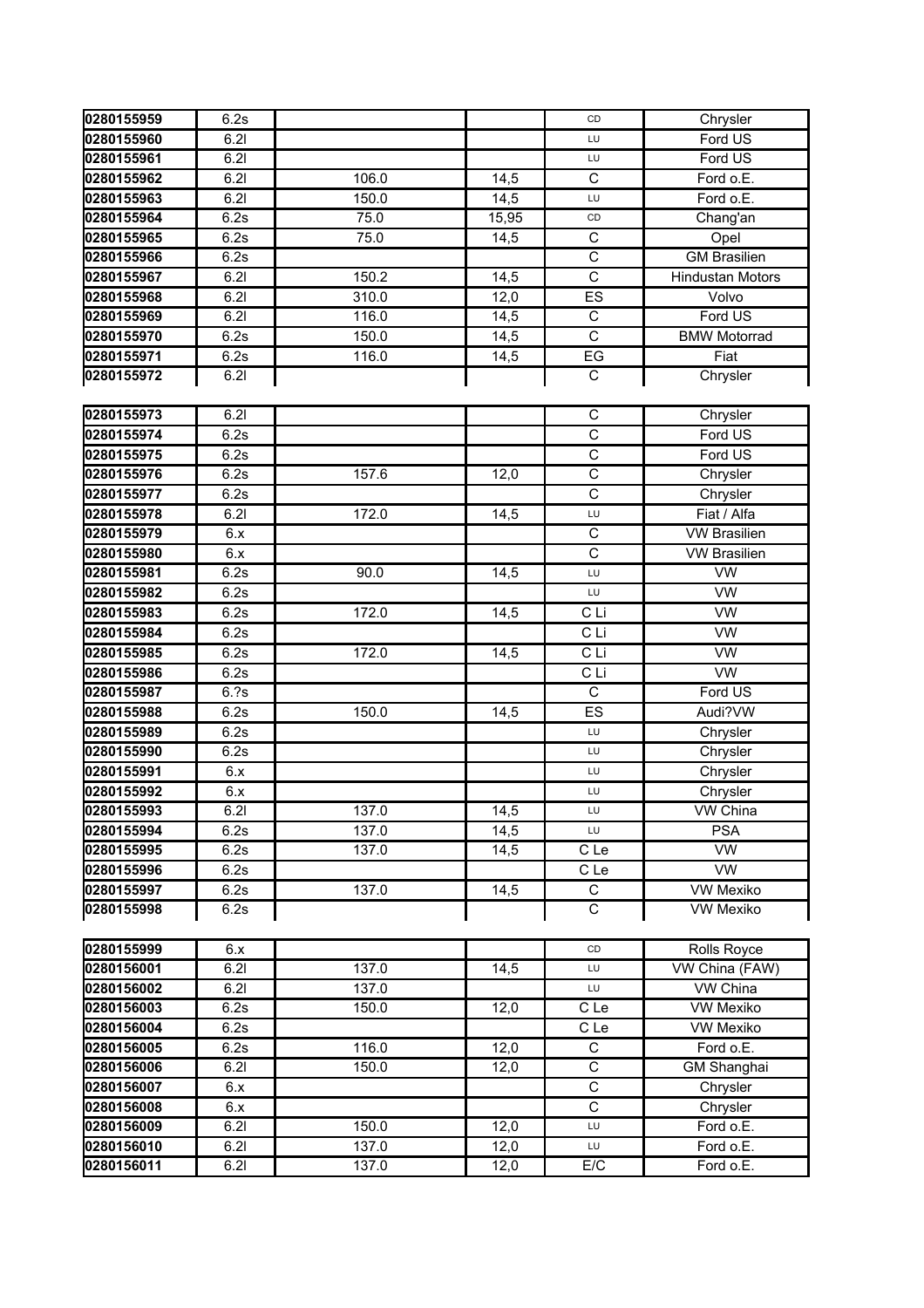| 0280156012 | 6.2s | 310.1 | 12,0  | CG                      | Porsche             |
|------------|------|-------|-------|-------------------------|---------------------|
| 0280156013 | 6.21 | 172.0 | 12,0  | C                       | <b>GM Holden</b>    |
| 0280156014 | 6.2s | 128.8 | 14,5  | EG                      | DC                  |
| 0280156015 | 6.2s |       |       | LU                      | DC                  |
| 0280156016 | 6.2s | 155.2 | 14,5  | EG                      | DC                  |
| 0280156017 | 6.2s |       |       | LU                      | $DC$                |
| 0280156018 | 6.21 | 137.0 | 14,5  | EG                      | Fiat                |
| 0280156019 | 6.21 | 137.0 | 14,5  | LU                      | Toyota              |
| 0280156020 | 6.2s |       |       | $\mathbf C$             | Fiat                |
| 0280156021 | 6.21 | 237.0 | 14,5  | ES                      | Opel                |
| 0280156022 | 6.2s | 213.0 | 15,95 | LU                      | <b>SAAB</b>         |
| 0280156023 | 6.2s | 261.0 | 15,95 | ES                      | <b>SAAB</b>         |
| 0280156024 | 6.21 | 150.0 | 14,5  | LU                      | Rover               |
| 0280156025 | 6.2s | 75.0  | 14,5  | $\overline{C}$          | <b>PSA</b>          |
|            |      |       |       |                         |                     |
| 0280156026 | 6.2s | 237.0 | 14,5  | LU                      | <b>BMW Motorrad</b> |
| 0280156027 | 6.2s | 106.3 | 14,5  | C                       | <b>BMW Motorrad</b> |
| 0280156028 | 6.2s | 187.0 | 14,5  | C                       | Ford US             |
| 0280156029 | 6.2s |       |       | $\mathsf C$             | Ford US             |
| 0280156030 | 6.2s |       |       | $\overline{\mathrm{c}}$ | Chrysler            |
| 0280156031 | 6.2s |       |       | $\mathsf C$             | Chrysler            |
| 0280156032 | 6.x  |       |       | $\overline{C}$          | Chrysler            |
| 0280156033 | 6.x  |       |       | $\overline{C}$          | Chrysler            |
| 0280156034 | 6.2s | 115.7 | 14,5  | LU                      | <b>PSA</b>          |
| 0280156036 | 6.2s |       |       | LU                      | Chrysler            |
| 0280156037 | 6.2s |       |       | LU                      | Chrysler            |
| 0280156038 | 6.21 | 172.0 | 14,5  | LU                      | Fiat                |
| 0280156039 | 6.21 | 137.0 | 14,5  | LU                      | Fiat                |
| 0280156040 | 6.21 | 237.0 | 14,5  | EGS                     | Rolls Royce         |
| 0280156041 | 6.x  |       |       | C L                     | Ford US             |
| 0280156042 | 6.x  |       |       | C <sub>L</sub>          | Ford US             |
| 0280156043 | 6.x  |       |       | C L                     | Ford US             |
| 0280156044 | 6.x  |       |       | C L                     | Ford US             |
| 0280156045 | 6.21 | 150.0 | 14,5  | C                       | Opel                |
| 0280156046 | 6.xs |       |       | $\overline{CL}$         | Ford US             |
| 0280156047 | 6.xs |       |       | СL                      | Ford US             |
| 0280156048 | 6.x  |       |       | C L                     | Ford US             |
| 0280156049 | 6.x  |       |       | C L                     | Ford US             |
| 0280156050 | 6.21 | 106.0 | 14,5  | CD                      | Tianjin             |
| 0280156051 | 6.21 |       |       | CD                      | Tianjin             |
| 0280156052 | 6.2s | 193.0 | 12,0  | EG                      | <b>BMW M</b>        |
| 0280156053 | 6.21 | 187.0 | 12,0  | <b>ES</b>               | Porsche             |
| 0280156054 | 6.2s |       |       |                         | <b>VW Brasilien</b> |
| 0280156055 | 6.2s |       |       |                         | <b>VW Brasilien</b> |
| 0280156056 | 6.21 |       |       | LU                      | Fiat                |
| 0280156057 | 6.21 | 137.0 | 14,5  | C                       | Dong Feng           |
| 0280156058 | 6.2s | 60.0  | 14,5  | CD                      | Liuzhou (UAES)      |
| 0280156059 | 6.2s | 150.0 | 14,5  | C Li/Lm                 | <b>VW</b>           |
| 0280156060 | 6.2s |       |       | C Lm                    | <b>VW</b>           |
| 0280156061 | 6.2s | 217.0 | 12,0  | $\mathsf{E}\mathsf{G}$  | Audi                |
| 0280156062 | 6.2s |       |       | LU                      | Audi                |
| 0280156063 | 6.2s | 269.0 | 12,0  | EG                      | Audi                |
| 0280156064 | 6.2s |       |       | LU                      | Audi                |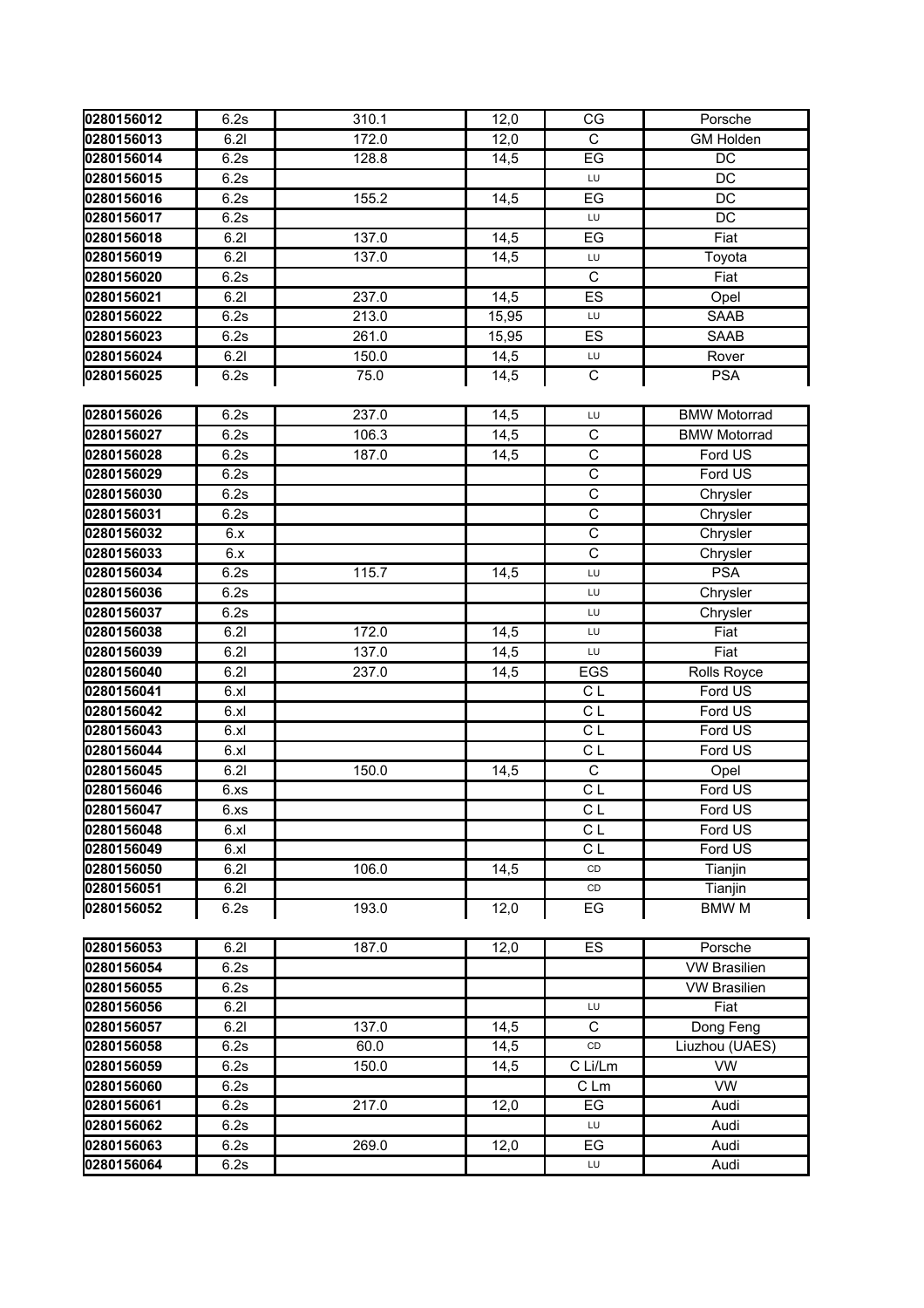| 0280156065               | 6.2s         | 189.7 | 12,0  | EG                      | Audi                             |
|--------------------------|--------------|-------|-------|-------------------------|----------------------------------|
| 0280156066               | 6.2s         |       |       | LU                      | Audi                             |
| 0280156067               | 6.21         | 116.0 | 14,5  | LU                      | Toyota                           |
| 0280156068               | 6.21         |       |       | LU                      | Ford                             |
| 0280156069               | 6.21         |       |       | LU                      | Ford                             |
| 0280156070               | 6.2s         | 189.7 | 12,0  | EG                      | Audi?VW China                    |
| 0280156071               | 6.2s         |       |       | LU                      | VW China                         |
| 0280156072               | 6.2s         | 310.1 | 14,5  | EG                      | DC                               |
| 0280156073               | 6.2s         |       |       | LU                      | DC                               |
| 0280156074               | 6.2s         | 194.6 | 14,5  | EG                      | DC                               |
| 0280156075               | 6.2s         |       |       | LU                      | DC                               |
| 0280156076               | 6.2s         |       |       | $\mathsf C$             | Ford                             |
| 0280156077               | 6.2s         |       |       | $\mathsf{C}$            | Ford                             |
| 0280156078               | 6.2s         | 172.2 | 14,5  | LU                      |                                  |
|                          |              |       |       |                         | Renault                          |
| 0280156079               | 6.21         | 186.6 | 12,0  | LU                      | Ferrari                          |
| 0280156080               | 6.2s         | 150.0 | 14,5  | С                       | Opel                             |
| 0280156081               | 6.21         |       |       | С                       | <b>GM UO</b>                     |
| 0280156082               | 6.21         |       |       | $\mathsf C$             | <b>GM UO</b>                     |
| 0280156083               | 6.21         | 116.0 | 14,5  | CD                      | VW China                         |
| 0280156084               | 6.21         | 116.0 | 14,5  | CD                      | VW China                         |
| 0280156085               | 6.21         |       |       | $\mathsf{C}$            | <b>GM Brasilien</b>              |
| 0280156090               | 6.21         |       |       | $\mathsf{C}$            | <b>GM Brasilien</b>              |
|                          | 6.2s         | 187.0 |       | LU                      | Volvo                            |
| 0280156091<br>0280156093 | 6.21         |       | 12,0  | $\mathsf C$             | Kohler                           |
| 0280156094               | 6.21         | 137.0 | 14,5  |                         | <b>FAW</b>                       |
|                          |              |       |       | CD                      |                                  |
| 0280156095<br>0280156096 | 6.21<br>6.21 | 237.0 | 14,5  | LU<br>$\mathsf{C}$      | Ford o.E.<br><b>VW Brasilien</b> |
|                          |              |       |       | $\mathsf C$             | <b>VW Brasilien</b>              |
| 0280156097               | 6.21<br>6.21 |       |       | $\mathsf{C}$            |                                  |
| 0280156098<br>0280156101 | 6.2s         | 187.0 | 12,0  | EG/CG                   | <b>GM Brasilien</b><br>Porsche   |
| 0280156102               | 6.2s         | 310.1 | 12,0  | LU                      | Porsche                          |
| 0280156103               | 6.2s         | 137.0 | 14,5  | E <sub>3</sub>          | Audi China                       |
| 0280156104               | 6.2s         | 137.0 | 14,5  | E <sub>3</sub>          | Audi China                       |
| 0280156105               | 6.2s         | 137.0 | 14,5  | <b>ES</b>               | Audi                             |
| 0280156106               | 6.2s         |       |       | $\mathbf S$             | Audi                             |
| 0280156107               | 6.2s         | 187.0 | 14,5  | $\overline{\mathrm{c}}$ | Ford o.E.                        |
| 0280156108               | 6.2s         | 150.2 | 14,5  | $\overline{C}$          | Ford o.E.                        |
| 0280157001               | 12m          | 310.0 | 12,0  | EG                      | Audi                             |
| 0280157002               | 12m          | 120.4 | 12,0  | EG                      | VW China (FAW)                   |
| 0280157003               | 12m          |       |       | LU                      | VW China                         |
|                          |              |       |       |                         |                                  |
| 0280157004               | 121          | 193.0 | 12,0  | EG                      | <b>BMW M</b>                     |
| 0280157005               | 121          | 193.0 | 12,0  | EG                      | <b>BMW M</b>                     |
| 0280157006               | 12m          | 193.0 | 12,0  | EG                      | <b>VW</b>                        |
| 0280157007               | 12m          |       |       | LU                      | <b>VW</b>                        |
| 0280157008               | 12m          | 217.0 | 12,0  | EG                      | <b>VW Mexiko</b>                 |
| 0280157009               | 12m          |       |       | LU                      | <b>VW Mexiko</b>                 |
| 0280159709               | 6.x          | 217.0 | 12,0  | EG                      | Opel                             |
| 0280159712               | 6.x          | 160.0 | 15,95 | LU                      | Opel                             |
| 0280159724               | 6.x          | 172.0 | 15,95 | LU                      | Renault                          |
| 0280159731               | 6.x          | 75.0  | 14,5  | С                       | VW.                              |
| 0280159732               | 6.x          | 75.0  | 14,5  | $\mathsf C$             |                                  |
| 0280159798               | 6.x          | 219.4 | 14,5  | LU                      | Nissan                           |
|                          |              |       |       |                         |                                  |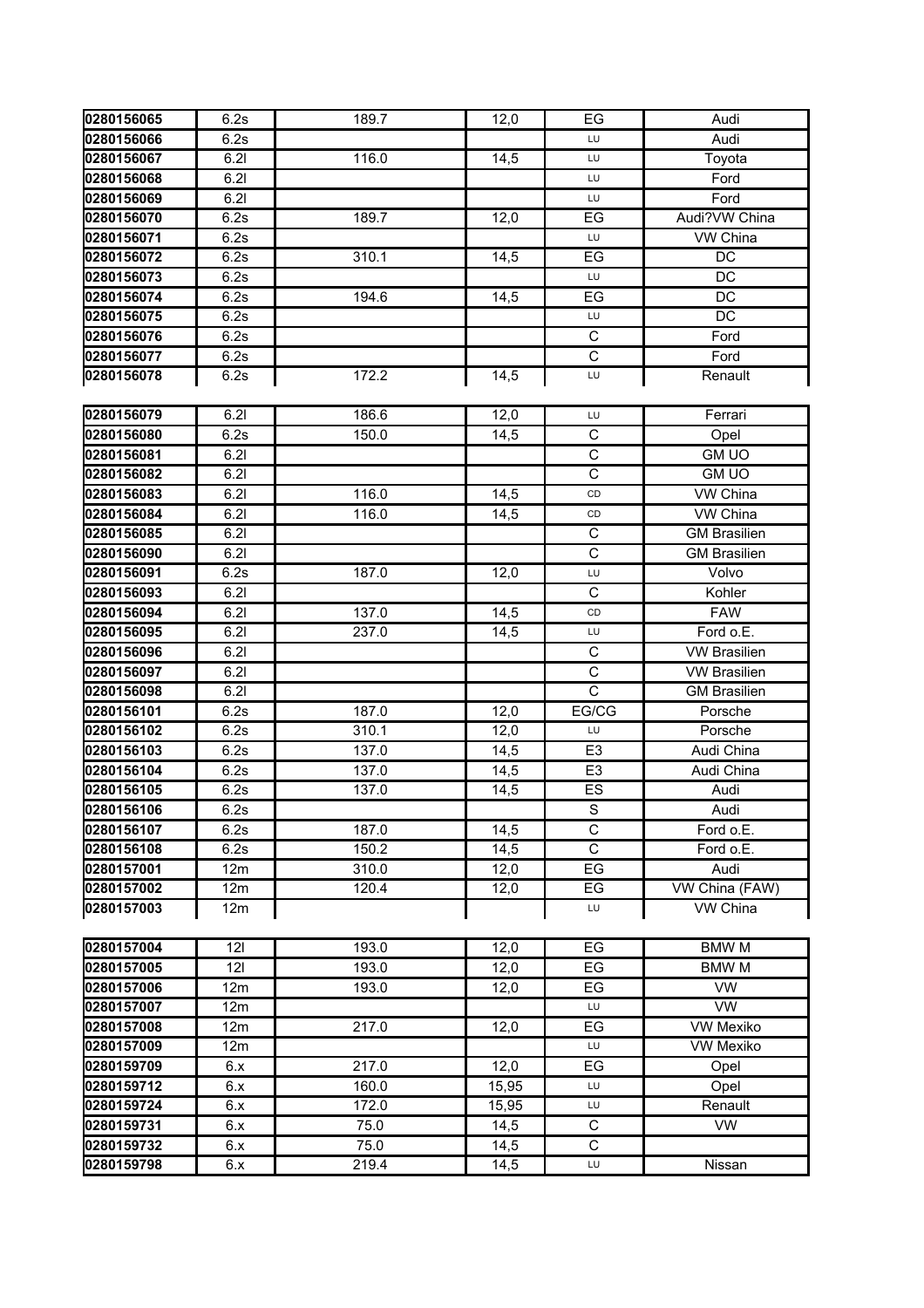| 10280<br>59799<br>. 337<br>∪.∧ |
|--------------------------------|
|--------------------------------|

| $\overline{\mathbf{A}}$ | B                            | $\mathbf C$                                                | D                     | E                                                     |  |
|-------------------------|------------------------------|------------------------------------------------------------|-----------------------|-------------------------------------------------------|--|
|                         |                              |                                                            |                       |                                                       |  |
|                         |                              |                                                            |                       |                                                       |  |
|                         |                              |                                                            |                       |                                                       |  |
|                         | Straletype:                  | $\mathbf{A}$                                               | Kjeglestrale          |                                                       |  |
|                         |                              | $\mathbf B$                                                | trale? (Schnurstrahl) |                                                       |  |
|                         |                              | $\mathcal{C}$                                              |                       | mensatt fra 4 munnstykker)                            |  |
|                         |                              | E                                                          |                       | e (for 4-ventil motorer)                              |  |
|                         |                              | Li                                                         | mfassung intern       |                                                       |  |
|                         |                              | Le                                                         | nfassung exntern      |                                                       |  |
|                         |                              | Lm                                                         | assung Miniadapter    |                                                       |  |
|                         |                              |                                                            |                       |                                                       |  |
|                         | <b>Utforming</b>             |                                                            |                       |                                                       |  |
|                         | / design                     | 1.3 = Bla Saab design                                      | design vet jag ej.    |                                                       |  |
|                         |                              |                                                            |                       |                                                       |  |
|                         |                              |                                                            |                       |                                                       |  |
|                         |                              |                                                            |                       |                                                       |  |
|                         | anslutning                   | Elektrisk $\vert$ D ochL Jetronic = standard<br>(bla Saab) |                       |                                                       |  |
|                         |                              |                                                            |                       |                                                       |  |
|                         |                              |                                                            |                       |                                                       |  |
|                         | Hydraulis<br>k<br>anslutning | O-ring standard = bla Saab                                 |                       |                                                       |  |
|                         |                              |                                                            |                       |                                                       |  |
|                         |                              |                                                            |                       | Densite in-heptan = $0,684$ (vid $20$ grader celcius) |  |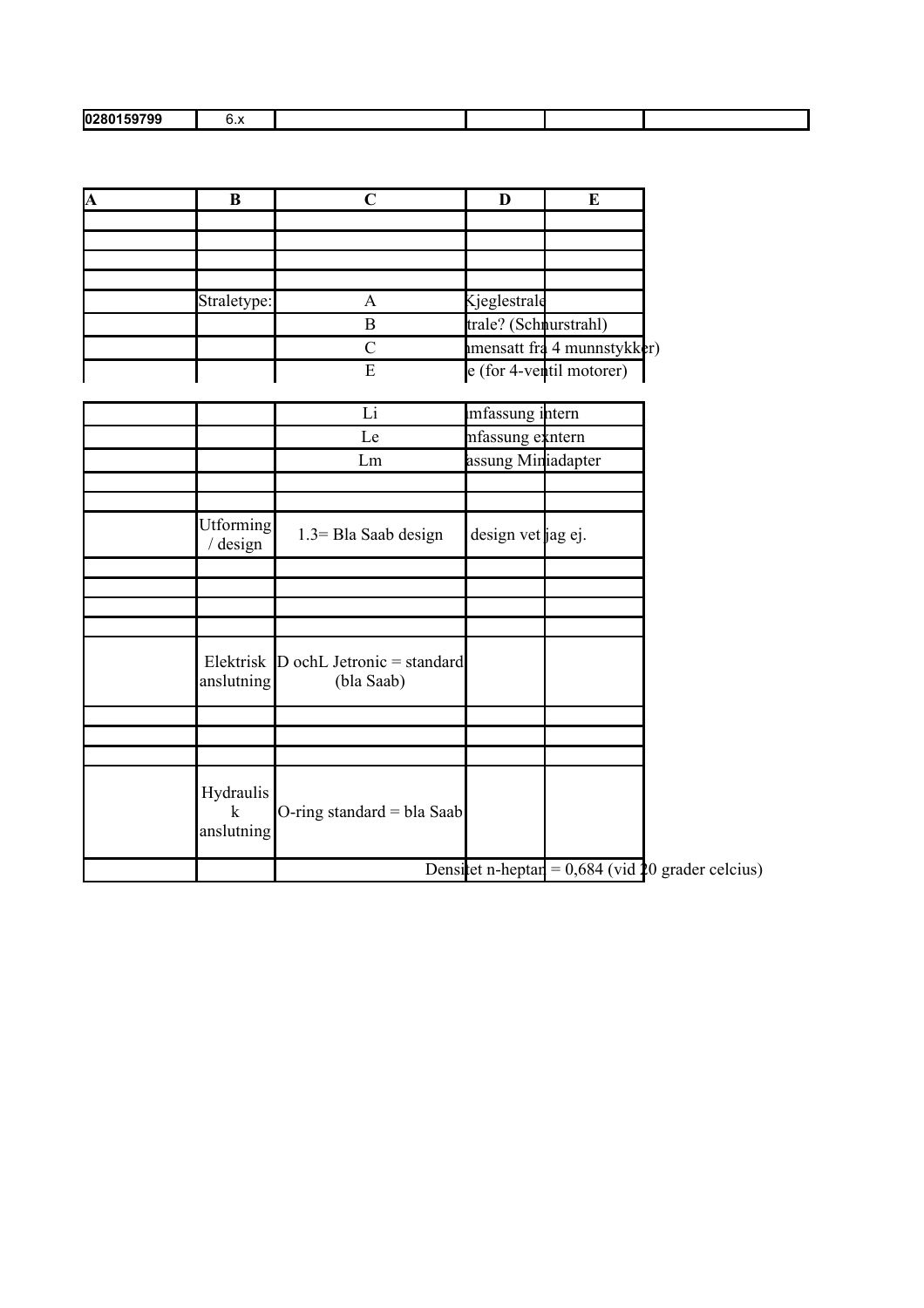| Connector  | Hydraulisk anslutning |
|------------|-----------------------|
|            |                       |
| D-Jetronic | Slang                 |
| D-Jetronic | O-Ring Standard       |
| D-Jetronic | Slang                 |
| D-Jetronic | O-Ring Standard       |
| D-Jetronic | O-Ring Standard       |
| D-Jetronic | Slang                 |
| D-Jetronic | O-Ring Standard       |
| D-Jetronic | Slang                 |

| D-Jetronic | Slang           |
|------------|-----------------|
| D-Jetronic | Slang           |
| D-Jetronic | Slang           |
| D-Jetronic | O-Ring Standard |
| D-Jetronic | O-Ring Standard |
| D-Jetronic | O-Ring Standard |
| D-Jetronic | O-Ring Standard |
| D-Jetronic | Slang           |
| D-Jetronic | Slang           |
| D-Jetronic | Slang           |
|            |                 |
|            |                 |
|            |                 |
|            |                 |
|            |                 |
|            |                 |
|            |                 |
|            |                 |
|            |                 |
|            |                 |
|            |                 |
|            |                 |
|            |                 |
|            |                 |
|            |                 |
|            |                 |

| L-Jetronic | Slang |
|------------|-------|
| L-Jetronic | Slang |
| L-Jetronic | Slang |
| L-Jetronic | Slang |
| L-Jetronic | Slang |
| L-Jetronic | Slang |
| L-Jetronic | Slang |
| L-Jetronic | Slang |
| L-Jetronic | Slang |
|            |       |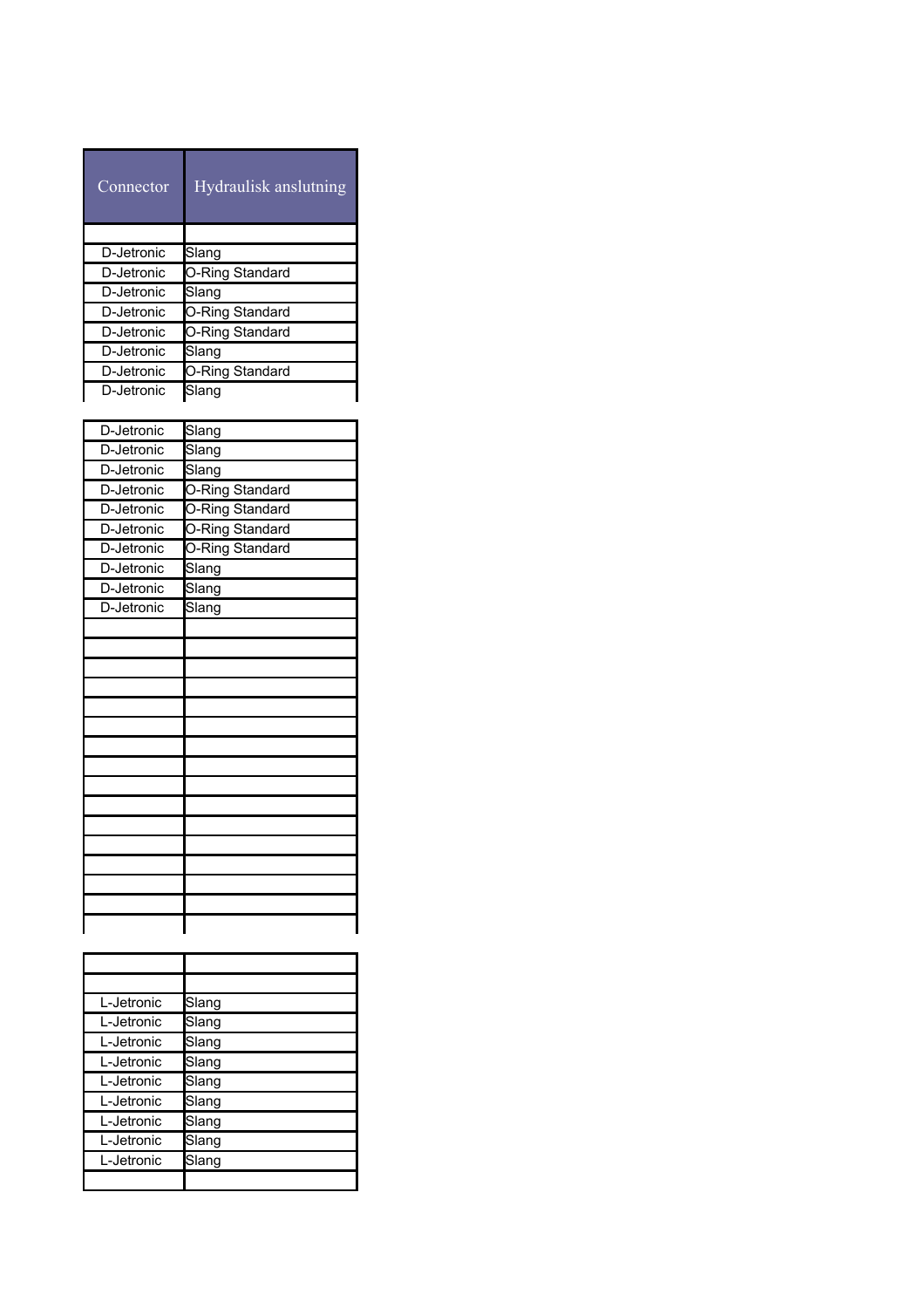| L-Jetronic | Slang           |
|------------|-----------------|
| L-Jetronic | Slang           |
|            |                 |
| L-Jetronic | Slang           |
| L-Jetronic | Slang           |
| L-Jetronic | O-Ring Standard |
| L-Jetronic | Slang           |
| L-Jetronic | Slang           |
| L-Jetronic | Slang           |
| L-Jetronic | Slang           |
| L-Jetronic | Slang           |
| L-Jetronic | O-Ring Standard |
| L-Jetronic | Slang           |
|            |                 |
| L-Jetronic | O-Ring Standard |
| L-Jetronic | O-Ring Standard |
| L-Jetronic | O-Ring Standard |
| L-Jetronic | Slang           |
| L-Jetronic | Slang           |
| L-Jetronic | O-Ring Standard |
| L-Jetronic | Slang           |
| L-Jetronic | Slang           |
| L-Jetronic | O-Ring Standard |
| L-Jetronic | Slang           |
| L-Jetronic | O-Ring Standard |
| L-Jetronic | O-Ring Standard |
| L-Jetronic | O-Ring Standard |
| L-Jetronic | O-Ring Standard |
| L-Jetronic | Slang           |
| L-Jetronic | Slang           |
| L-Jetronic | Slang           |
| L-Jetronic | Slang           |
| L-Jetronic | O-Ring Standard |
| L-Jetronic | O-Ring Standard |
| L-Jetronic | O-Ring Standard |
| L-Jetronic | O-Ring Standard |
| L-Jetronic | O-Ring Standard |
| L-Jetronic | Slang           |
| L-Jetronic | Slang           |
| L-Jetronic | Slang           |

| L-Jetronic | Slang           |
|------------|-----------------|
| L-Jetronic | O-Ring Standard |
| L-Jetronic | O-Ring Standard |
| L-Jetronic | O-Ring Standard |
| L-Jetronic | O-Ring Standard |
| L-Jetronic | O-Ring Standard |
| L-Jetronic | Slang           |
| L-Jetronic | O-Ring Standard |
| L-Jetronic | O-Ring Standard |
| L-Jetronic | O-Ring Standard |
|            |                 |
| L-Jetronic | O-Ring Standard |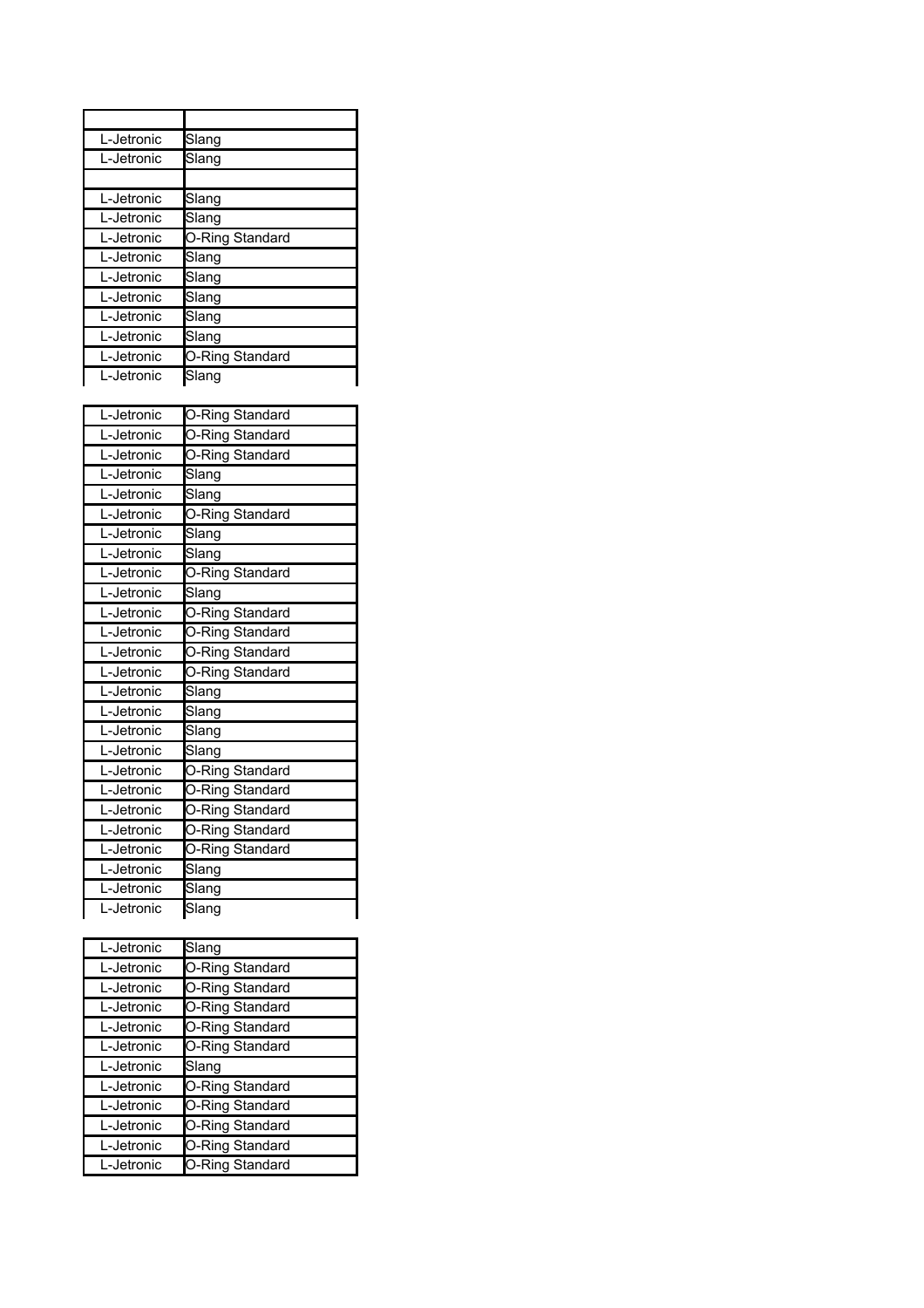| L-Jetronic                         | O-Ring Standard               |
|------------------------------------|-------------------------------|
| L-Jetronic                         | O-Ring, Sonderlange           |
| L-Jetronic                         | O-Ring, Sonderlange           |
| L-Jetronic                         | O-Ring, Sonderlange           |
| L-Jetronic                         | O-Ring Standard               |
| L-Jetronic                         | O-Ring Standard               |
| L-Jetronic                         | O-Ring Standard               |
| L-Jetronic                         | O-Ring Standard               |
| L-Jetronic                         | O-Ring Standard               |
| L-Jetronic                         | O-Ring Standard               |
| L-Jetronic                         | Slang                         |
| L-Jetronic                         | O-Ring Standard               |
| L-Jetronic                         | O-Ring, Sonderlange           |
| L-Jetronic                         | O-Ring, Sonderlange           |
|                                    |                               |
| <b>The Facture of the Figure 1</b> | $\sim$ number of the state of |

| L-Jetronic | O-Ring Standard        |
|------------|------------------------|
| L-Jetronic | O-Ring Standard        |
| L-Jetronic | O-Ring Standard        |
| L-Jetronic | O-Ring, Sonderlange    |
| L-Jetronic | O-Ring, Sonderlange    |
| L-Jetronic | Slang                  |
| L-Jetronic | Slang                  |
| L-Jetronic | O-Ring Standard        |
| L-Jetronic | Slang                  |
| L-Jetronic | Takt-EV fur K-Jetronic |
| L-Jetronic | Takt-EV fur K-Jetronic |
| L-Jetronic | Takt-EV fur K-Jetronic |
| L-Jetronic | Takt-EV fur K-Jetronic |
| L-Jetronic | Takt-EV fur K-Jetronic |
| L-Jetronic | Takt-EV fGr K-Jetronic |
| L-Jetronic | Takt-EV fur K-Jetronic |
| L-Jetronic | Takt-EV fur K-Jetronic |
| L-Jetronic | Takt-EV fur K-Jetronic |
| L-Jetronic | Takt-EV fur K-Jetronic |
| L-Jetronic | Takt-EV fur K-Jetronic |
| L-Jetronic | Takt-EV fur K-Jetronic |
| L-Jetronic | Takt-EV fur K-Jetronic |
| L-Jetronic | Takt-EV fur K-Jetronic |
| L-Jetronic | Takt-EV fur K-Jetronic |
| L-Jetronic | Takt-EV fur K-Jetronic |
| L-Jetronic | Takt-EV fur K-Jetronic |
|            |                        |

| L-Jetronic | Takt-EV fur K-Jetronic |
|------------|------------------------|
| L-Jetronic | Takt-EV fur K-Jetronic |
| L-Jetronic | Takt-EV fur K-Jetronic |
| L-Jetronic | Takt-EV fur K-Jetronic |
| L-Jetronic | O-Ring Standard        |
| L-Jetronic | O-Ring Standard        |
| L-Jetronic | O-Ring Standard        |
| L-Jetronic | O-Ring Standard        |
| L-Jetronic | O-Ring Standard        |
| L-Jetronic | O-Ring Standard        |
| L-Jetronic | O-Ring Standard        |
| L-Jetronic | O-Ring Standard        |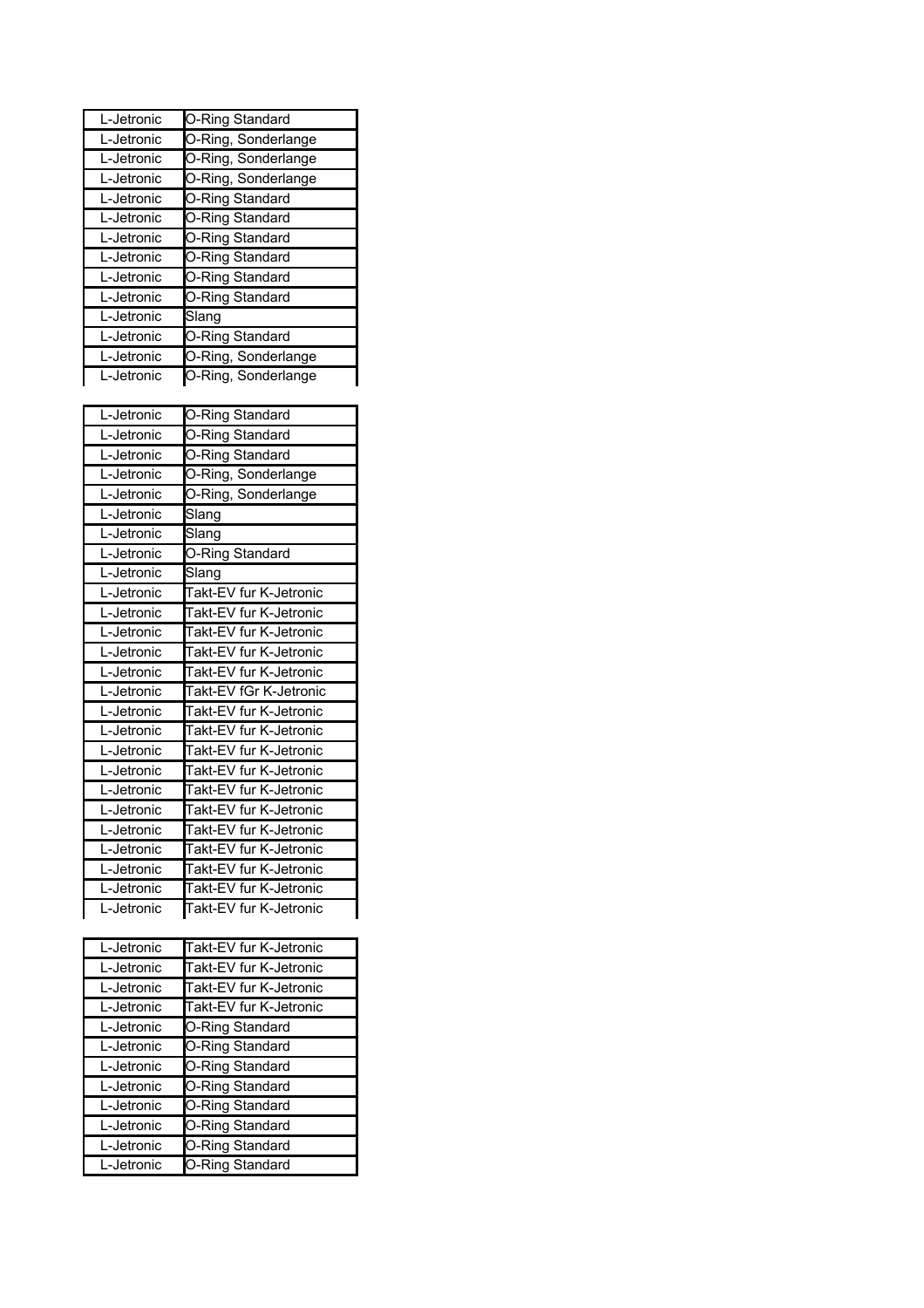| L-Jetronic | O-Ring Standard |
|------------|-----------------|
| L-Jetronic | O-Ring Standard |
| L-Jetronic | O-Ring Standard |
| L-Jetronic | O-Ring Standard |
| L-Jetronic | Slang           |
| L-Jetronic | Slang           |
| L-Jetronic | Slang           |
| L-Jetronic | Slang           |
| L-Jetronic | Slang           |
| L-Jetronic | Slang           |
| L-Jetronic | Ford            |
| L-Jetronic | Ford            |
| L-Jetronic | Ford            |
| L-Jetronic | Ford            |
|            |                 |
| L-Jetronic | O-Ring Standard |
| L-Jetronic | O-Ring Standard |
| L-Jetronic | O-Ring Standard |
| L-Jetronic | O-Ring Standard |
| L-Jetronic | O-Ring Standard |
| L-Jetronic | O-Ring Standard |
| L-Jetronic | O-Ring Standard |
| L-Jetronic | O-Ring Standard |
| L-Jetronic | O-Ring Standard |
| L-Jetronic | O-Ring Standard |
| L-Jetronic | O-Ring Standard |
| L-Jetronic | O-Ring Standard |
| L-Jetronic | O-Ring Standard |
| L-Jetronic | O-Ring Standard |
| L-Jetronic | O-Ring Standard |
| L-Jetronic | O-Ring Standard |
| L-Jetronic | O-Ring Standard |
| L-Jetronic | O-Ring Standard |
| L-Jetronic | O-Ring Standard |
| L-Jetronic | O-Ring Standard |
| L-Jetronic | O-Ring Variante |
| Sumitomo   | O-Ring Variante |
| Sumitomo   | O-Ring Variante |
| L-Jetronic | O-Ring Standard |
| L-Jetronic | O-Ring Standard |
|            | O-Ring Standard |

| L-Jetronic | O-Ring Standard |
|------------|-----------------|
| L-Jetronic | O-Ring Standard |
|            | O-Ring Standard |
| L-Jetronic | O-Ring Standard |
| L-Jetronic | O-Ring Standard |
|            | O-Ring Standard |
| L-Jetronic | O-Ring Standard |
| L-Jetronic | O-Ring Standard |
| L-Jetronic | O-Ring Standard |
| L-Jetronic | O-Ring Standard |
| L-Jetronic | O-Ring Standard |
| L-Jetronic | O-Ring Standard |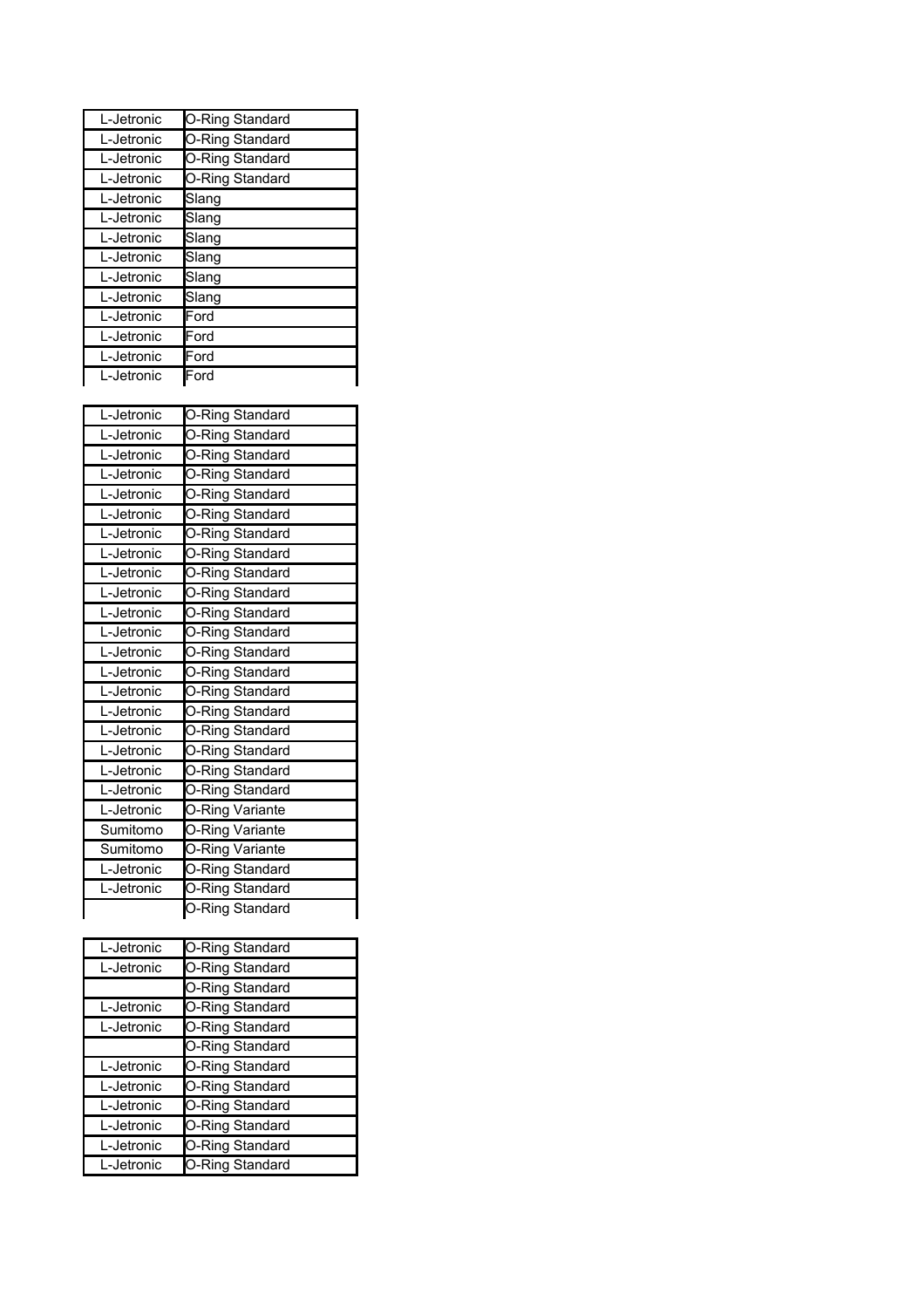| L-Jetronic | O-Ring Standard |
|------------|-----------------|
| L-Jetronic | O-Ring Standard |
|            | O-Ring Standard |
| L-Jetronic | O-Ring Standard |
|            | O-Ring Standard |
|            | O-Ring Standard |
| L-Jetronic | O-Ring Standard |
| L-Jetronic | O-Ring Standard |
| L-Jetronic | O-Ring Standard |
|            | O-Ring Standard |
| L-Jetronic | O-Ring Standard |
| L-Jetronic | O-Ring Standard |
| L-Jetronic | O-Ring Standard |
|            | O-Ring Standard |
|            |                 |

| L-Jetronic | O-Ring Standard |
|------------|-----------------|
| L-Jetronic | O-Ring Standard |
| L-Jetronic | O-Ring Standard |
| L-Jetronic | O-Ring Standard |
|            | O-Ring Standard |
|            | O-Ring Standard |
|            | O-Ring Standard |
| L-Jetronic | O-Ring Standard |
|            | O-Ring Standard |
| L-Jetronic | O-Ring Standard |
| L-Jetronic | O-Ring Standard |
| L-Jetronic | O-Ring Standard |
| L-Jetronic | O-Ring Standard |
| L-Jetronic | O-Ring Standard |
| L-Jetronic | O-Ring Standard |
|            | O-Ring Standard |
| L-Jetronic | O-Ring Standard |
| L-Jetronic | O-Ring Standard |
|            | O-Ring Standard |
|            | O-Ring Standard |
|            | O-Ring Standard |
| L-Jetronic | O-Ring Standard |
|            |                 |
|            |                 |
|            |                 |
|            |                 |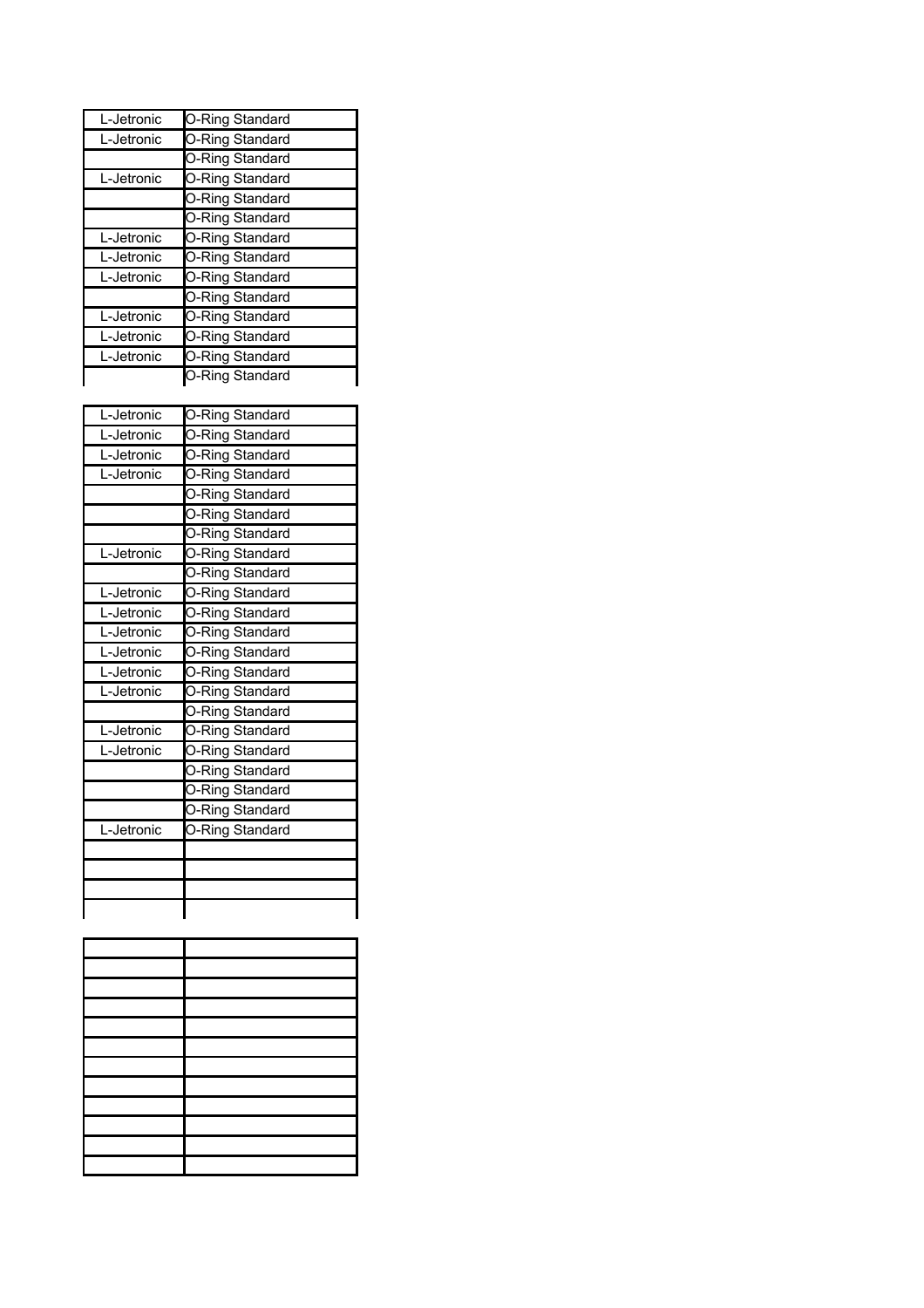| L-Jetronic      | O-Ring Standard        |
|-----------------|------------------------|
| L-Jetronic      | <b>O-Ring Standard</b> |
| L-Jetronic      | O-Ring Standard        |
| L-Jetronic      | O-Ring Standard        |
| L-Jetronic      | O-Ring Standard        |
| L-Jetronic      | O-Ring Standard        |
| L-Jetronic      | Slang                  |
| L-Jetronic      | Slang                  |
|                 |                        |
| L-Jetronic      | O-Ring Standard        |
| Ι.<br>-Jetronic | O-Ring Standard        |
| L-Jetronic      | O-Ring Standard        |
| L-Jetronic      | O-Ring Standard        |
| L-Jetronic      | O-Ring Standard        |
| L-Jetronic      | O-Ring Standard        |
| L-Jetronic      | O-Ring Standard        |
|                 |                        |

|            | O-Ring Standard |
|------------|-----------------|
|            | O-Ring Standard |
|            | O-Ring Standard |
|            | O-Ring Standard |
| L-Jetronic | O-Ring Standard |
| L-Jetronic | O-Ring Standard |
| L-Jetronic | O-Ring Standard |
| L-Jetronic | O-Ring Standard |
|            | Slang           |
| L-Jetronic | O-Ring Variante |
| L-Jetronic | O-Ring Standard |
| L-Jetronic | O-Ring Standard |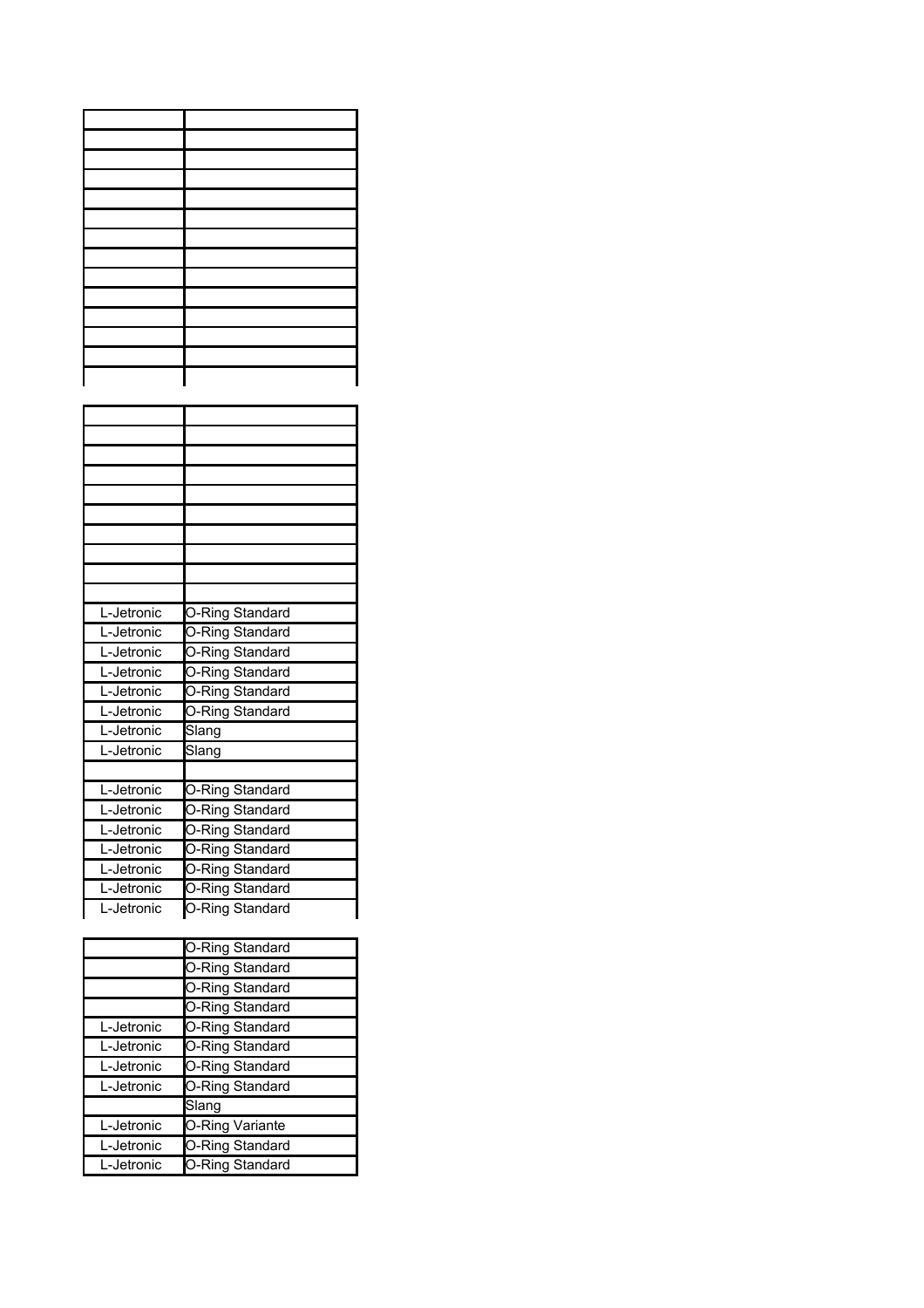| O-Ring Standard |
|-----------------|
| O-Ring Standard |
| O-Ring Standard |
| O-Ring Standard |
| O-Ring Standard |
| O-Ring Variante |
| O-Ring Standard |
| O-Ring Standard |
| O-Ring Variante |
| O-Ring Variante |
| O-Ring Standard |
| O-Ring Standard |
| O-Ring Standard |
| O-Ring Standard |
|                 |
| Slang           |
|                 |

| ∟-ง∈แบเแบ  | ور اەرت         |
|------------|-----------------|
| L-Jetronic | O-Ring Standard |
| L-Jetronic | O-Ring Variante |
| L-Jetronic | O-Ring Standard |
| L-Jetronic | O-Ring Standard |
| L-Jetronic | O-Ring Standard |
| L-Jetronic | O-Ring Standard |
| L-Jetronic | O-Ring Standard |
| L-Jetronic | O-Ring Standard |
| L-Jetronic | O-Ring Standard |
| L-Jetronic | O-Ring Variante |
| L-Jetronic | Slang           |
| L-Jetronic | O-Ring Standard |
| L-Jetronic | O-Ring Standard |
| L-Jetronic | O-Ring Standard |
| L-Jetronic | O-Ring Standard |
| L-Jetronic | O-Ring Standard |
| L-Jetronic | O-Ring Standard |
| L-Jetronic | O-Ring Standard |
| L-Jetronic | O-Ring Standard |
| L-Jetronic | O-Ring Standard |
| L-Jetronic | O-Ring Standard |
| L-Jetronic | O-Ring Standard |
| L-Jetronic | O-Ring Standard |
| L-Jetronic | O-Ring Variante |
| L-Jetronic | O-Ring Standard |

| L-Jetronic | O-Ring Standard |
|------------|-----------------|
| L-Jetronic | O-Ring Standard |
| L-Jetronic | O-Ring Variante |
| L-Jetronic | O-Ring Standard |
| L-Jetronic | O-Ring Standard |
| L-Jetronic | O-Ring Standard |
| L-Jetronic | O-Ring Standard |
| L-Jetronic | O-Ring Standard |
| L-Jetronic | O-Ring Standard |
| L-Jetronic | O-Ring Standard |
| L-Jetronic | O-Ring Standard |
| L-Jetronic | O-Ring Standard |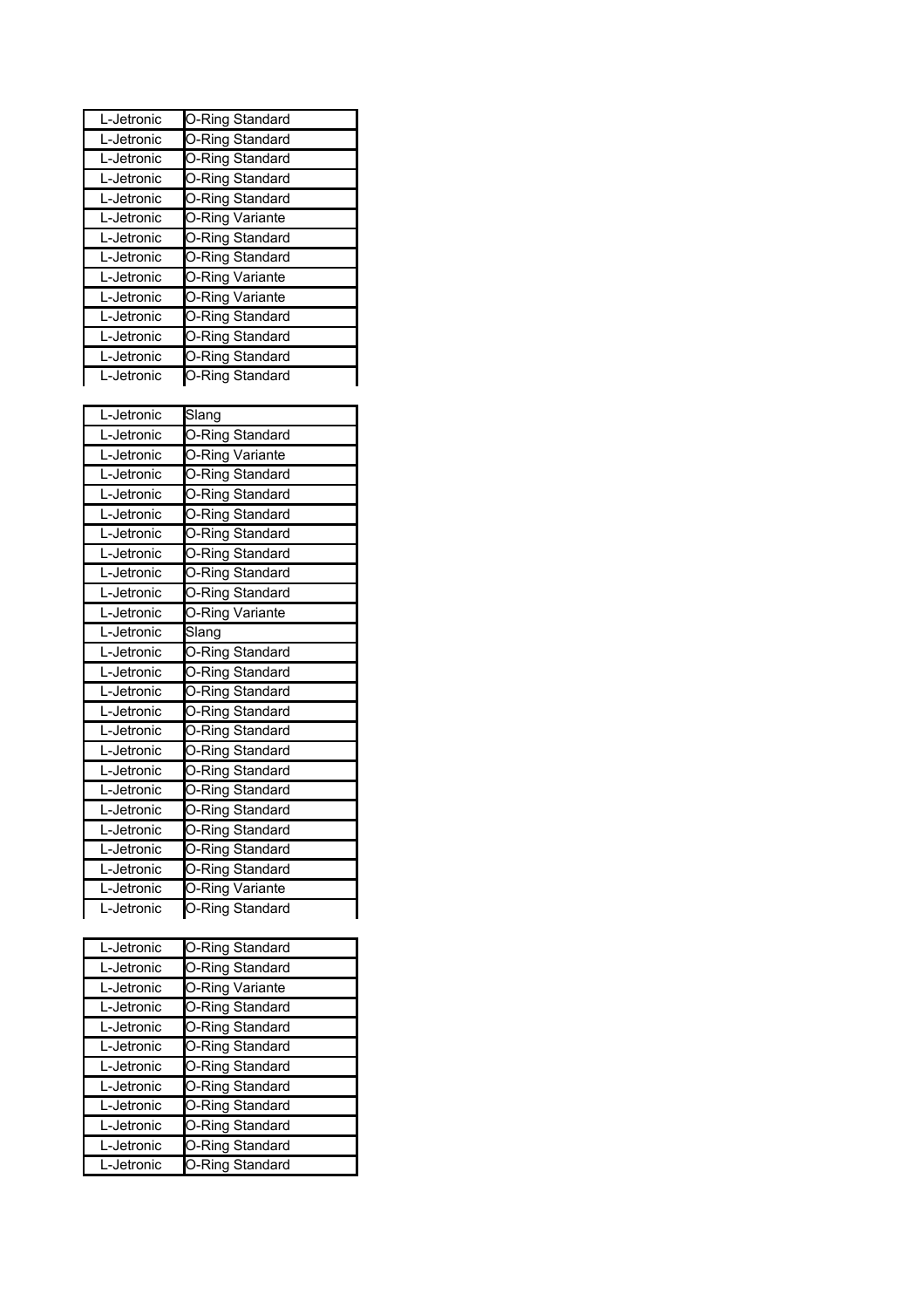|            | O-Ring Standard |
|------------|-----------------|
| L-Jetronic | O-Ring Standard |
|            | O-Ring Standard |
| L-Jetronic | O-Ring Standard |
| L-Jetronic | O-Ring Standard |
| L-Jetronic | O-Ring Variante |
| L-Jetronic | O-Ring Standard |
|            | O-Ring Standard |
| L-Jetronic | O-Ring Variante |
| L-Jetronic | O-Ring Standard |
| L-Jetronic | O-Ring Standard |
| L-Jetronic | O-Ring Standard |
|            | O-Ring Variante |
| L-Jetronic | O-Ring Standard |

| L-Jetronic | O-Ring Standard |
|------------|-----------------|
| L-Jetronic | O-Ring Standard |
|            | O-Ring Standard |
| L-Jetronic | O-Ring Standard |
| L-Jetronic | O-Ring Standard |
| L-Jetronic | O-Ring Variante |
| L-Jetronic | O-Ring Standard |
| L-Jetronic | O-Ring Standard |
|            | O-Ring Standard |
|            | O-Ring Standard |
|            | O-Ring Standard |
|            | O-Ring Standard |
|            | O-Ring Standard |
| L-Jetronic | O-Ring Standard |
|            | O-Ring Standard |
|            | O-Ring Standard |
|            | O-Ring Standard |
| L-Jetronic | O-Ring Standard |
| L-Jetronic | O-Ring Standard |
| L-Jetronic | O-Ring Standard |
|            | O-Ring Standard |
| L-Jetronic |                 |
|            | O-Ring Standard |
|            | O-Ring Standard |
|            | O-Ring Standard |
|            | O-Ring Standard |

|            | O-Ring Standard |
|------------|-----------------|
| L-Jetronic | O-Ring Standard |
|            | O-Ring Standard |
| L-Jetronic | O-Ring Standard |
| L-Jetronic | O-Ring Standard |
|            | O-Ring Standard |
| L-Jetronic | O-Ring Standard |
|            | O-Ring Standard |
| L-Jetronic | O-Ring Standard |
|            | O-Ring Standard |
| L-Jetronic | O-Ring Standard |
|            | O-Ring Standard |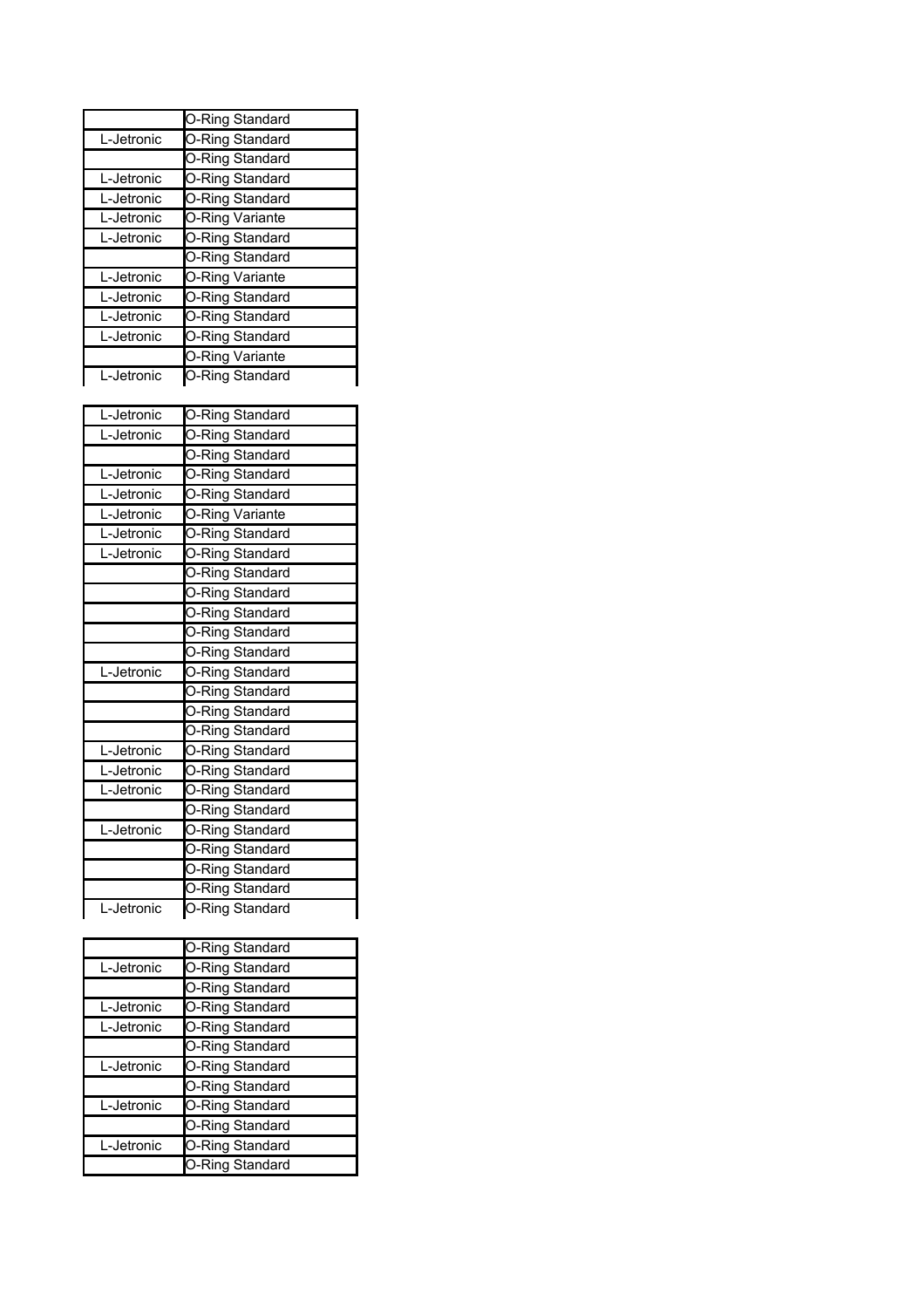| L-Jetronic | O-Ring Standard |
|------------|-----------------|
|            | O-Ring Standard |
| L-Jetronic | O-Ring Standard |
| L-Jetronic | O-Ring Standard |
|            | O-Ring Standard |
| L-Jetronic | O-Ring Standard |
| L-Jetronic | O-Ring Standard |
| L-Jetronic | O-Ring Standard |
| L-Jetronic | O-Ring Standard |
| L-Jetronic | O-Ring Standard |
| L-Jetronic | O-Ring Standard |
|            | O-Ring Standard |
|            | O-Ring Standard |
|            | O-Ring Standard |
|            |                 |
|            | O-Ring Standard |
|            | O-Ring Standard |
|            | O-Ring Standard |
|            | O-Ring Standard |
|            | O-Ring Standard |
|            | O-Ring Standard |
| L-Jetronic | O-Ring Standard |
|            | O-Ring Standard |
| L-Jetronic | O-Ring Standard |
|            | O-Ring Standard |
| L-Jetronic | O-Ring Standard |
| L-Jetronic | O-Ring Standard |
| L-Jetronic | O-Ring Standard |
|            | O-Ring Standard |
| L-Jetronic | O-Ring Standard |
| L-Jetronic | O-Ring Standard |
| L-Jetronic | Slang           |
| L-Jetronic | Slang           |
| L-Jetronic | O-Ring Standard |
|            | O-Ring Standard |
|            | O-Ring Standard |
| L-Jetronic | O-Ring Standard |
| L-Jetronic | O-Ring Standard |
| L-Jetronic | O-Ring Variante |
| L-Jetronic | O-Ring Standard |
| L-Jetronic | O-Ring Standard |

| L-Jetronic | O-Ring Standard |
|------------|-----------------|
| L-Jetronic | O-Ring Standard |
| L-Jetronic | O-Ring Standard |
| L-Jetronic | O-Ring Standard |
|            | O-Ring Standard |
| L-Jetronic | O-Ring Standard |
|            | O-Ring Standard |
| L-Jetronic | O-Ring Standard |
| L-Jetronic | O-Ring Standard |
| L-Jetronic | O-Ring Standard |
| L-Jetronic | O-Ring Standard |
|            | O-Ring Standard |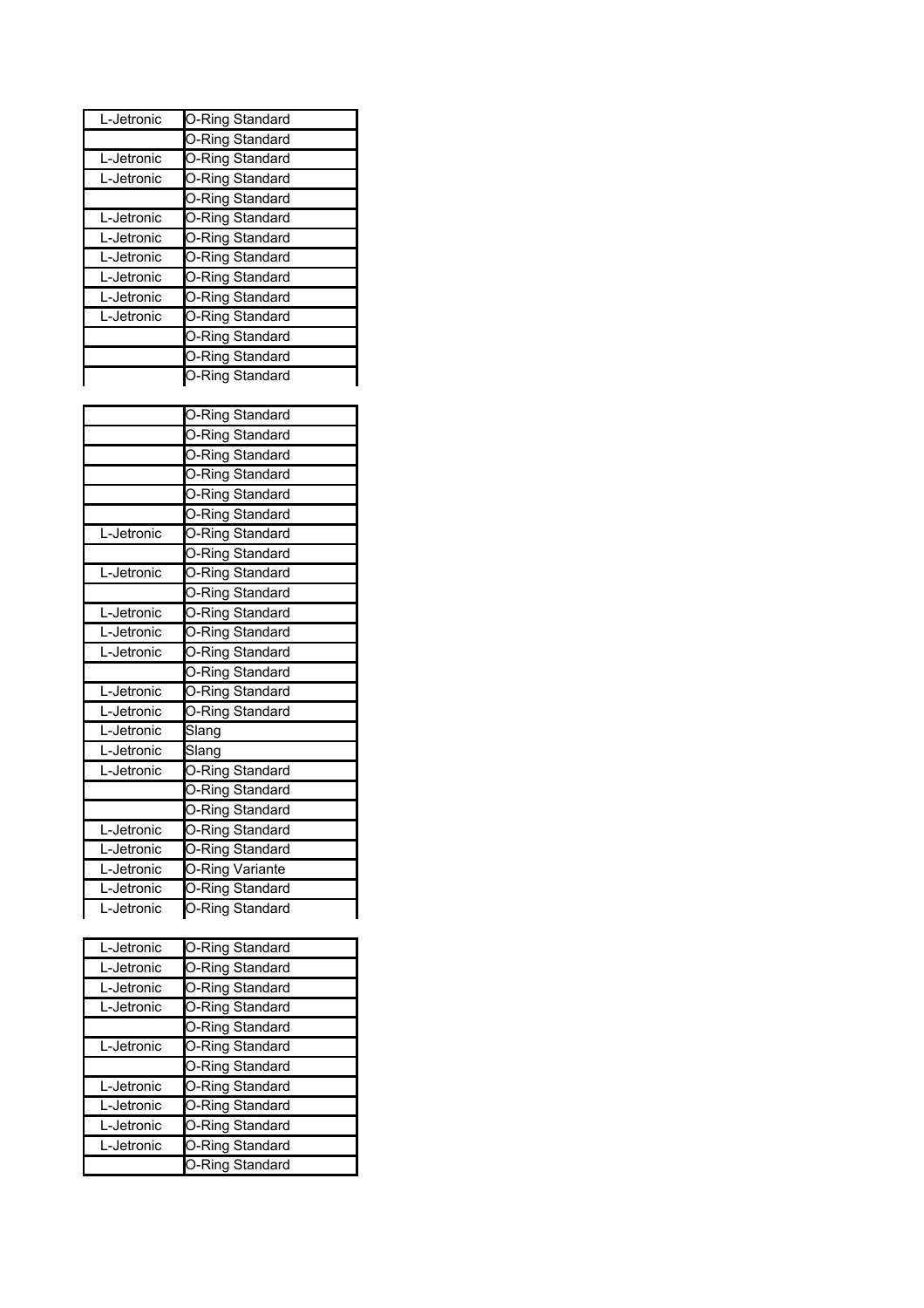| L-Jetronic | O-Ring Standard |
|------------|-----------------|
| L-Jetronic | O-Ring Standard |
| L-Jetronic | O-Ring Standard |
| L-Jetronic | O-Ring Standard |
| L-Jetronic | O-Ring Standard |
|            | O-Ring Standard |
| L-Jetronic | O-Ring Standard |
| L-Jetronic | O-Ring Standard |
| L-Jetronic | O-Ring Standard |
| L-Jetronic | O-Ring Standard |
| L-Jetronic | O-Ring Standard |
| L-Jetronic | O-Ring Standard |
|            |                 |
|            |                 |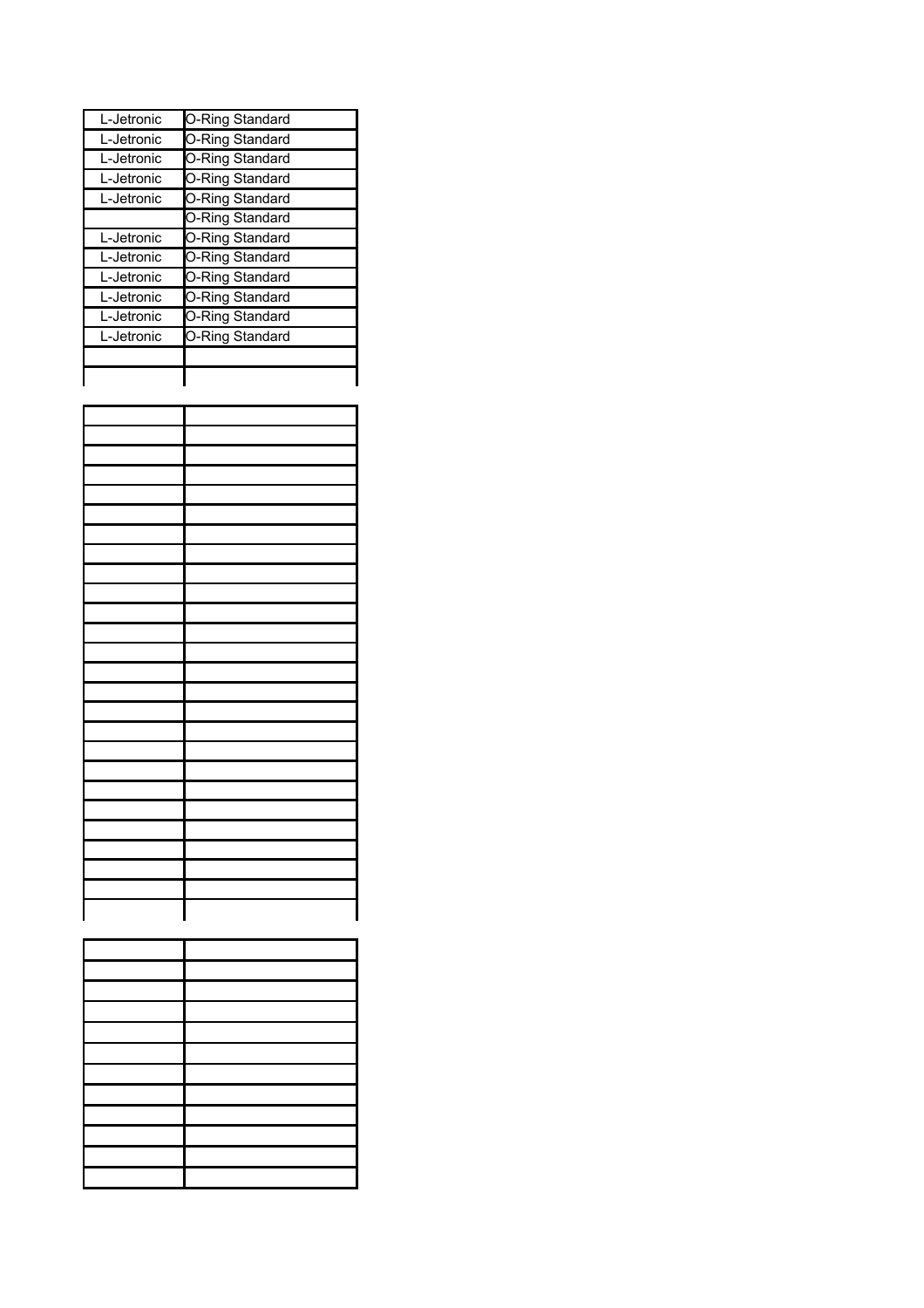| Ford       | l0 Ford           |
|------------|-------------------|
| Ford       | 0 Ford            |
| L-Jetronic | 2 O-Ring Standard |
| L-Jetronic | 2 O-Ring Standard |
| L-Jetronic | 2 O-Ring Standard |
| Ford       | 0 Ford            |
| Ford       | 0 Ford            |
| L-Jetronic | 0                 |
| L-Jetronic | 10                |
| L-Jetronic | 2 O-Ring Standard |
| Ford       | 0 Ford            |
| Ford       | 0 Ford            |
| L-Jetronic | 2                 |

| Ford       | 0 Ford            |
|------------|-------------------|
| Ford       | 0 Ford            |
| Sumitomo   | 0 Japan           |
|            |                   |
|            |                   |
| Sumitomo   | 0 Japan           |
| L-Jetronic | 1 O-Ring Standard |
| L-Jetronic | 1 O-Ring Standard |
| Sumitomo   | 0 Japan           |
| L-Jetronic | 2 O-Ring Standard |
| Ford       | 0 Ford            |
| Ford       | 0 Ford            |
|            |                   |
|            |                   |
|            |                   |
|            |                   |
| L-Jetronic | 1 O-Ring Standard |
| L-Jetronic | 1 O-Ring Standard |
| L-Jetronic | 2 Standard        |
| Ford       | 0 Ford            |
| Ford       | 0 Ford            |
| Sumitomo   | 0 Japan           |
| L-Jetronic | 1 O-Ring Standard |
|            |                   |

| Sumitomo   | 0 Japan           |
|------------|-------------------|
| L-Jetronic | 1 O-Ring Standard |
| L-Jetronic | 1 O-Ring Standard |
| L-Jetronic | O-Ring Standard   |
| L-Jetronic | O-Ring Standard   |
| L-Jetronic | O-Ring Standard   |
| L-Jetronic | O-Ring Standard   |
| L-Jetronic |                   |
|            |                   |
| L-Jetronic | 1 O-Ring Standard |
| L-Jetronic | 1 O-Ring Standard |
| L-Jetronic | 1 O-Ring Standard |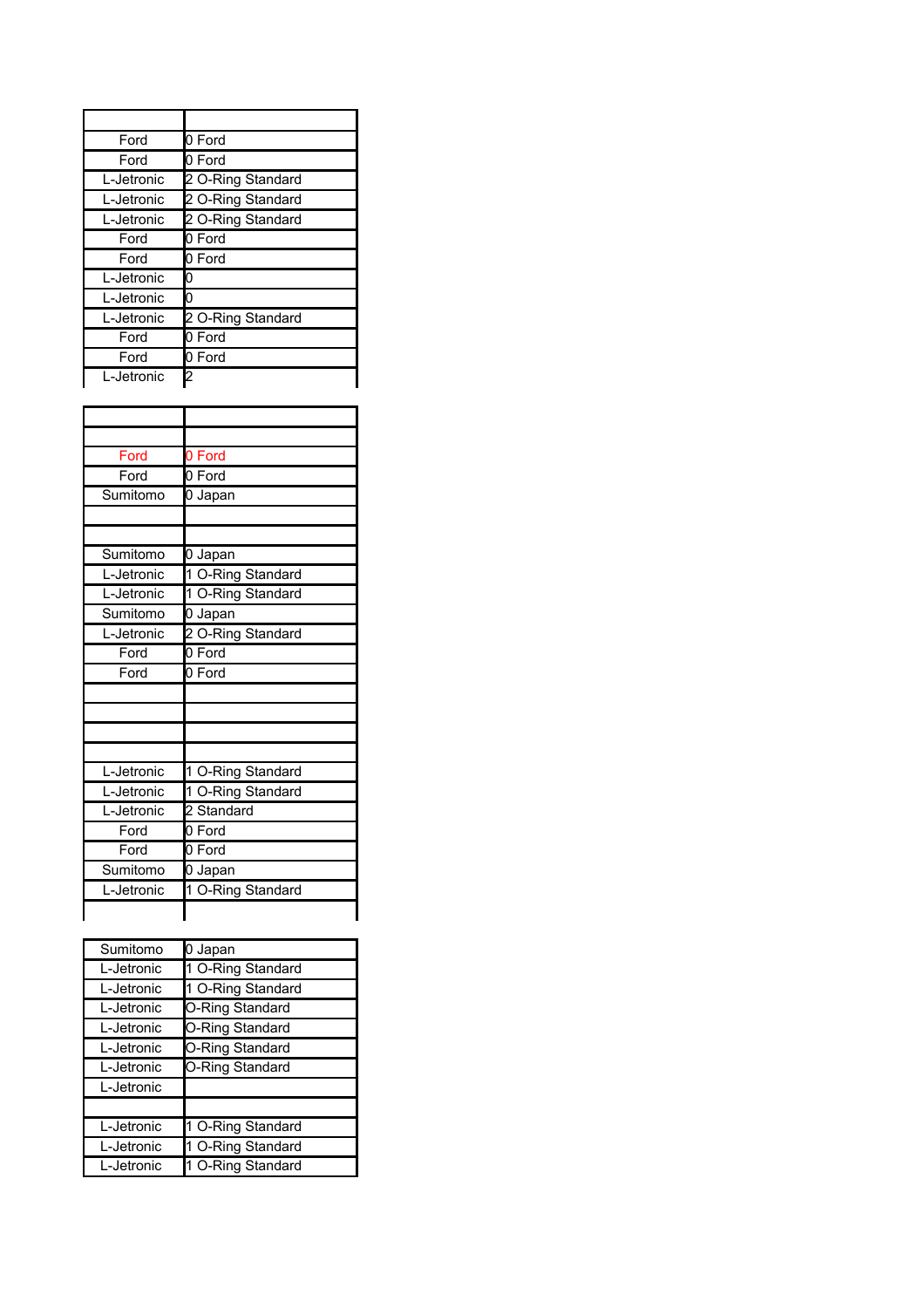| L-Jetronic |                   |
|------------|-------------------|
| L-Jetronic |                   |
| L-Jetronic |                   |
| L-Jetronic |                   |
| L-Jetronic | 1 O-Ring Standard |
| L-Jetronic | 0                 |
| L-Jetronic | 1 O-Ring Standard |
| L-Jetronic | 1 O-Ring Standard |
| L-Jetronic | 2 O-Ring Standard |
|            |                   |
| L-Jetronic | 2 O-Ring Standard |
| L-Jetronic | 2 O-Ring Standard |
| L-Jetronic | 1                 |
| L-Jetronic |                   |

| L-Jetronic |                   |
|------------|-------------------|
| L-Jetronic | 2                 |
|            |                   |
|            |                   |
| L-Jetronic | 1                 |
| L-Jetronic | 1                 |
| L-Jetronic | 0 Ford            |
| L-Jetronic | 0 Ford            |
| L-Jetronic |                   |
| L-Jetronic | 0 Ford            |
|            |                   |
|            |                   |
| L-Jetronic | 2                 |
|            |                   |
|            |                   |
| US         | 1                 |
| US         | 1                 |
| US         | 1 O-Ring Standard |
| US         | 1 O-Ring Standard |
| US         | 1 O-Ring Standard |
| US         | 1 O-Ring Standard |
| L-Jetronic | $\overline{c}$    |
| L-Jetronic | 1                 |
| L-Jetronic |                   |
|            | 1 O-Ring Standard |
| US         | 1 O-Ring Standard |
| US         | 1 O-Ring Standard |

| L-Jetronic |        |
|------------|--------|
| L-Jetronic |        |
| L-Jetronic |        |
| L-Jetronic |        |
| L-Jetronic |        |
| L-Jetronic | 0 Ford |
| L-Jetronic | 0 Ford |
| Sumitomo   |        |
| Sumitomo   |        |
| L-Jetronic |        |
|            |        |
|            |        |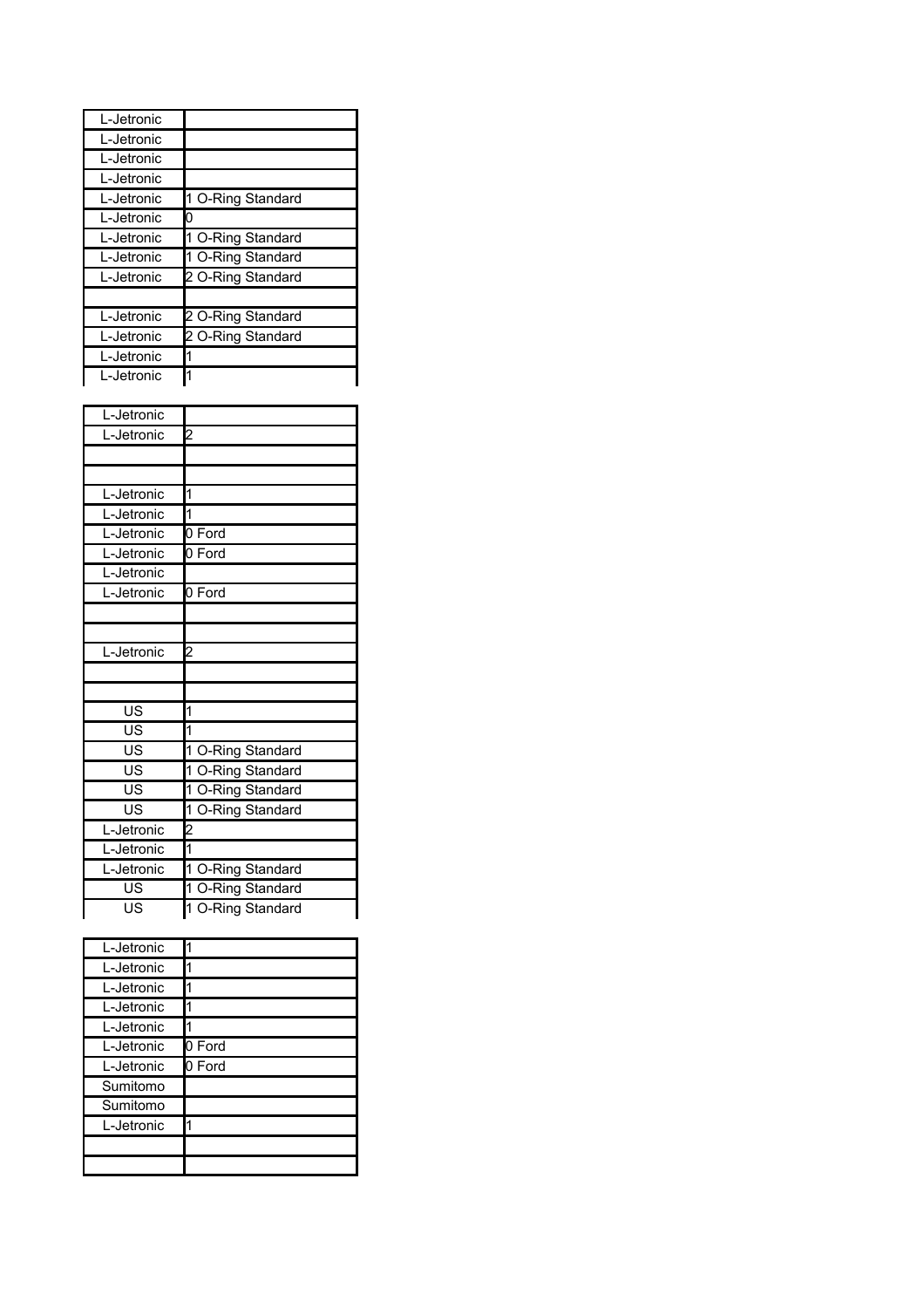| L-Jetronic | 1 O-Ring Standard |
|------------|-------------------|
| US         | 1 O-Ring Standard |
| US         | 1 O-Ring Standard |
|            |                   |
| L-Jetronic | 1                 |
| L-Jetronic |                   |
| L-Jetronic | 1 O-Ring Standard |
| Ford       | 0 Ford            |
| L-Jetronic | 1 O-Ring Standard |
| L-Jetronic |                   |
| L-Jetronic | 1                 |
| L-Jetronic | 1                 |
| L-Jetronic |                   |
| L-Jetronic |                   |

| L-Jetronic | 1 O-Ring Standard       |
|------------|-------------------------|
| L-Jetronic | 1 O-Ring Standard       |
| L-Jetronic | 2 O-Ring Standard       |
| L-Jetronic | $\overline{\mathbf{c}}$ |
| L-Jetronic | 2 O-Ring Standard       |
| L-Jetronic | 1 O-Ring Standard       |
| L-Jetronic | 1                       |
| L-Jetronic | 1                       |
|            |                         |
| L-Jetronic | $\overline{\mathbf{c}}$ |
| L-Jetronic | $\overline{c}$          |
| L-Jetronic | 1 O-Ring Standard       |
| L-Jetronic | 1 O-Ring Standard       |
| L-Jetronic | 1 O-Ring Standard       |
|            |                         |
|            |                         |
| L-Jetronic | 1                       |
| L-Jetronic | 1                       |
|            |                         |
|            |                         |
| L-Jetronic | 1                       |
| L-Jetronic | 1                       |
|            |                         |
| L-Jetronic | 1 O-Ring Standard       |

| L-Jetronic   | 2                 |
|--------------|-------------------|
| L-Jetronic   | 2 O-Ring Standard |
| Ford         | 0 Ford            |
| US-Car?'Ford | 1 O-Ring Standard |
| Ford         | 0 Ford            |
| L-Jetronic   |                   |
| US-Car       | 1 Ford            |
| US-Car       | 0 Ford            |
| L-Jetronic   | 0 Ford            |
| L-Jetronic   | 0 Ford            |
|              |                   |
|              |                   |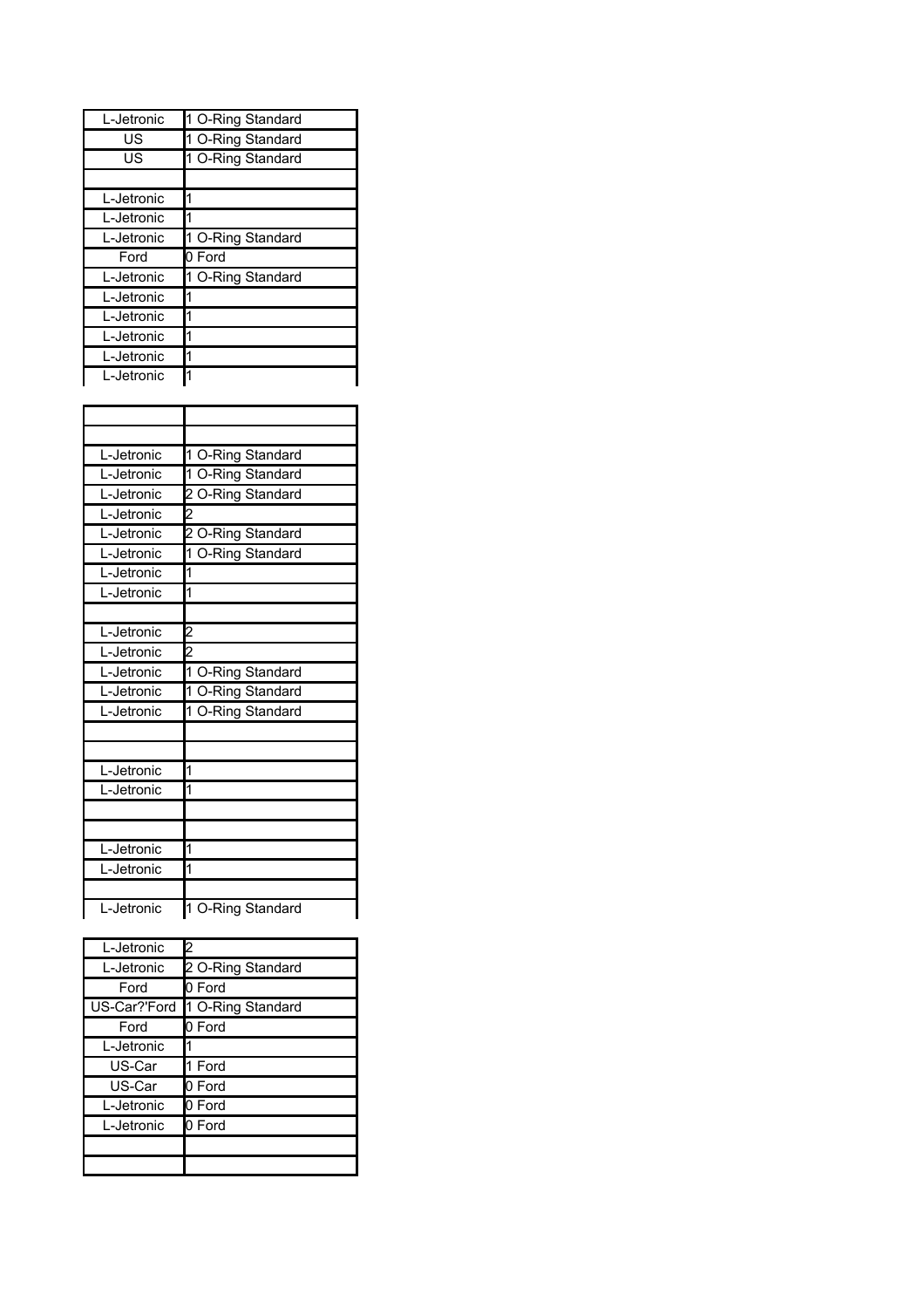| US-Car     | 1 Ford            |
|------------|-------------------|
| US         | Ford              |
| US-Car     | 0 Ford            |
| US-Car     | 0 Ford            |
| US-Car     | 1 O-Ring Standard |
| US         | 2 O-Ring Standard |
| US-Car     | 1 O-Ring Standard |
| US         | 2 O-Ring Standard |
| US-Car     | 1 O-Ring Standard |
| US-Car     | 0 Ford            |
|            |                   |
| L-Jetronic | 0 Ford            |
|            |                   |
| L-Jetronic | 1                 |
| L-Jetronic | 1                 |
| L-Jetronic | 1                 |
| L-Jetronic | 1                 |
|            |                   |

| L-Jetronic | 1                 |
|------------|-------------------|
| L-Jetronic | 1                 |
| L-Jetronic | 1                 |
| L-Jetronic | 1                 |
| L-Jetronic | 1                 |
| L-Jetronic | 1                 |
| US-Car     | 1 Ford            |
| US         | Ford              |
|            |                   |
|            |                   |
|            |                   |
| L-Jetronic | 1                 |
| L-Jetronic | 1                 |
| L-Jetronic | 2 O-Ring Standard |
| L-Jetronic | 2 O-Ring Standard |
| L-Jetronic | 2                 |
| L-Jetronic | 2 O-Ring Standard |
|            |                   |
|            |                   |
|            |                   |
|            |                   |
| L-Jetronic | 1 O-Ring Standard |
| L-Jetronic | 1 O-Ring Standard |
| L-Jetronic | 1 O-Ring Standard |

| L-Jetronic | 1 O-Ring Standard |
|------------|-------------------|
| L-Jetronic | 1 O-Ring Standard |
| L-Jetronic | 1 O-Ring Standard |
| L-Jetronic | 1 O-Ring Standard |
| L-Jetronic | 1 O-Ring Standard |
| Ford       | 0 Ford            |
| US-Car     | 1 O-Ring Standard |
| US-Car     | 1 O-Ring Standard |
| US-Car     | 1 O-Ring Standard |
| US         | 2 O-Ring Standard |
| L-Jetronic | 2                 |
| L-Jetronic | 2                 |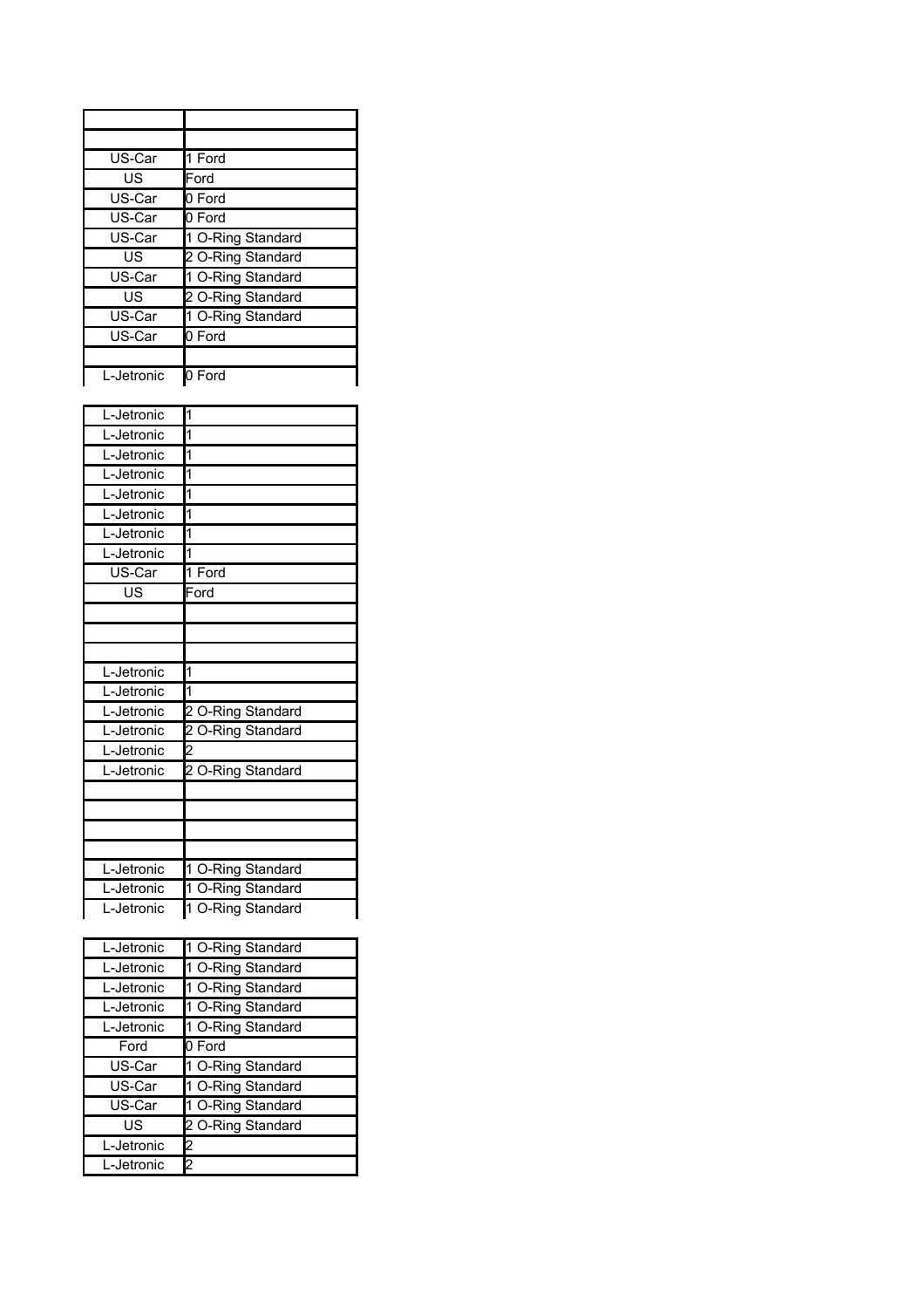| L-Jetronic | Ford              |
|------------|-------------------|
| L-Jetronic | Ford              |
| US-Car     | 1 O-Ring Standard |
| US         | 2 O-Ring Standard |
| US-Car     | 1 O-Ring Standard |
| US-Car     | 1 O-Ring Standard |
| L-Jetronic | Ford              |
| L-Jetronic | Ford              |
| US-Car     | 1 O-Ring Standard |
| US-Car     | 1 O-Ring Standard |
| L-Jetronic |                   |
| L-Jetronic |                   |

| L-Jetronic | 1                 |
|------------|-------------------|
| L-Jetronic | 1                 |
|            |                   |
|            |                   |
| L-Jetronic | 1                 |
|            |                   |
| L-Jetronic | 1 O-Ring Standard |
| L-Jetronic | 1 O-Ring Standard |
| L-Jetronic | 1                 |
| L-Jetronic | 2                 |
|            |                   |
|            |                   |
| L-Jetronic | 2 O-Ring Standard |
| US-Car     | 1 O-Ring Standard |
| US-Car     | 1 O-Ring Standard |
| Kangoo     | 0 Japan           |
|            |                   |
|            |                   |
|            |                   |
| Sumitomo   | 1                 |
| Sumitomo   | 1                 |
| Sumitomo   | 1                 |
| Sumitomo   | 1                 |
|            |                   |
|            |                   |
|            |                   |
|            |                   |

| US-Car | 1 O-Ring Standard |
|--------|-------------------|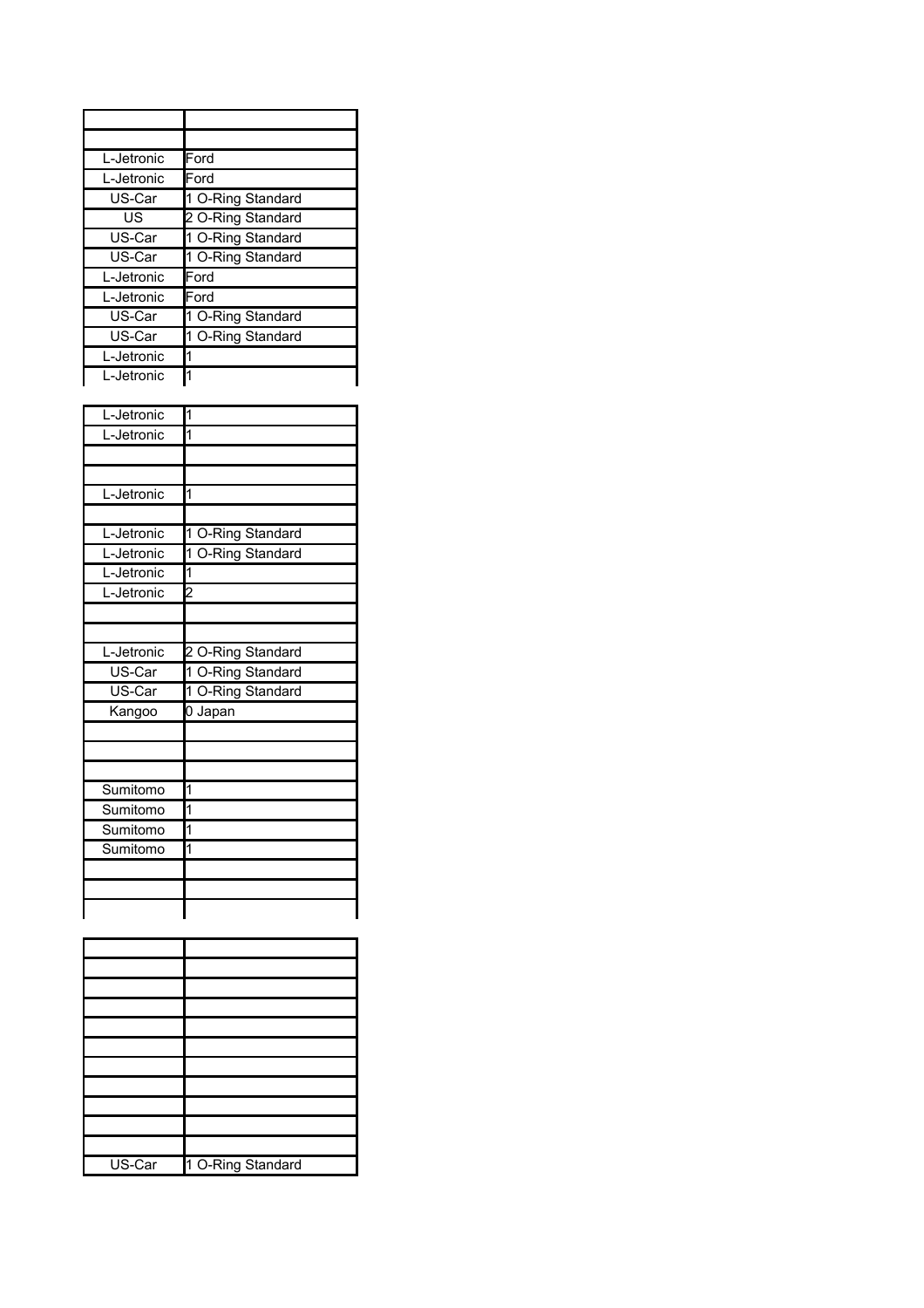| US-Car     | 1 O-Ring Standard |
|------------|-------------------|
| US-Car     | 1 O-Ring Standard |
| US-Car     | 1 O-Ring Standard |
| Ford       | 0 Ford            |
| L-Jetronic | 1 O-Ring Standard |
| L-Jetronic | 1                 |
| L-Jetronic |                   |
| L-Jetronic | 2                 |
| Ford       | 0                 |
| L-Jetronic | 1 O-Ring Standard |
| Ford       | 0 Ford            |
| L-Jetronic | 1 O-Ring Standard |
| L-Jetronic |                   |
| US-Car     | 1 O-Ring Standard |

| US-Car     | 1 O-Ring Standard |
|------------|-------------------|
|            |                   |
| US-Car     | 1 O-Ring Standard |
| US-Car     | 1 O-Ring Standard |
| US-Car     | 1 O-Ring Standard |
| L-Jetronic | 2                 |
|            |                   |
|            |                   |
| L-Jetronic | 1                 |
| L-Jetronic | 1                 |
| L-Jetronic | 1                 |
| L-Jetronic | 1                 |
| Sumitomo   | 1                 |
| Sumitomo   | 1                 |
| L-Jetronic | 0 Ford            |
| L-Jetronic | 1                 |
| US         | 1 O-Ring Standard |
| US         | 1 O-Ring Standard |
| US         | 1 O-Ring Standard |
| US         | 1 O-Ring Standard |
|            |                   |
| L-Jetronic | 1                 |
| Sumitomo   | 1                 |
| Sumitomo   | 1                 |
| Sumitomo   | 1                 |
| Sumitomo   | 1                 |

| L-Jetronic | 2 O-Ring Standard |
|------------|-------------------|
| L-Jetronic | 2 O-Ring Standard |
| L-Jetronic |                   |
| L-Jetronic |                   |
| L-Jetronic | 1 O-Ring Standard |
| L-Jetronic | 2                 |
| US-Car     | 1 O-Ring Standard |
| US-Car     | 1 O-Ring Standard |
| US-Car     | 1 O-Ring Standard |
| US-Car     | 1 O-Ring Standard |
| US-Car     | 1 O-Ring Standard |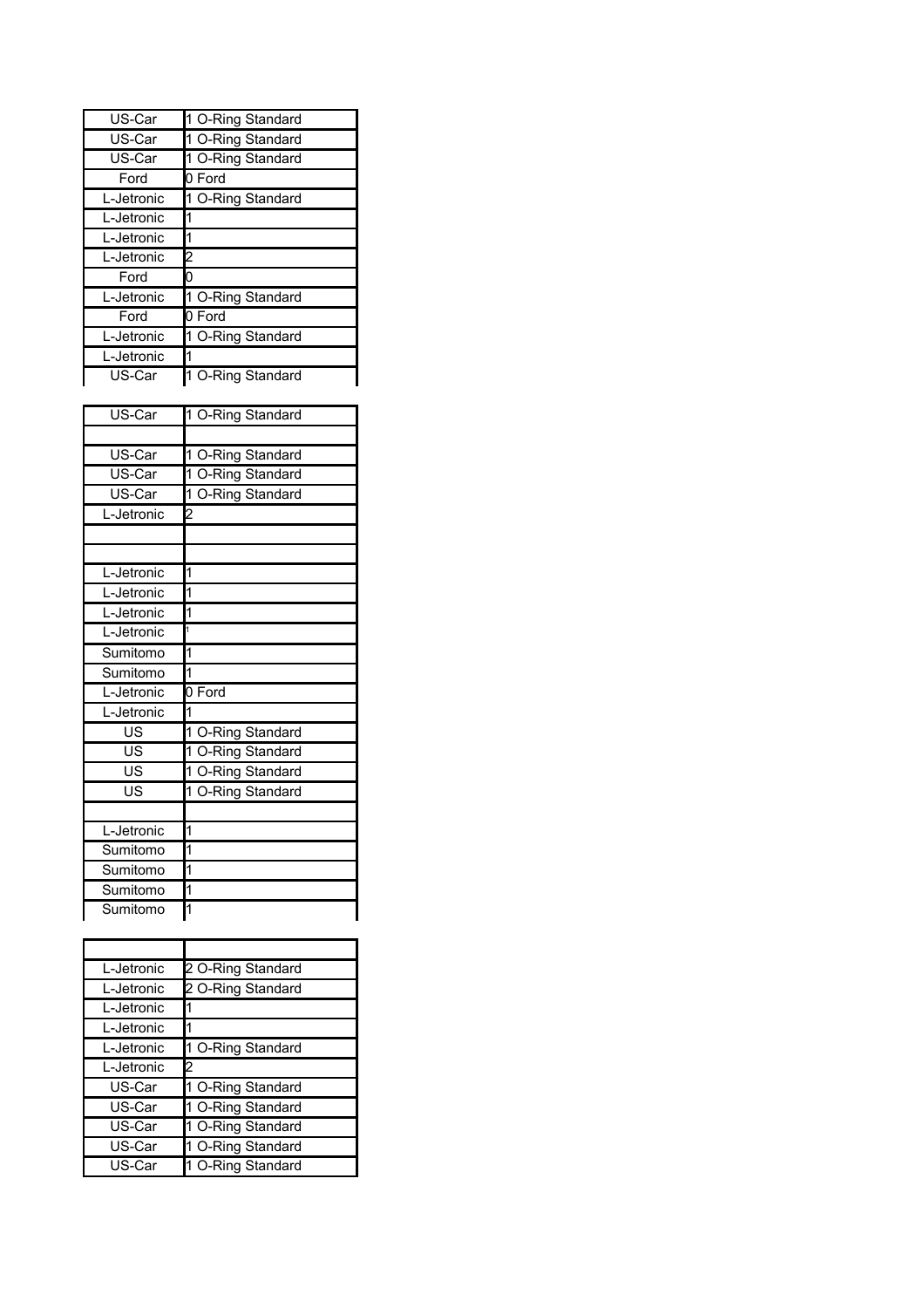| L-Jetronic |                   |
|------------|-------------------|
| L-Jetronic | 2 O-Ring Standard |
| L-Jetronic |                   |
| L-Jetronic | 1                 |
| L-Jetronic |                   |
| L-Jetronic | 1                 |
| L-Jetronic | 1 O-Ring Standard |
|            |                   |
| Kangoo     | 0 Japan           |
| L-Jetronic |                   |
| L-Jetronic | 2                 |
| L-Jetronic |                   |
| L-Jetronic |                   |
| L-Jetronic | 2 O-Ring Standard |
| L-Jetronic |                   |

| L-Jetronic | 1                 |
|------------|-------------------|
| L-Jetronic | 1 O-Ring Standard |
| L-Jetronic | 0 Ford            |
| L-Jetronic | 0 Ford            |
| US-Car     | 1 O-Ring Standard |
| US-Car     | 1 O-Ring Standard |
|            |                   |
|            |                   |
| L-Jetronic | 1                 |
|            |                   |
|            |                   |
| L-Jetronic | 1                 |
| L-Jetronic | 1                 |
| L-Jetronic | 1                 |
| US-Car     | 1 O-Ring Standard |
|            |                   |
| US-Car     | 1 O-Ring Standard |
|            |                   |
| L-Jetronic | ? O-Ring Standard |
| US-Car     | 1 O-Ring Standard |
|            |                   |
| US-Car     | 1 O-Ring Standard |
|            |                   |
| L-Jetronic | 2 O-Ring Standard |
| L-Jetronic | 2 O-Ring Standard |
| L-Jetronic | 1                 |

| 2                 |
|-------------------|
|                   |
|                   |
| 2 O-Ring Standard |
| 2 O-Ring Standard |
|                   |
|                   |
|                   |
| 2 O-Ring Standard |
| 2 O-Ring Standard |
| 2 O-Ring Standard |
| 2 O-Ring Standard |
|                   |